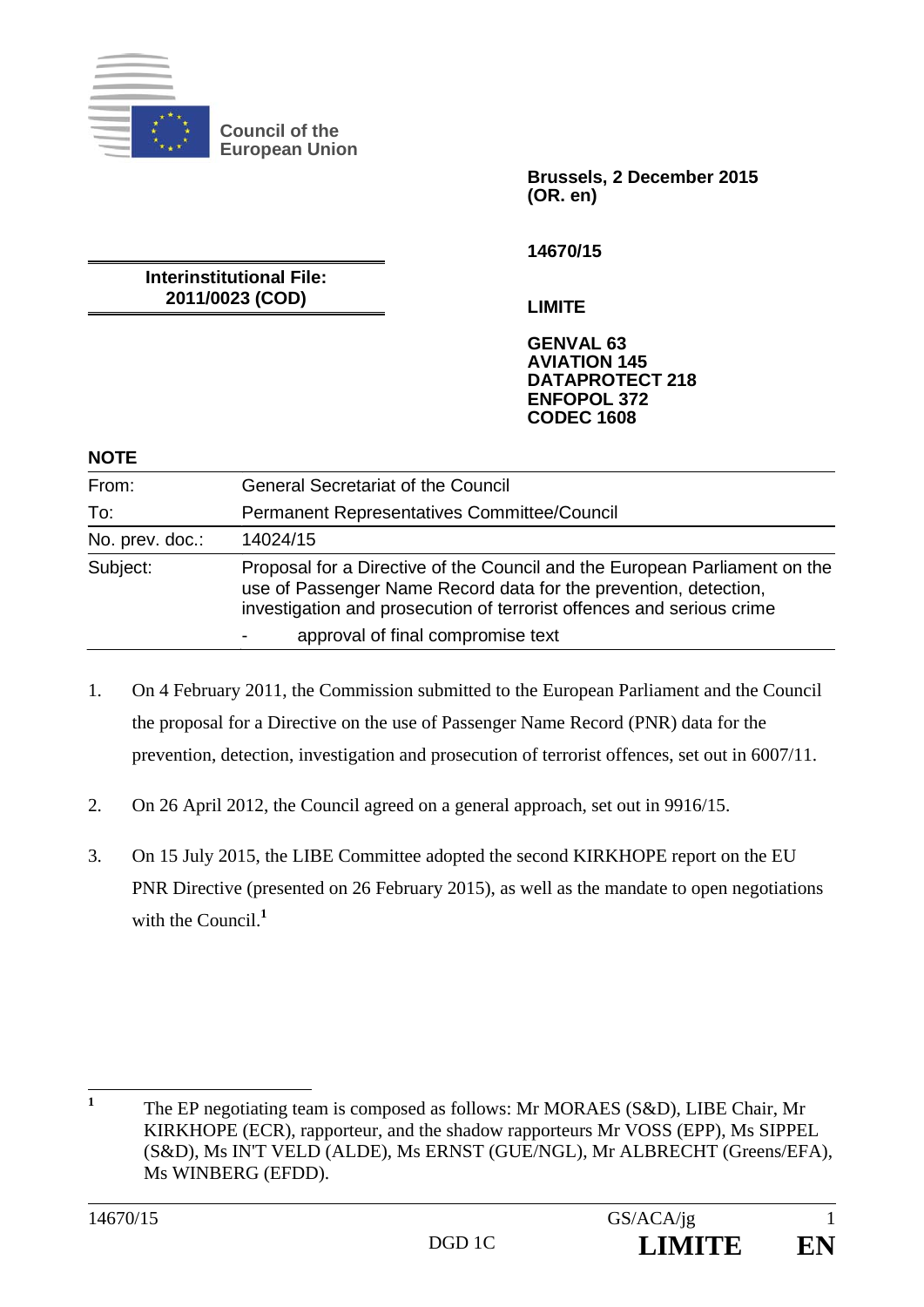- 4. On 19 November 2015, COREPER was given a state of play on the negotiations of the Commission's proposal on an EU PNR-system. The background information on the negotiations was set out in14024/15.
- 5. In the Council Conclusions<sup>2</sup> adopted at the extraordinary JHA Council of 20 November 2015, the Council in point 2 reiterated "*the urgency and priority to finalise an ambitious EU PNR before the end of 2015, which should include internal flights in its scope, provide for a sufficiently long data period during which PNR data can be retained in non-masked-out form and should not be limited to crimes of a transnational nature*."
- 6. The negotiations with the EP, which started in September 2015, take place in a highly unusual institutional setting in the sense that the Kirkhope report voted on 15 July 2015 by the LIBE Committee was not supported by a majority of the shadow rapporteurs (only the EPP shadow rapporteur supported it)<sup>3</sup>, but by a 'heterogeneous' majority of LIBE MEPs across-party lines.
- 7. The Presidency has had five informal trilogues with the EP on the following dates: 24 and 29 September, 9 and 17 November, and 2 December 2015. Technical meetings have taken place on 16 October, 13, 19 and 27 November.
- 8. At the informal trilogue of 2 December 2015, a compromise package has been reached with the rapporteur, the text of which is set out in the Annex to this note. Text underlined reflects changes to the Commission proposal stemming from the Council general approach, and text in bold without underlining reflects Parliament amendments already discussed by either the Working Party (GENVAL) or JHA Counsellors. Changes to the text after trilogue of 2 December 2015 are indicated in *underlined bold italics*.

 **2** 14406/15.

**<sup>3</sup>** The EP negotiating team is composed as follows: Mr MORAES (S&D), LIBE Chair, Mr KIRKHOPE (ECR), rapporteur, and the shadow rapporteurs Mr VOSS (EPP), Ms SIPPEL (S&D), Ms IN'T VELD (ALDE), Ms ERNST (GUE/NGL), Mr ALBRECHT (Greens/EFA), Ms WINBERG (EFDD).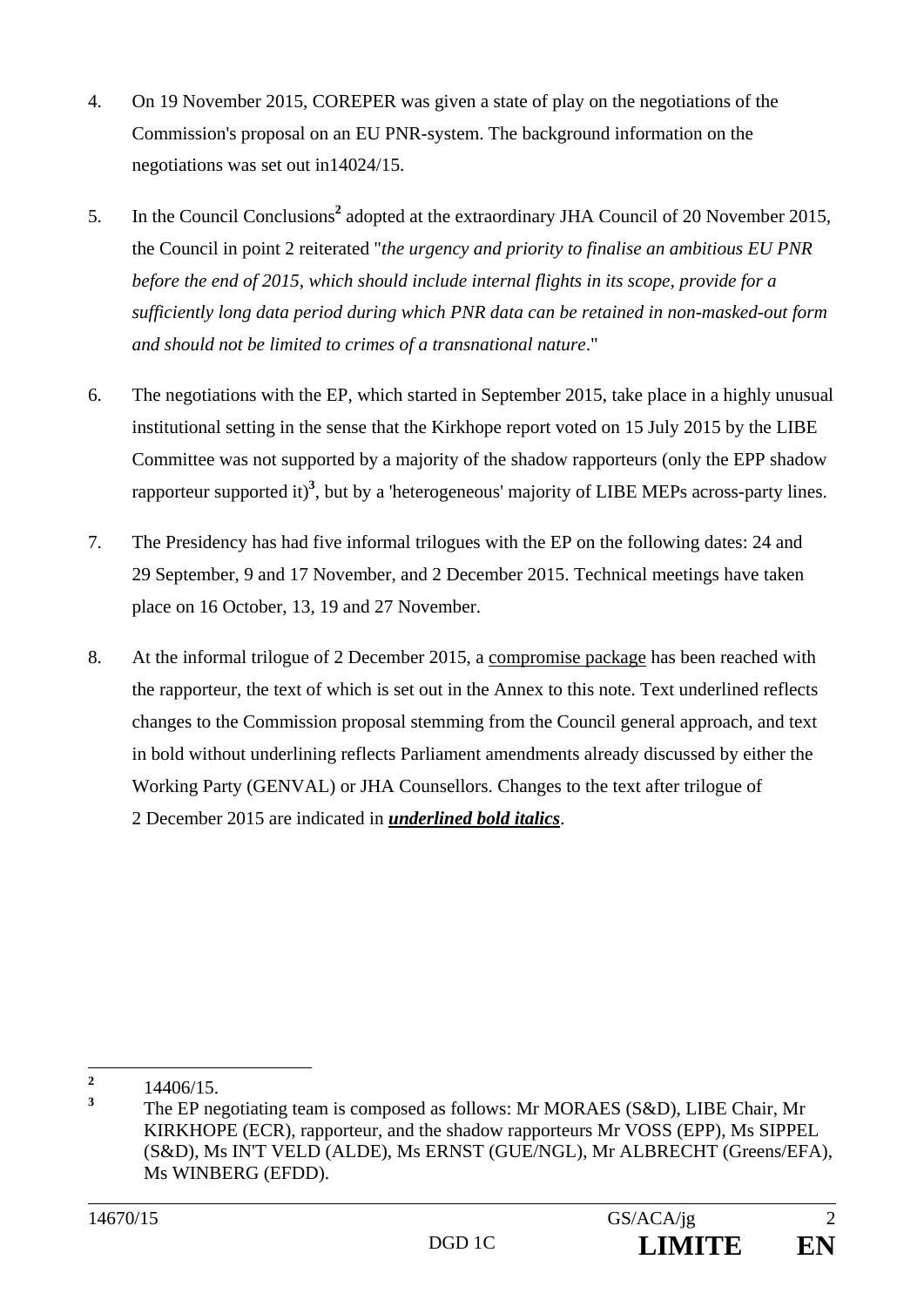- 9. On the main political issues, the compromise text consists of the following elements:
	- a) Concerning the scope, a single list of offences has been agreed with the Parliament and the element of "transnational" has been left out from the definition of serious crime, while acknowledging in recital (12) that such crimes will often have a cross-border element.
	- b) On data protection, in order to incorporate part of the EP amendments, the text is now more detailed than the April 2012 general approach of the Council and includes, *inter alia*, an article (3a) on a data protection officer (DPO) in the Passenger Information Unit (PIU). By way of a dynamic reference to the 2008 Data Protection Framework Decision, it will be ensured that the future data protections instruments that will replace the current ones will also become applicable (Article 11 and recital 23).
	- c) Recital 28 of the Directive, as it currently stands, permits, but does not oblige Member State to include non-carrier economic operators under their domestic law, in a system of collection and processing of PNR data from non-carrier economic operators. Article 17 calls upon the Commission to include this matter in its review of the future PNR system.
	- d) The text agreed contains the voluntary inclusion of intra-EU flights under the terms set out in the general approach of the Council.
	- e) The EP is demanding that the initial storage period during which the PNR data are fully accessible/not masked out is reduced to six months. Referring to the 2011 EU-US Agreement, to which the Council has agreed and the EP has given its consent and in which the initial retention period is also six months, the rapporteur has indicated that he has no flexibility to agree on a longer retention period. However, Article 9(3) allows to 'repersonalise' masked-out data under conditions compatible with operational requirements.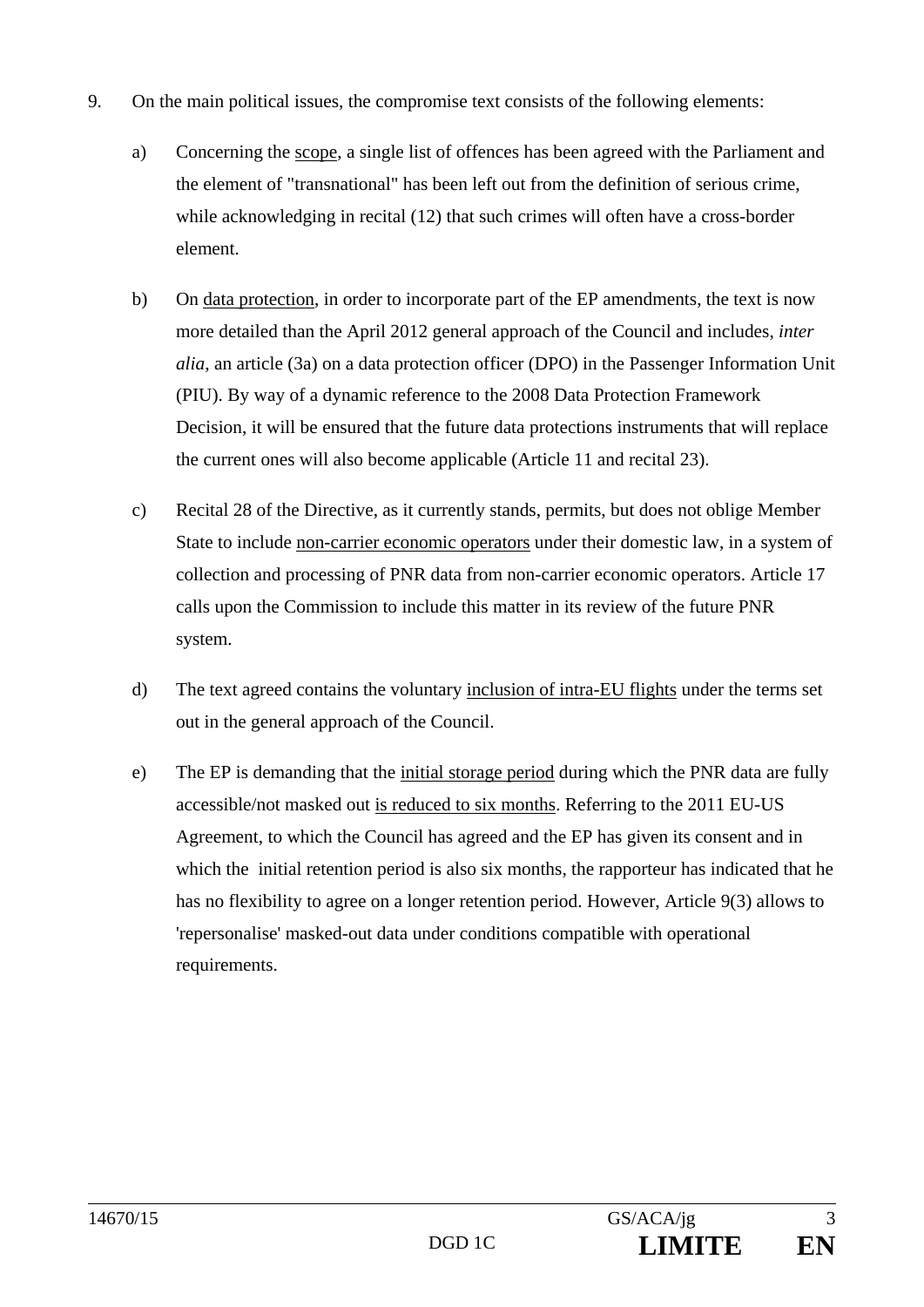- 10. The Presidency considers that the compromise text out in the Annex represents a wellbalanced compromise that takes into account the major concerns and priorities of all parties involved. It therefore invites COREPER to approve the compromise agreement and take the procedural decision, according to Article 19(7)(k) of the Council's rules of procedure, to inform the Parliament accordingly through a letter.
- *11. For these reasons, COREPER is invited to:* 
	- *a) approve the final compromise text of the Directive, as set out in the Annex to this note;*
	- *b) mandate the Presidency to inform the European Parliament that, should the European Parliament adopt its position at first reading in the exact form as set out in the final compromise text, the Council would approve the European Parliament's position and the Directive shall be adopted in the wording which corresponds to the European Parliament's position, subject to legal-linguist revision of the text.*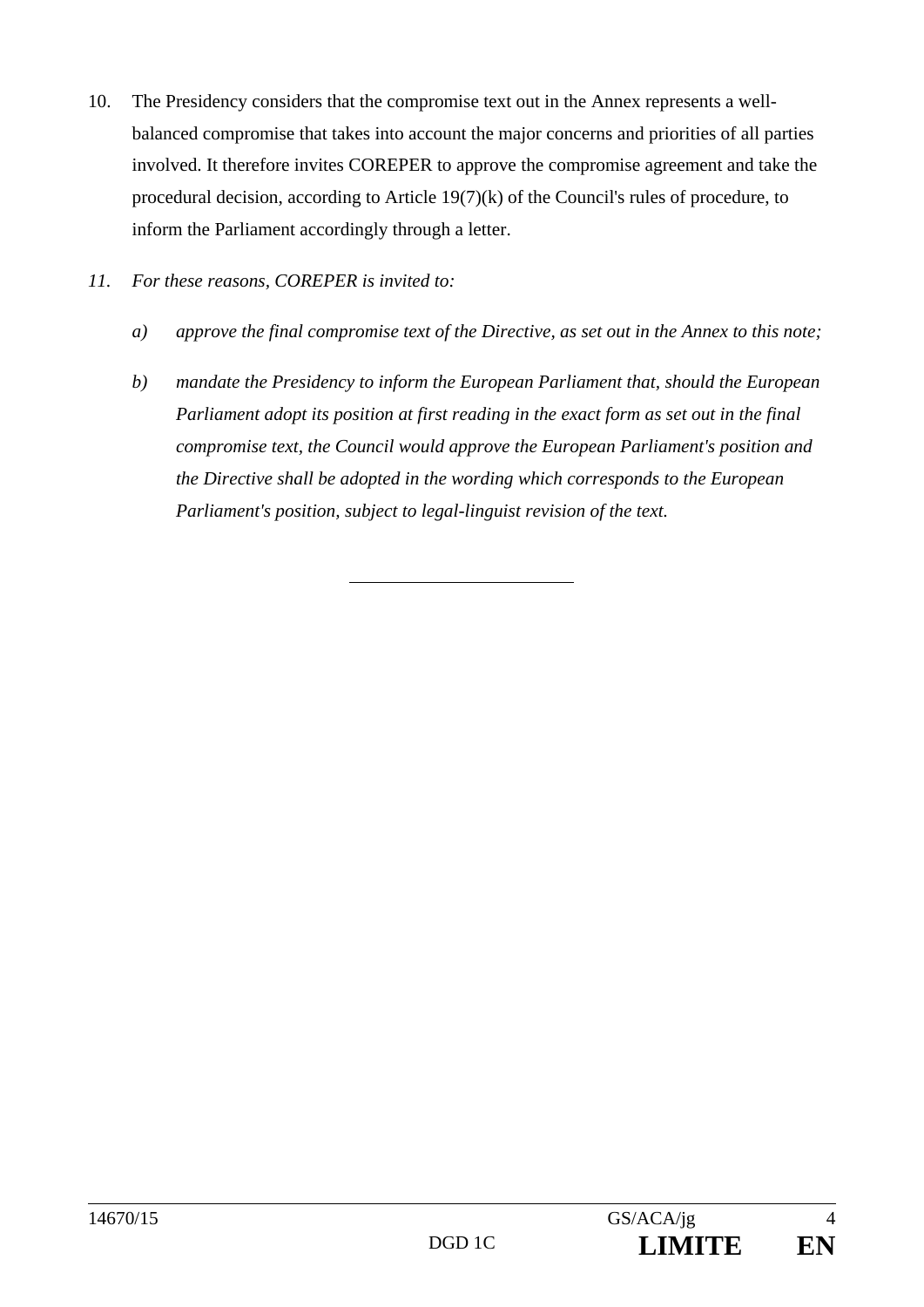### **COMPROMISE PROPOSAL**

Proposal for a Directive of the European Parliament and of the Council on the use of Passenger Name Record data for the prevention, detection, investigation and prosecution of terrorist offences and serious **transnational** crime.

#### **Recitals:**

- (1) On 6 November 2007 the Commission adopted a proposal for a Council Framework Decision on the use of Passenger Name Record (PNR) data for law enforcement purposes. However, upon entry into force of the Treaty of Lisbon on 1 December 2009, the Commission's proposal, which had not been adopted by the Council by that date, became obsolete.
- (2) The 'Stockholm Programme An open and secure Europe serving and protecting the citizens'**<sup>1</sup>** calls on the Commission to present a proposal for the use of PNR data to prevent, detect, investigate and prosecute terrorism and [serious crime].
- (3) In its Communication of 21 September 2010 "On the global approach to transfers of Passenger Name Record (PNR) data to third countries" the Commission outlined certain core elements of a Union policy in this area.
- (4) Council Directive 2004/82/EC of 29 April 2004 on the obligation of air carriers to communicate passenger data<sup>2</sup> regulates the transfer of advance passenger information data by air carriers to the competent national authorities for the purpose of improving border controls and combating irregular illegal immigration.
- **(4a) The objective of this Directive is, inter alia, to ensure security, to protect the life and safety of the citizens, and to create a legal framework for the protection of PNR data with regard to their processing by competent authorities.**

 **1** 17024/09 CO EUR-PREP 3 JAI 896 POLGEN 229.

**<sup>2</sup>** OJ L 261, 6.8.2004, p. 24.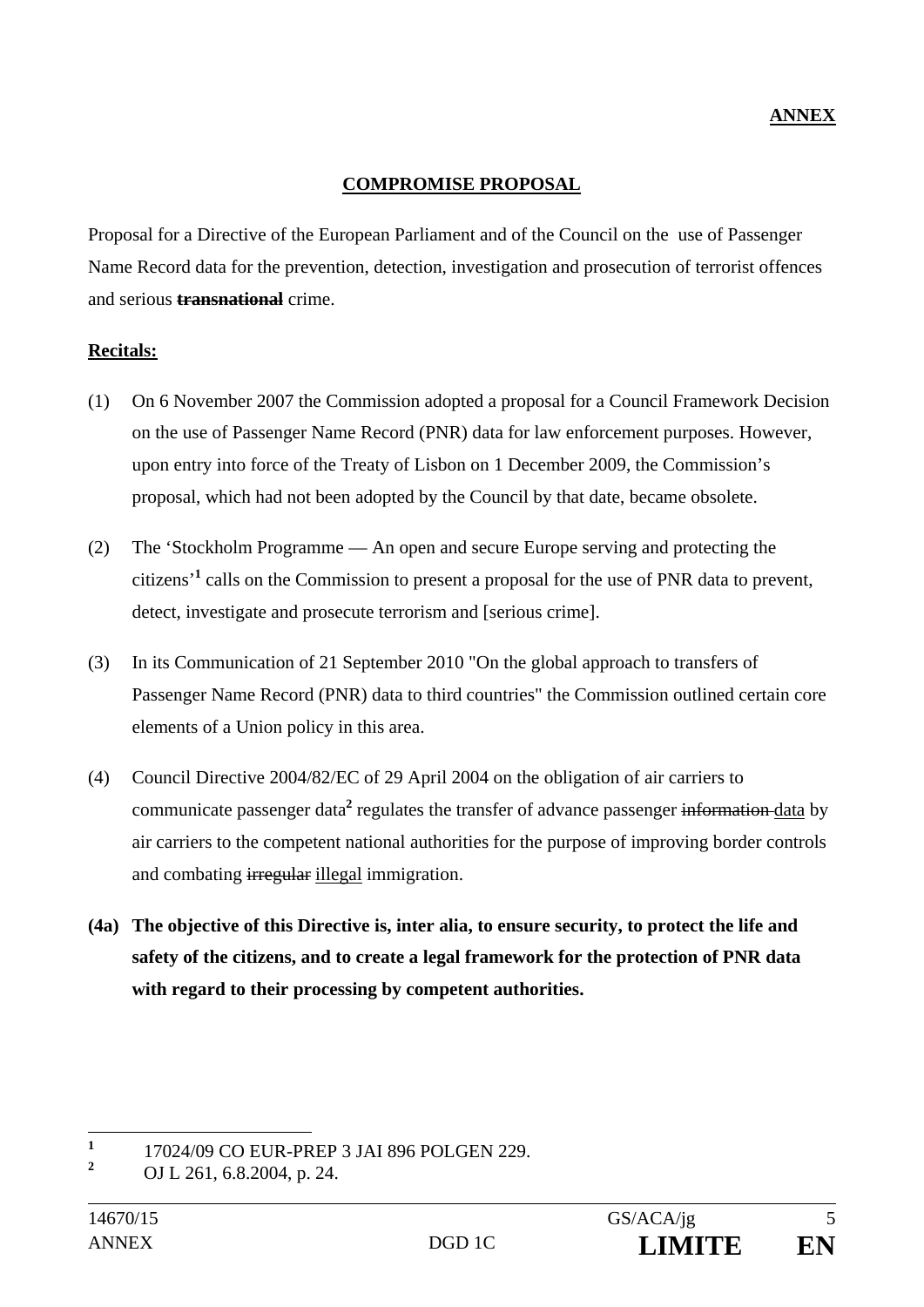- (5) Effective use PNR data is PNR data are necessary to effectively prevent, detect, investigate and prosecute terrorist offences and [serious crime] and thus enhance internal security. […], inter alia (6) PNR data help law enforcement authorities prevent, detect, investigate and prosecute serious crimes, including acts of terrorism,by comparing them PNR data against with various databases of persons and objects sought, to construct evidence and, where relevant, to find associates of criminals and unravel criminal networks.
- $(6)$  [...]
- (7) The assessment of PNR data enables to identify persons who were previously "unknown", i.e. persons previously unsuspected of involvement in terrorism or serious crime and terrorism before an, but whom an analysis of PNR the data suggests that they may be involved in such crime, and who should therefore be subject to further examination by the competent authorities. By using PNR law enforcement authorities can it is possible to address the threat of serious crime and terrorism from a different perspective than through the processing of other categories of personal data. However, in order to ensure that the processing of data of innocent and unsuspected persons remains as limited as necessary possible, the aspects of the use of PNR data relating to the creation and application of assessment criteria should be further limited to serious crimes that are also transnational in nature, i.e. are intrinsically linked to travelling and hence the type of the data being processed. terrorism and **specific** categories of serious crime for which the use of such criteria is relevant. Furthermore, the assessment criteria shall be defined in a manner which ensures that as few innocent people as possible are identified by the system.
- (8) Air carriers already collect and process PNR data from their passengers for their own commercial purposes. This Directive should not impose any obligation on air carriers to collect or retain any additional data from passengers or to impose any obligation on passengers to provide any data in addition to that already being provided to air carriers.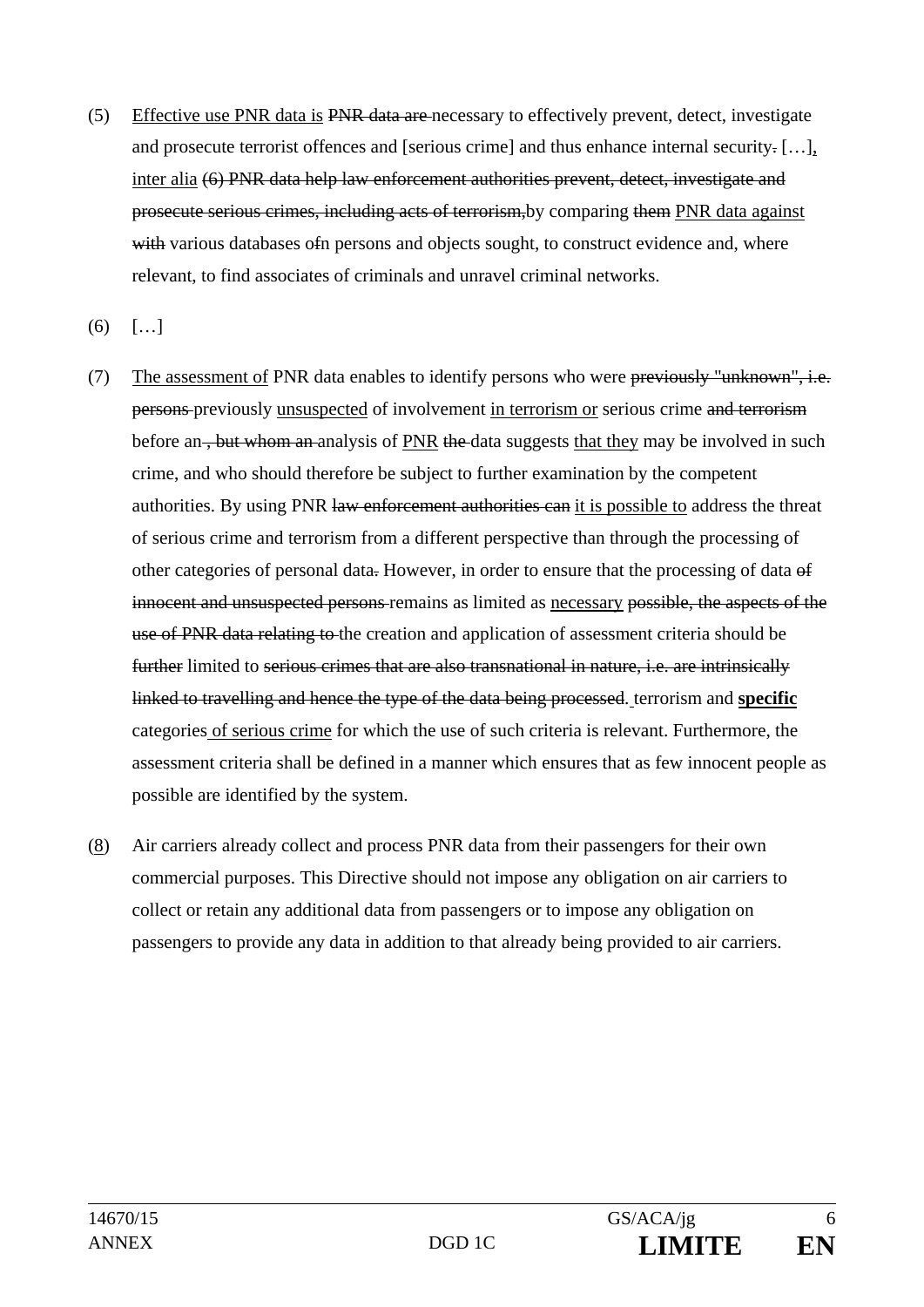- (9) Some air carriers retain any collected advance passenger information (API) data as part of the PNR data, while others do not. The use of PNR data together with API data has added value in assisting Member States in verifying the identity of an individual and thus reinforcing their law enforcement value of that result and minimising the risk of carrying out checks and investigations on persons non concerned. It is therefore important to ensure that, where air carriers collect API data, they should transfer it, irrespective of whether the API data is retained as part of the PNR data or not.
- (10) In order Tto prevent, detect, investigate and prosecute terrorist offences and serious crime, it is […] essential that all Member States introduce provisions laying down obligations on air carriers operating international flights to or from the territory of the Member States of the European Union extra EU-flights, and if the Member State wishes to do so also on air carriers operating intra EU-flights, to transfer any collected PNR and API data. These provisions should be without prejudice to Council Directive 2004/82/EC of 29 April 2004 on the obligation of carriers to communicate passenger data.
- (11) The processing of personal data must be proportionate to the specific security goals pursued by this Directive.
- (12) The definition of terrorist offences applied in this Directive should be taken from Articles 1 to 4 of the same as in Council Framework Decision 2002/475/JHA on combating terrorism**<sup>1</sup>** . The definition of [serious crime] should *be taken from modelled on Article 2 of Council Framework Decision 2002/584/JHA of 13 June 2002 on the European Arrest Warrant and the surrender procedure between Member States., and should* **encompass the categories of offence listed in Annex II to this Directive2** . However, Member States may exclude those minor offences for which, taking into account their respective criminal justice system, the processing of PNR data pursuant to this directive would not be in line with the principle of proportionality. The definition of serious transnational crime should be taken from Article 2 of Council Framework Decision 2002/584/JHA and the United Nations Convention on Transnational Organised Crime

 **1** OJ L 164, 22.6.2002, p. 3.

**<sup>2</sup>** OJ L 190, 18.7.2002, p. 1.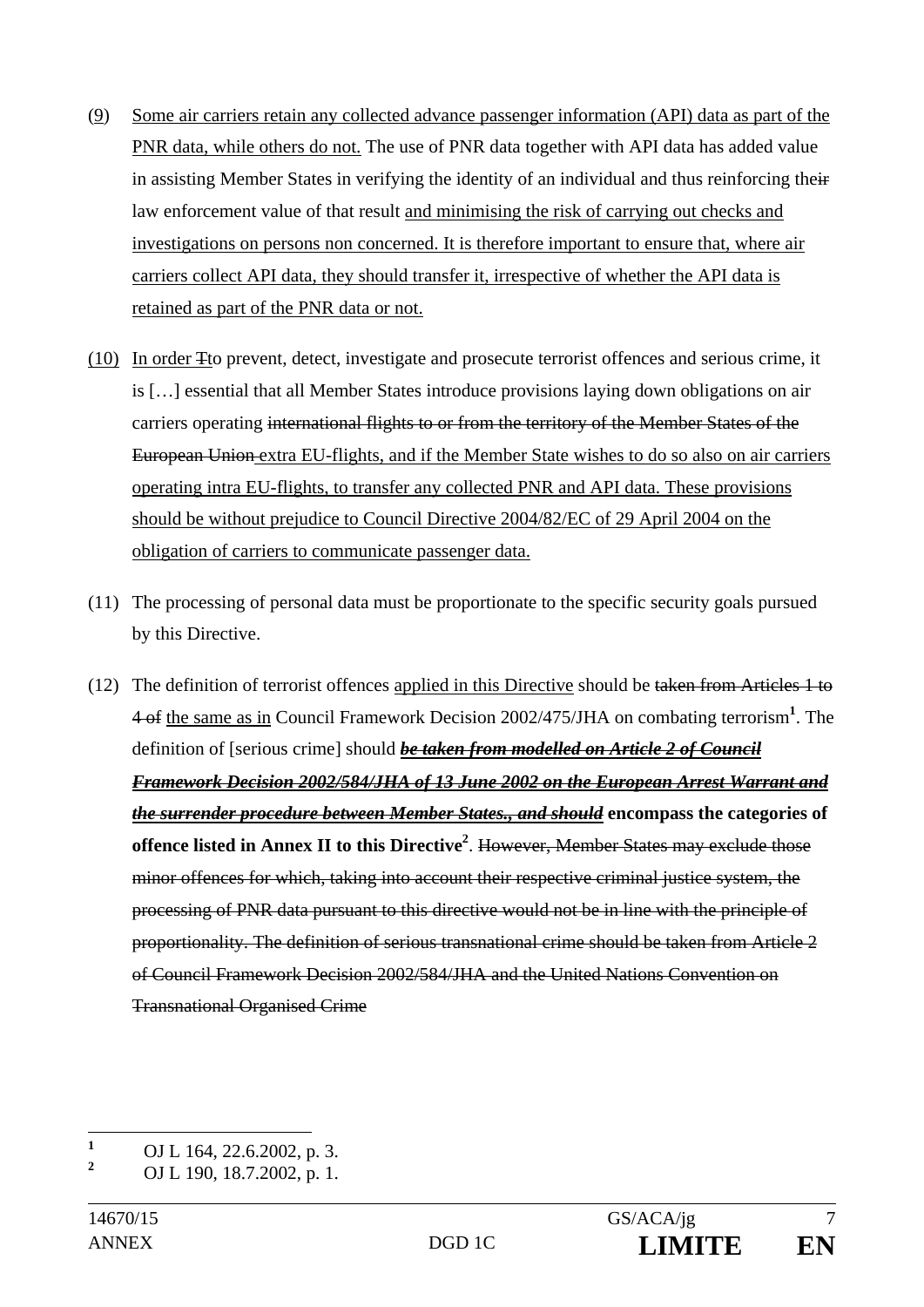- (13) PNR data should be transferred to a single designated unit (Passenger Information Unit) in the relevant Member State, so as to ensure clarity and reduce costs to air carriers. The Passenger Information Unit may have different locations in one Member State and Member States may also jointly set up one Passenger Information Unit. **Members States should exchange the information among each other through relevant information exchange networks in order to facilitate information sharing and ensure interoperability between Member States**.
- *(13a) It is desirable that co-financing of the costs related to the establishment of the national Passenger Information Units will be provided for under the instrument for financial support for police cooperation, preventing and combating crime, and crisis management as part of the Internal Security Fund. Member States should bear the costs of use, retention and exchange of PNR data.*
- (14) The contents of any lists of required PNR data to be obtained by the a Passenger Information Unit should be drawn up with the objective of reflecting the legitimate requirements of public authorities to prevent, detect, investigate and prosecute terrorist offences or serious crime, thereby improving internal security within the Union as well as protecting the fundamental rights of citizens persons, notably privacy and the protection of personal data. **To that end, high standards in accordance with the Charter of Fundamental Rights of the European Union (the 'Charter'), the Convention for the Protection of Individuals with regard to Automatic Processing of Personal Data ('Convention No 108'), and the European Convention for the Protection of Human Rights and Fundamental Freedoms (the 'ECHR'**) should be applied. Such lists should not contain any personal data that could reveal be based on a person's race<del>ial</del> or ethnic origin, religion or belief, political or any other opinion, us or philosophical beliefs, trade union membership, or data concerning health or sexual life of the individual concerned . The PNR data should contain **only** details on the passenger's reservation and travel itinerary which enable competent authorities to identify air passengers representing a threat to internal security.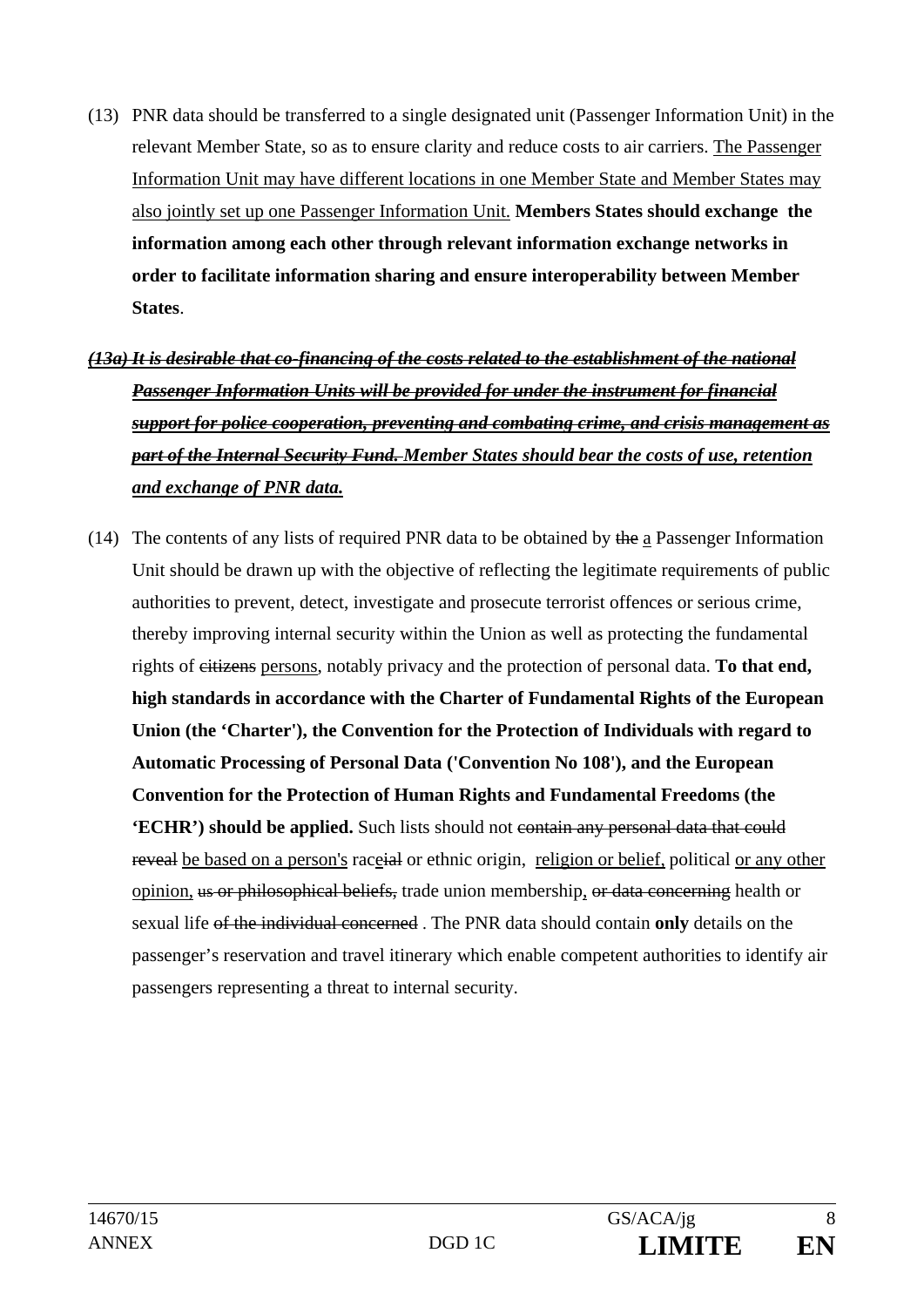- (15) There are two possible methods of data transfer currently available: the 'pull' method, under which the competent authorities of the Member State requiring the data can reach into (access) the air carrier's reservation system and extract ('pull') a copy of the required data, and the 'push' method, under which air carriers transfer ('push') the required PNR data to the authority requesting them, thus allowing air carriers to retain control of what data is provided. The 'push' method is considered to offer a higher degree of data protection and should be mandatory for all air carriers.
- (16) The Commission supports the International Civil Aviation Organisation (ICAO) guidelines on PNR. These guidelines should thus be the basis for adopting the supported data formats for transfers of PNR data by air carriers to Member States. This justifies that such supported data formats, as well as the relevant protocols applicable to the transfer of data from air carriers should be adopted in accordance with the advisory examination procedure foreseen provided for in Regulation (EU) No. 182/2011 of the European Parliament and of the Council of 16 February 2011 laying down rules and general principles concerning mechanisms for control by Member States of the Commission's exercise of implementing powers**<sup>1</sup>** .
- (17) The Member States should take all necessary measures to enable air carriers to fulfil their obligations under this Directive. Dissuasive, effective and proportionate penalties, including financial ones, should be provided for by Member States against those air carriers failing to meet their obligations regarding the transfer of PNR data. Where there are repeated serious infringements which might undermine the basic objectives of this Directive, these penalties may include, in exceptional cases, measures such as the immobilisation, seizure and confiscation of the means of transport, or the temporary suspension or withdrawal of the operating licence.
- (18) Each Member State should be responsible for assessing the potential threats related to terrorist offences and serious crime.

 **1** OJ L 55, 28.02.2011, p. 13.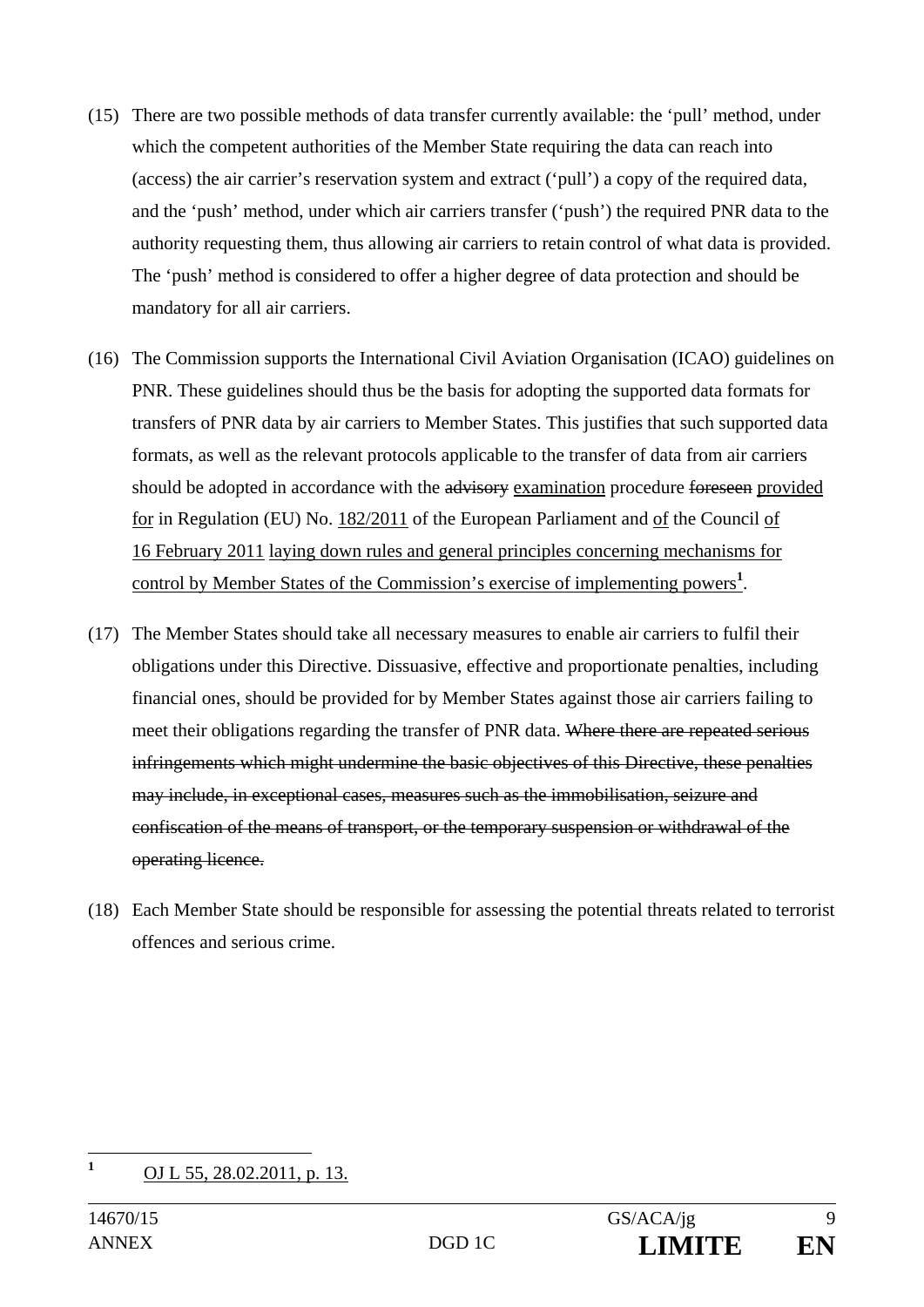- (19) Taking fully into consideration the right to the protection of personal data and the right to non-discrimination, no decision that produces an adverse legal effect on a person or seriously affects him/her should be taken only by reason of the automated processing of PNR data. Moreover, in respect of Article**s 8 and** 21 of the Charter of Fundamental Rights of the European Union no such decision should be taken by reason of discriminate on any grounds such as a person's sex, race-or, colour, ethnic or social origin, religious genetic features, language, religion or philosophical belief, political or any other opinion, trade union membership<del>, health</del> of a national minority, property, birth, disability, age or sexual orientation. These principles should also be taken into account when the Commission is reviewing the operation of this Directive.
- **(19a) The result of the processing of PNR data should in no circumstances be used by Member States as a ground to circumvent their** *international* **obligations international under the 1951 Convention relating to the status of refugees and its 1967 Protocol and should not be used to deny asylum seekers to have safe and effective legal avenues to the EU territory to exercise their right to international protection.**
- **(19b) Taking fully into consideration the principles of recent relevant case law outlined by the Court of Justice, the application of this Directive must ensure the full respect of fundamental rights and the right to privacy as well as the principle of proportionality. It must also genuinely meet the objectives of what is necessary and proportionate in order to achieve the general interests recognised by the Union and the need to protect the rights and freedoms of others in the fight against terrorism and serious crime. The application of this Directive must be duly justified and the necessary safeguards must be in place in order to ensure the lawfulness of any storage, analysis, transfer and use of PNR data.**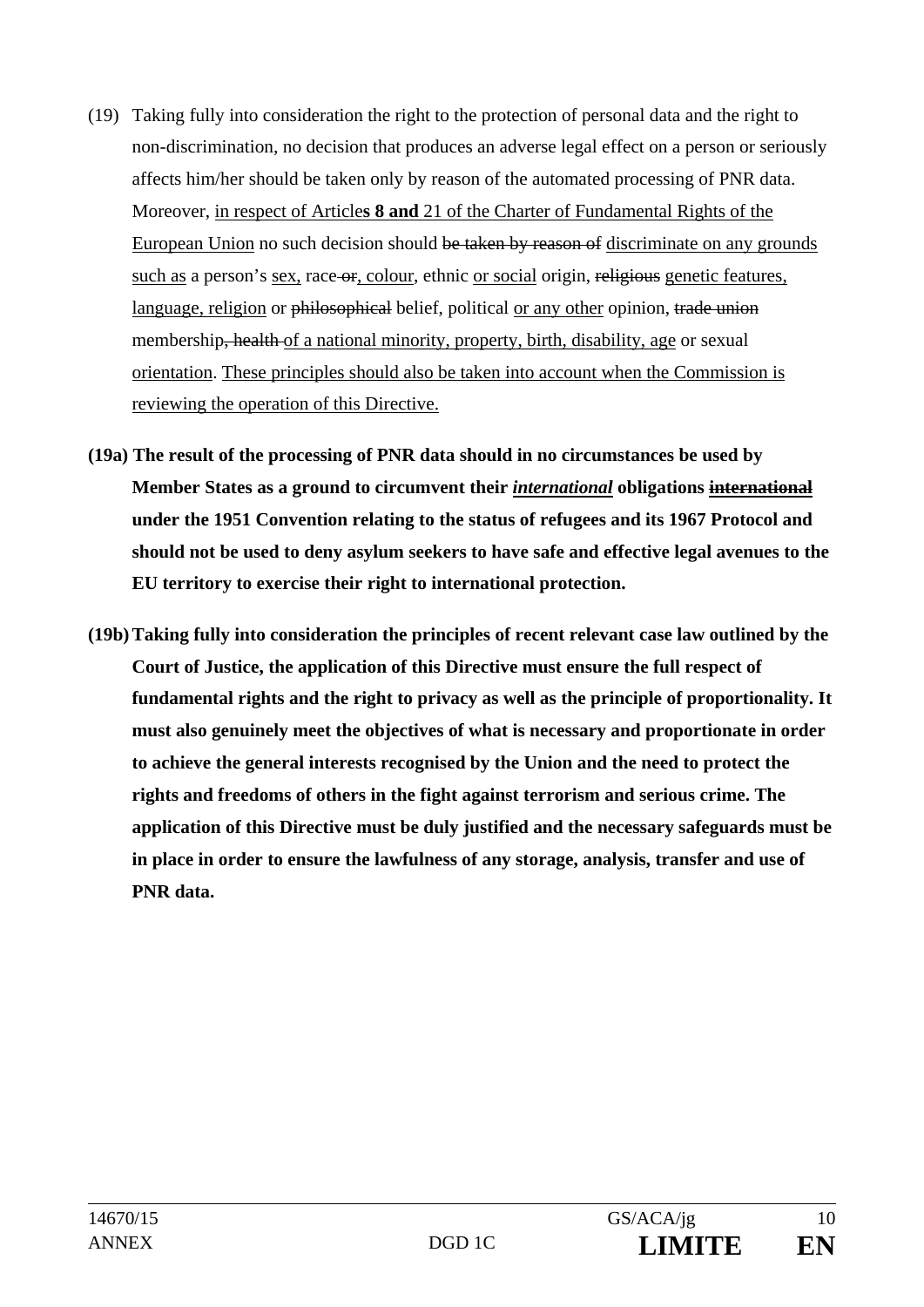- (20) Member States should share with other Member States **and through Europol,** the PNR data that they receive where such transfer this is deemed necessary for the prevention, detection, investigation or prosecution of terrorist offences or serious crime **Passenger Information Units should, where appropriate, without delay, transmit the result of the processing of PNR data to the Passenger Information Units of other Member States for further investigation**. The provisions of this Directive should be without prejudice to other Union instruments on the exchange of information between police and judicial authorities, including Council Decision 2009/371/JHA of 6 April 2009 establishing the European Police Office (Europol) and Council Framework Decision 2006/960/JHA of 18 September 2006 on simplifying the exchange of information and intelligence between law enforcement authorities of the Member States of the European Union**<sup>1</sup>** . Such exchange of PNR data between law enforcement and judicial authorities should be governed by the rules on police and judicial cooperation **and should not undermine the high level of privacy and protection of personal data in accordance with the Charter, Convention No 108 and the ECHR**.
- **(20a) A secure exchange of information regarding PNR data should be assured between the Member States through any of the existing channels for cooperation between the competent authorities of the Member States, and with Europol through Europol's Secure Information Exchange Network Application (SIENA), in particular.**
- (21) The period during which PNR data are to be retained should be **necessary for, and** proportionate to the purposes of the prevention, detection, investigation and prosecution of terrorist offences and serious crime. Because of the nature of the data and their uses, it is necessary that the PNR data are retained for a sufficiently long period for carrying out analysis and for use in investigations. In order to avoid disproportionate use, it is necessary that, after an initial period, the data are anonymised depersonalised through masking out and that the full PNR data are only accessible under very strict and limited conditions.
- **(21a) In order to ensure the highest level of data protection, access to the full PNR data set, which enables to immediately identify the data subject, should be granted only under very strict and limited conditions after the initial retention period.**

 **1** OJ L 386, 29.12.2006, p. 89.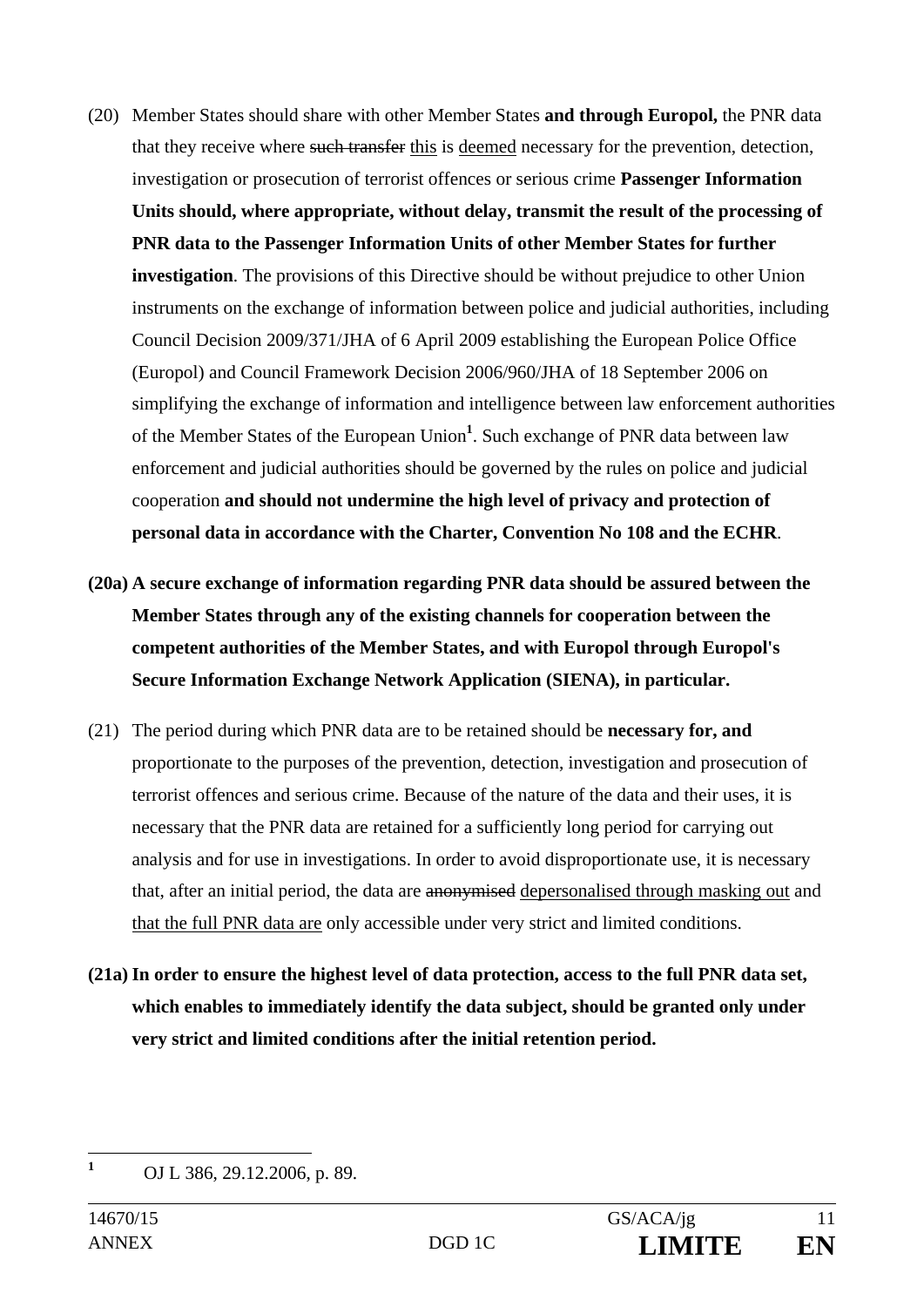- (22) Where specific PNR data have been transferred to a competent authority and are used in the context of specific criminal investigations or prosecutions, the retention of such data by the competent authority should be regulated by the national law of the Member State, irrespective of the retention periods set  $by$  out in this Directive.
- (23) The processing of PNR data domestically in each Member State by the Passenger Information Unit and by competent authorities should be subject to a standard of protection of personal data under their national law which is in line with **Council** Framework Decision 2008/977/JHA of 27 November 2008 on the protection of personal data processed in the framework of police and judicial cooperation in criminal matters ('Framework Decision 2008/977/JHA') *,* **and the specific data protection requirements laid down in this Directive**. *The references to Council Framework Decision 2002/977/JHA of 27 November 2008 should be understood as directing to the legislation currently in force as well as to future legislation that would replace it.*
- (24) Taking into consideration the right to the protection of personal data, the rights of the data subjects to concerning the processing of their PNR data, such as the right of access, the right of rectification, erasure and blocking, as well as the rights to compensation and judicial remedies, should be in line with Council Framework Decision 2008/977/JHA**, and the high level of protection provided by the Charter and the ECHR**.
- (25) Taking into account the right of passengers to be informed of the processing of their personal data, Member States should ensure that passengers they are provided with accurate information **that is easily accessible and easy to understand** about the collection of PNR data and their transfer to the Passenger Information Unit*,* **as well as their rights as data subjects**.
- (25a) This Directive allows the principle of public access to official documents to be taken into account.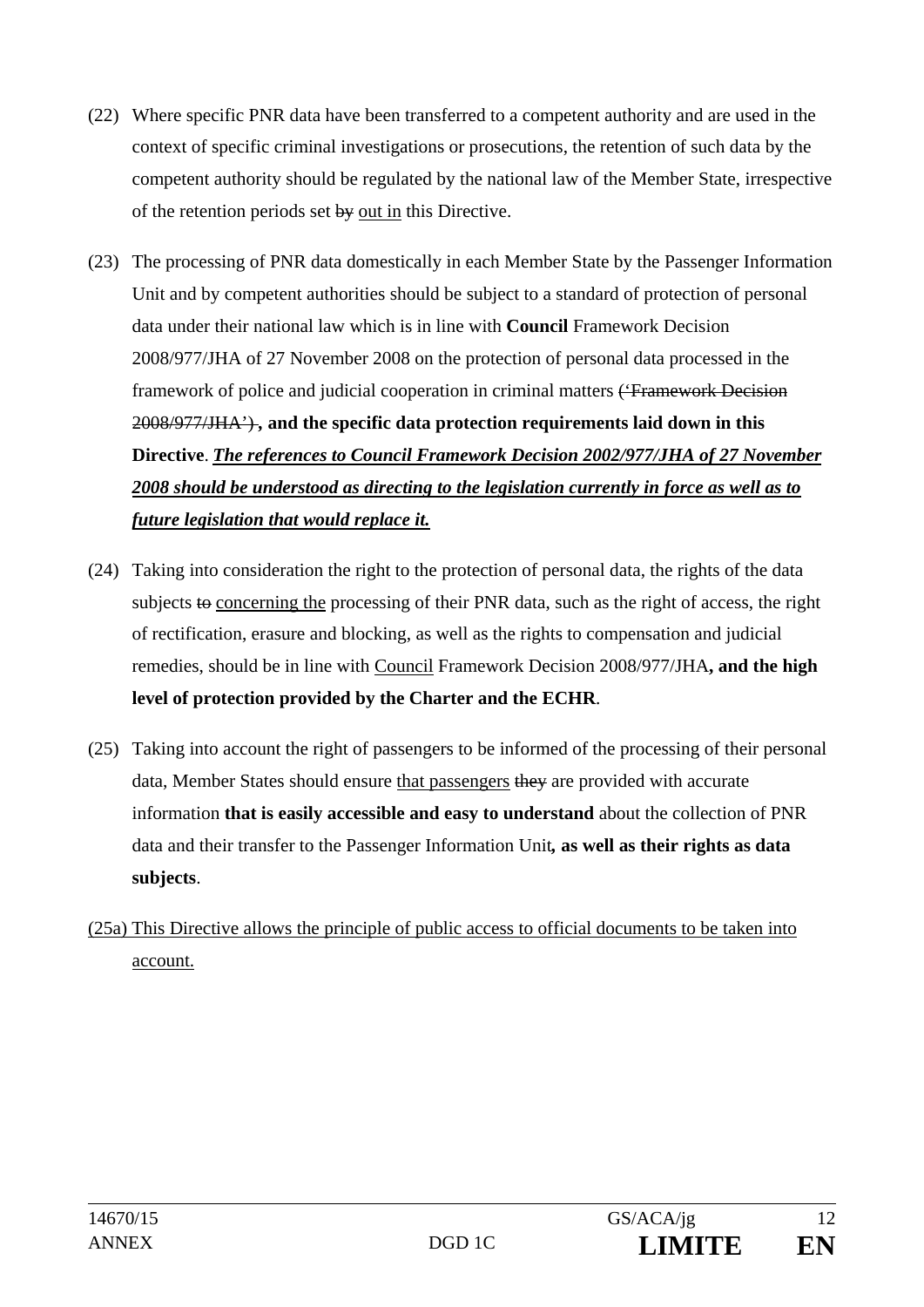- (26) Transfers of PNR data by Member States to third countries should be permitted only on a case-by-case basis and in **full** compliance with **the provisions laid down by Member States pursuant to** Framework Decision 2008/977/JHA. To ensure the protection of personal data, such transfers should be subject to additional requirements relating to the purpose of the transfer, the quality of the receiving authority and the safeguards applicable to the personal data transferred to the third country **as well as to the principles of necessity and proportionality relating to the transfers, and to the high level of protection provided by the Charter, and the ECHR**
- (27) The national supervisory authority that has been established in implementation of Framework Decision 2008/977/JHA should also be responsible for advising on and monitoring of the application and implementation of the provisions of adopted by the Member States pursuant to this Directive.
- (28) This Directive does not affect the possibility for Member States to provide, under their domestic law, for a system of collection and handling processing of PNR data from noncarrier economic operators, such as travel agencies and tour operators which provide travelrelated services including the booking of flights for which they collect and process PNR data, for purposes other than those specified in this Directive, or from transportation providers other than those specified in the Directive, regarding internal flights subject to compliance with relevant data protection provisions, provided that such domestic law respects the Union acquis. The issue of the collection of PNR data on internal flights should be the subject of specific reflection at a future date.
- (28a) This Directive is without prejudice to the current Union rules on the way border controls are carried out or with the Union rules regulating entry and exit from the territory of the Union.
- (29) As a result of the legal and technical differences between national provisions concerning the processing of personal data, including PNR data, air carriers are and will be faced with different requirements regarding the types of information to be transmitted, as well as the conditions under which this information needs to be provided to competent national authorities. These differences may be prejudicial to effective cooperation between the competent national authorities for the purposes of preventing, detecting, investigating and prosecuting terrorist offences or serious crime.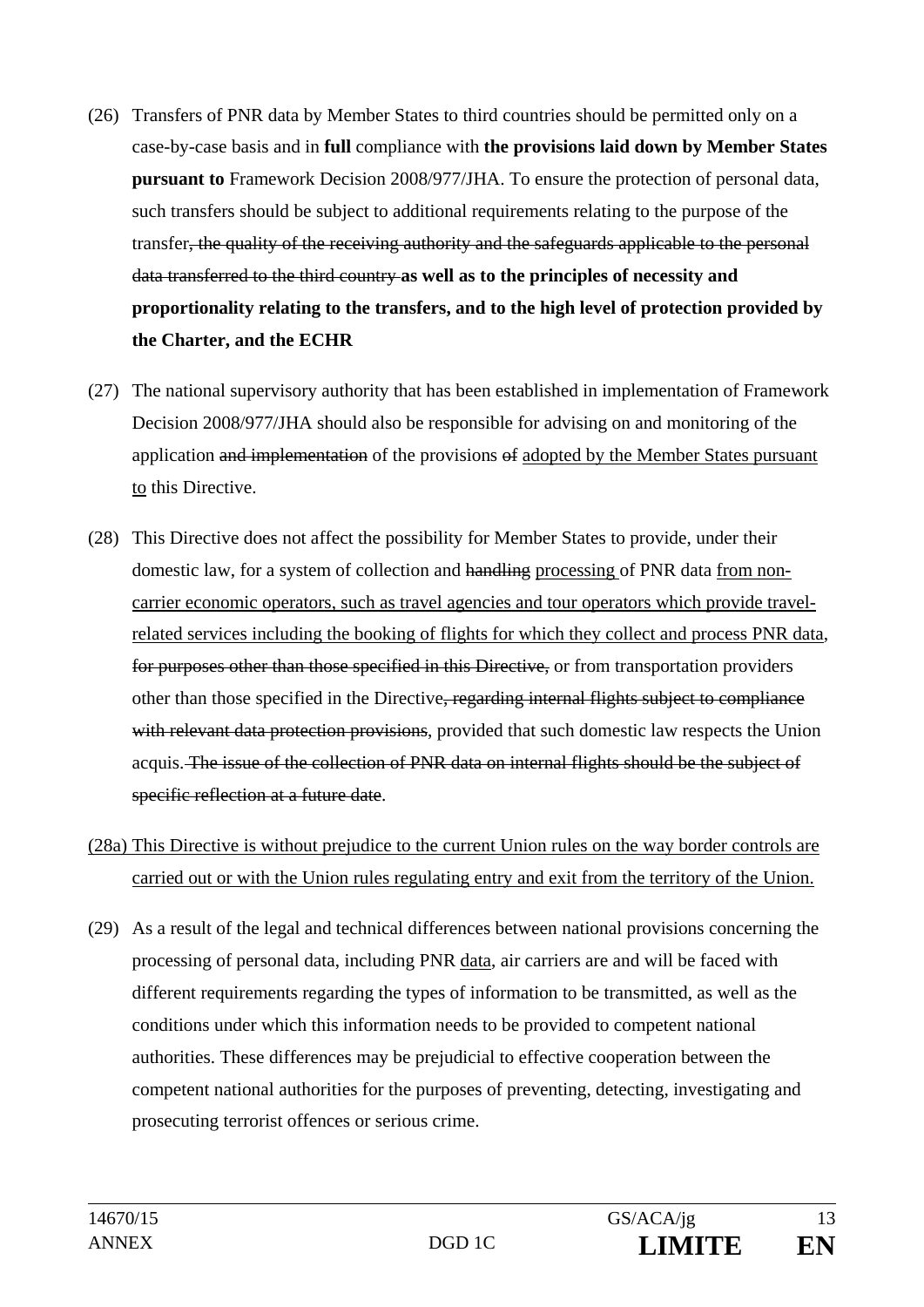- (30) Since the objectives of this Directive cannot be sufficiently achieved by the Member States, and can be better achieved at Union level, the Union may adopt measures, in accordance with the principle of subsidiarity as set out in Article 5 of the Treaty on European Union. In accordance with the principle of proportionality, as set out in that Article, this Directive does not go beyond what is necessary in order to achieve that objective.
- (31) This Directive respects the fundamental rights and the principles of the Charter of Fundamental Rights of the European Union, in particular the right to the protection of personal data, the right to privacy and the right to non-discrimination as protected by Articles 8, 7 and 21 thereof the Charter and has to be implemented accordingly. The Directive is compatible with data protection principles and its provisions are in line with the Framework Decision 2008/977/JHA. Furthermore, and in order to comply with the proportionality principle, the Directive, on specific issues, will have stricter rules on data protection than the Framework Decision 2008/977/JHA.
- (32) In particular, the scope of the this Directive is as limited as possible, as it allows retention of PNR data in the Passenger Information Units for **a** period of time not exceeding 5 **five** years, after which the data must should be deleted, as the data must should be anonymised depersonalised through masking out after a very short an initial period, and as the collection and use of sensitive data is **should be** prohibited. In order to ensure efficiency and a high level of data protection, Member States are required to ensure that an independent national supervisory authority **and, in particular, a data protection officer,** is responsible for advising and monitoring how the way PNR data are processed. All processing of PNR data must should be logged or documented for the purpose of verification of the lawfulness of the data processing its legality, self-monitoring and ensuring proper data integrity and security of the data processing. Member States must should also ensure that passengers are clearly and precisely informed about the collection of PNR data and their rights.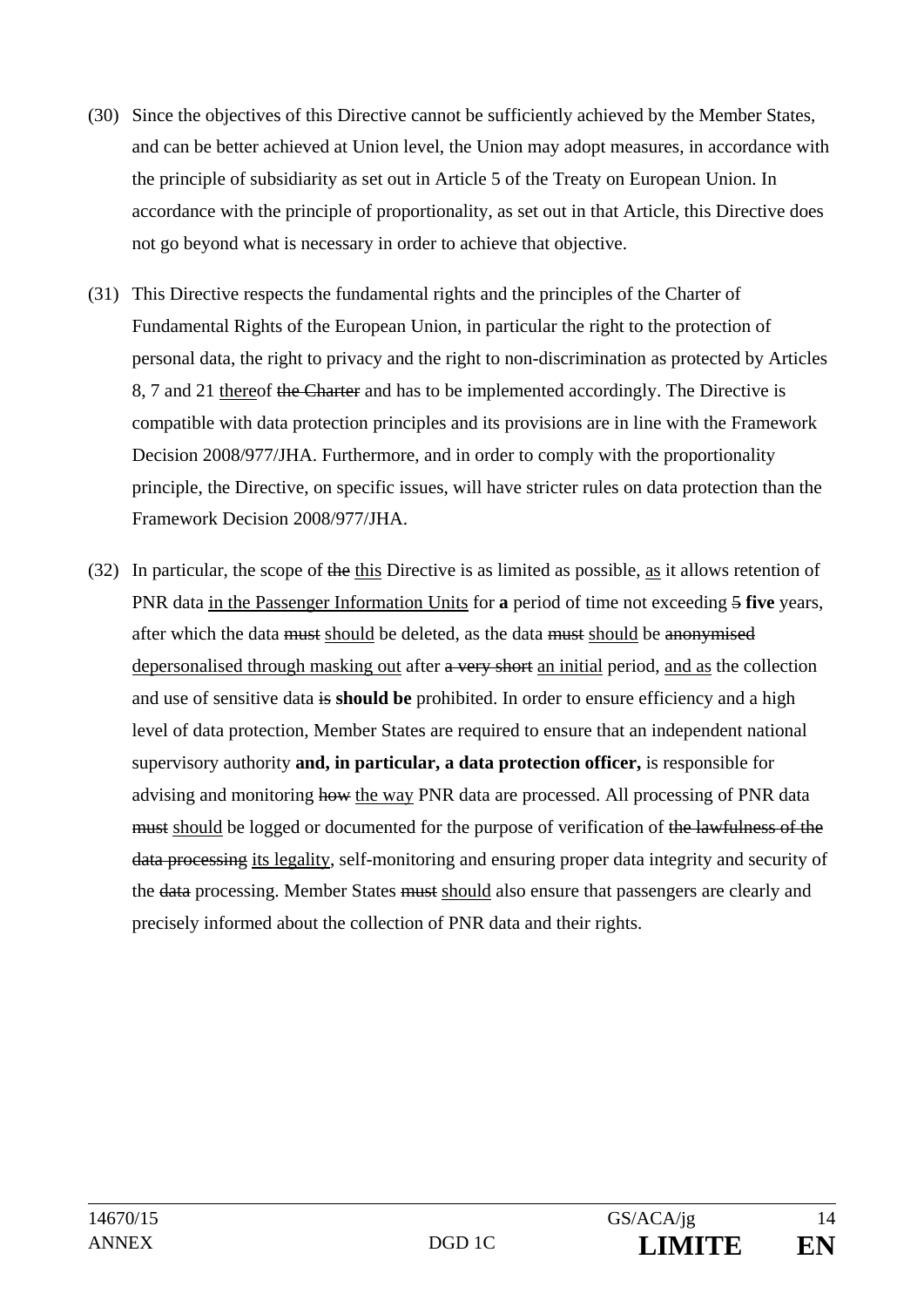- (33) [In accordance with Article 3 of the Protocol (No 21) on the position of United Kingdom and Ireland in respect of the Area of Freedom, Security and Justice, annexed to the Treaty on European Union and the Treaty on the Functioning of the European Union, those Member States have notified their wish to participate in the adoption and application of this Directive] OR [Without prejudice to Article 4 of the Protocol (No 21) on the position of the United Kingdom and Ireland in respect of the Area of Freedom, Security and Justice, annexed to the Treaty on European Union and the Treaty on the Functioning of the European Union, those Member States will not participate in the adoption of this Directive and will not be bound by or be subject to its application].
- (34) In accordance with Articles 1 and 2 of the Protocol (No 22) on the position of Denmark annexed to the Treaty on European Union and the Treaty on the Functioning of the European Union, Denmark is not taking part in the adoption of this Directive and is not bound by it or subject to its application.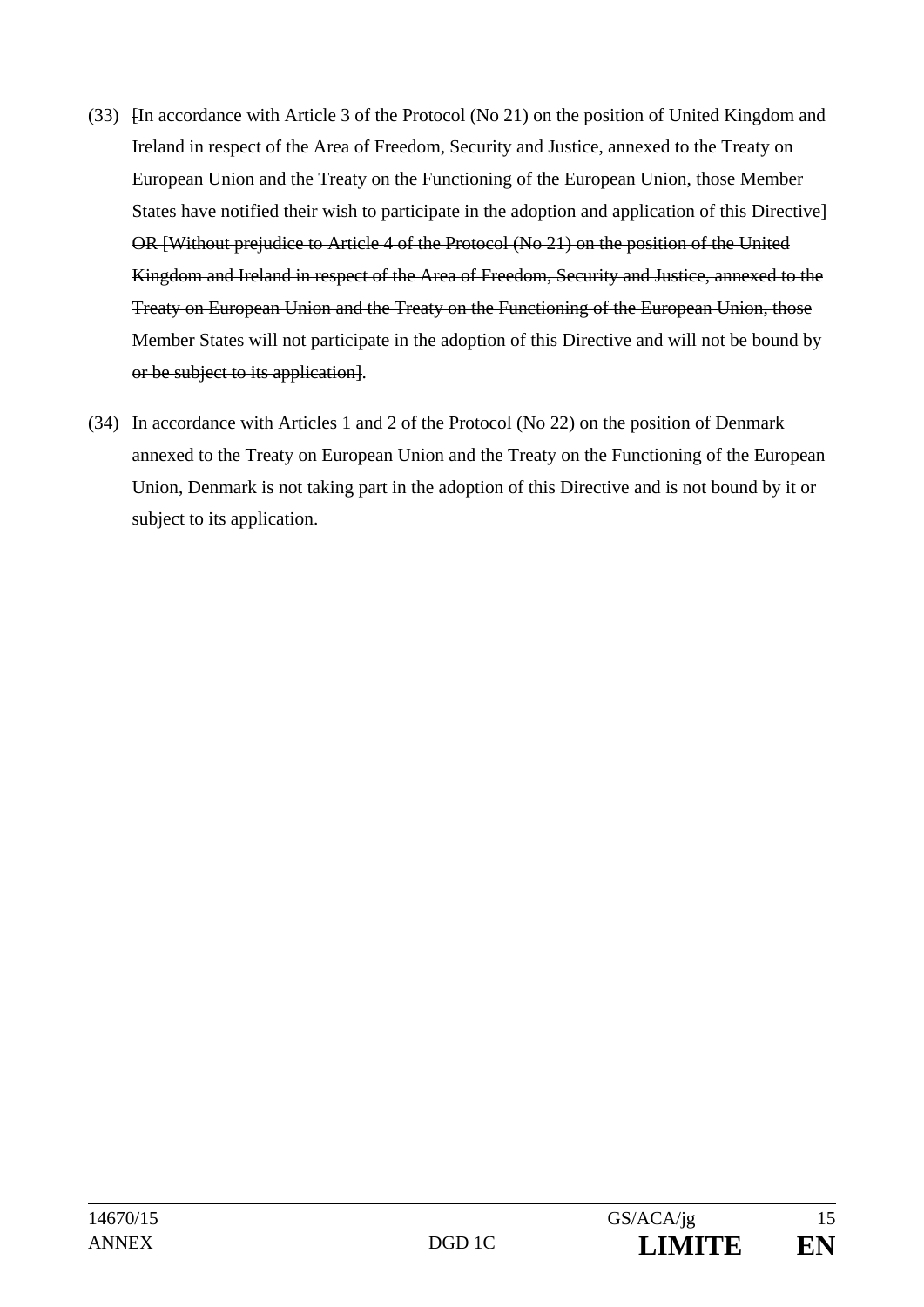# **CHAPTER I**

## **GENERAL PROVISIONS**

## **Article 1**

#### **Subject-matter and scope**

- 1. This Directive provides for the transfer by air carriers of Passenger Name Record data of passengers of international extra-EU flights to and from the Member States, as well as the processing of that data, *including its collection, use and retention by the Member States and its exchange* between them. **the Member States**.
- 2. The PNR data collected in accordance with this Directive may be processed only for the following purposes of:
	- (a) The prevention, detection, investigation and prosecution of terrorist offences and serious crime according to as provided for in Article  $4(2)(a)$ , (b) and (c) and
	- (b) The prevention, detection, investigation and prosecution of terrorist offences and serious transnational crime according to Article 4(2)(a) and (d).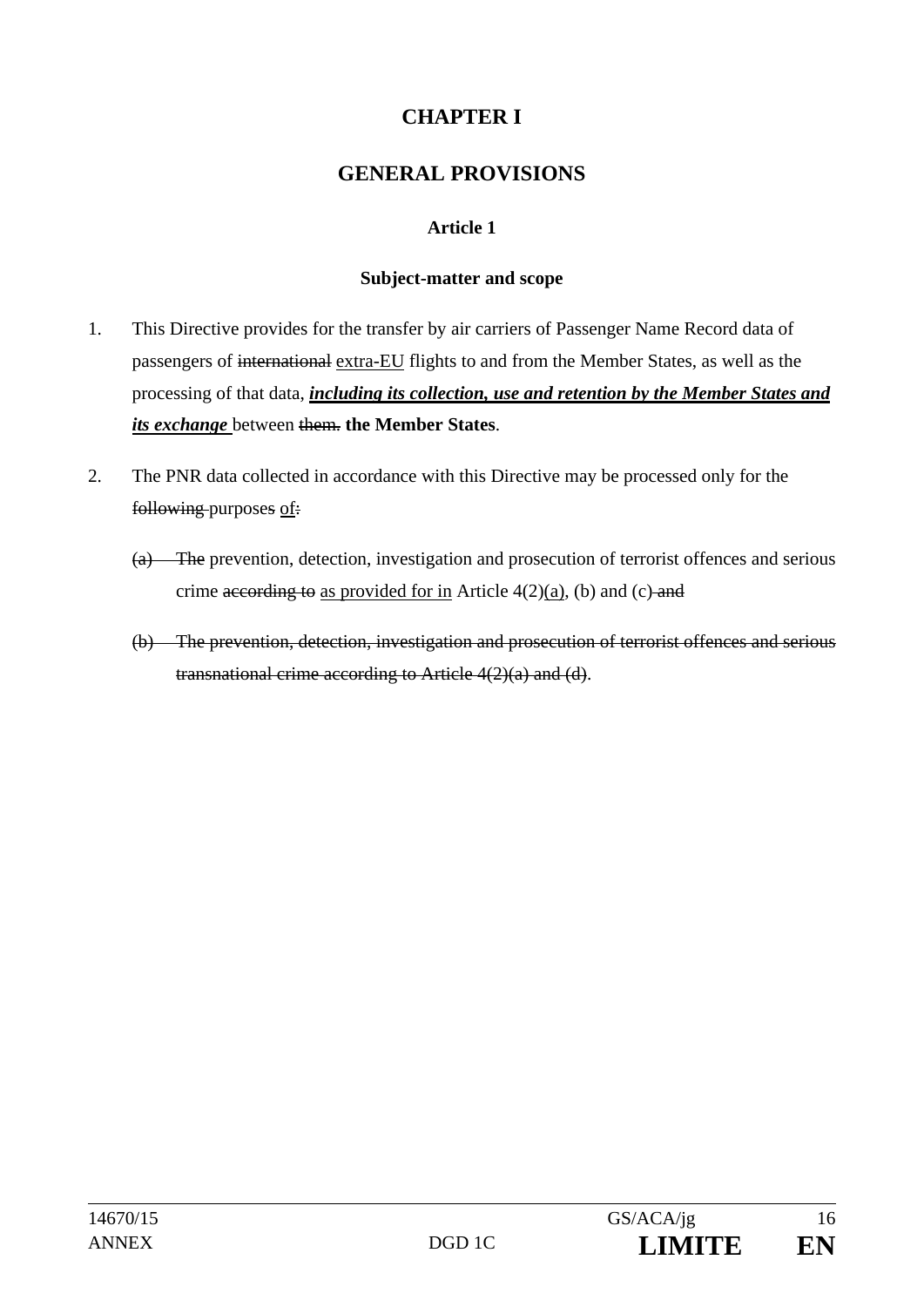## **Article 1a**

## **Application of the directive to intra-EU flights**

- 1. If a Member State wishes to apply this Directive to intra-EU flights, it shall give notice in writing to the Commission to that end. The Commission shall publish such a notice in the Official Journal of the European Union. A Member State may give or revoke such notice at any time after the entry into force of this Directive.
- 2. Where such a notice is given, all the provisions of this Directive shall apply in relation to intra-EU flights as if they were extra-EU flights and to PNR data from intra-EU flights as if it were PNR data from extra-EU flights.
- 3. A Member State may decide to apply this Directive only to selected intra-EU flights. In making such a decision the Member State shall select the flights it considers necessary in order to further the purposes of this Directive. The Member State may decide to change the selectedion of intra-EU flights at any time.

## **Article 2**

## **Definitions**

For the purposes of this Directive the following definitions apply:

- (a) 'air carrier' means an air transport undertaking with a valid operating licence or equivalent permitting it to carry out carriage by air of passengers;
- (b) 'international extra-EU flight' means any scheduled or non-scheduled flight by an air carrier flying from a third country planned to land on the territory of a Member State originating in a third country or to depart or from the territory of a Member State with a final destination planned to land in a third country, including in both cases flights with any transfer stop-overs at the territory of Member States or transit flights third countries;
- (ba) 'intra-EU flight' means any scheduled or non-scheduled flight by an air carrier flying from the territory of a Member State planned to land on the territory of one or more of the other Member States, without any stop-overs at the territory/airports of a third country;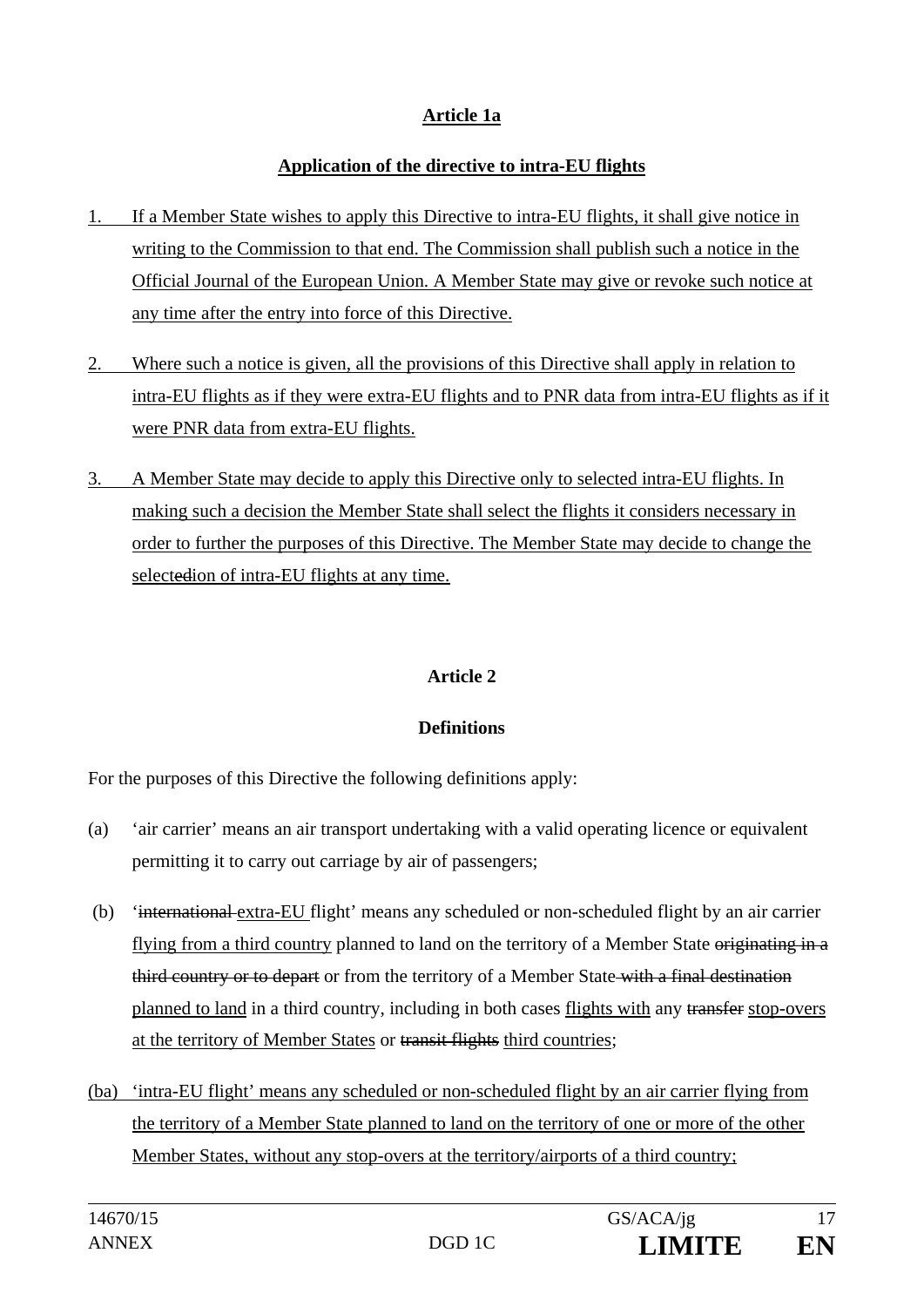- (c) 'Passenger Name Record' or 'PNR data' means a record of each passenger's travel requirements which contains information necessary to enable reservations to be processed and controlled by the booking and participating air carriers for each journey booked by or on behalf of any person, whether it is contained in reservation systems, Departure Control Systems (DCS, the system used to check passengers onto flights) or equivalent systems providing the same functionalities;
- (d) 'passenger' means any person, except members of the crew, carried or to be carried in an aircraft with the consent of the air carrier, which is manifested by the persons' registration in the passengers list and which includes transfer or transit passenger;
- (e) 'reservation systems' means the air carrier's internal inventory reservation system, in which PNR data are collected for the handling of reservations;
- (f) 'push method' means the method whereby air carriers transfer **the required** PNR data **listed in Annex I** into the database of the authority requesting them;
- (g) 'terrorist offences' means the offences under national law referred to in Articles 1 to 4 of Framework Decision 2002/475/JHA;
- (h) 'serious crime' means the offences under national law referred to in Article 2(2) of Council Framework Decision 2002/584/JHA if they are punishable by a custodial sentence or a detention order for a maximum period of at least three years under the national law of a Member State, however, Member States may exclude those minor offences for which, taking into account their respective criminal justice system, the processing of PNR data pursuant to this directive would not be in line with the principle of proportionality;
- (i) 'serious [..] crime' means the offences, **listed in Annex II, where** referred to in Article 2(2) of Council Framework Decision 2002/584/JHA if they are punishable by a custodial sentence or a detention order for a maximum period of at least three years under the national law of a Member State, and if;
- (i) They are committed in more than one state;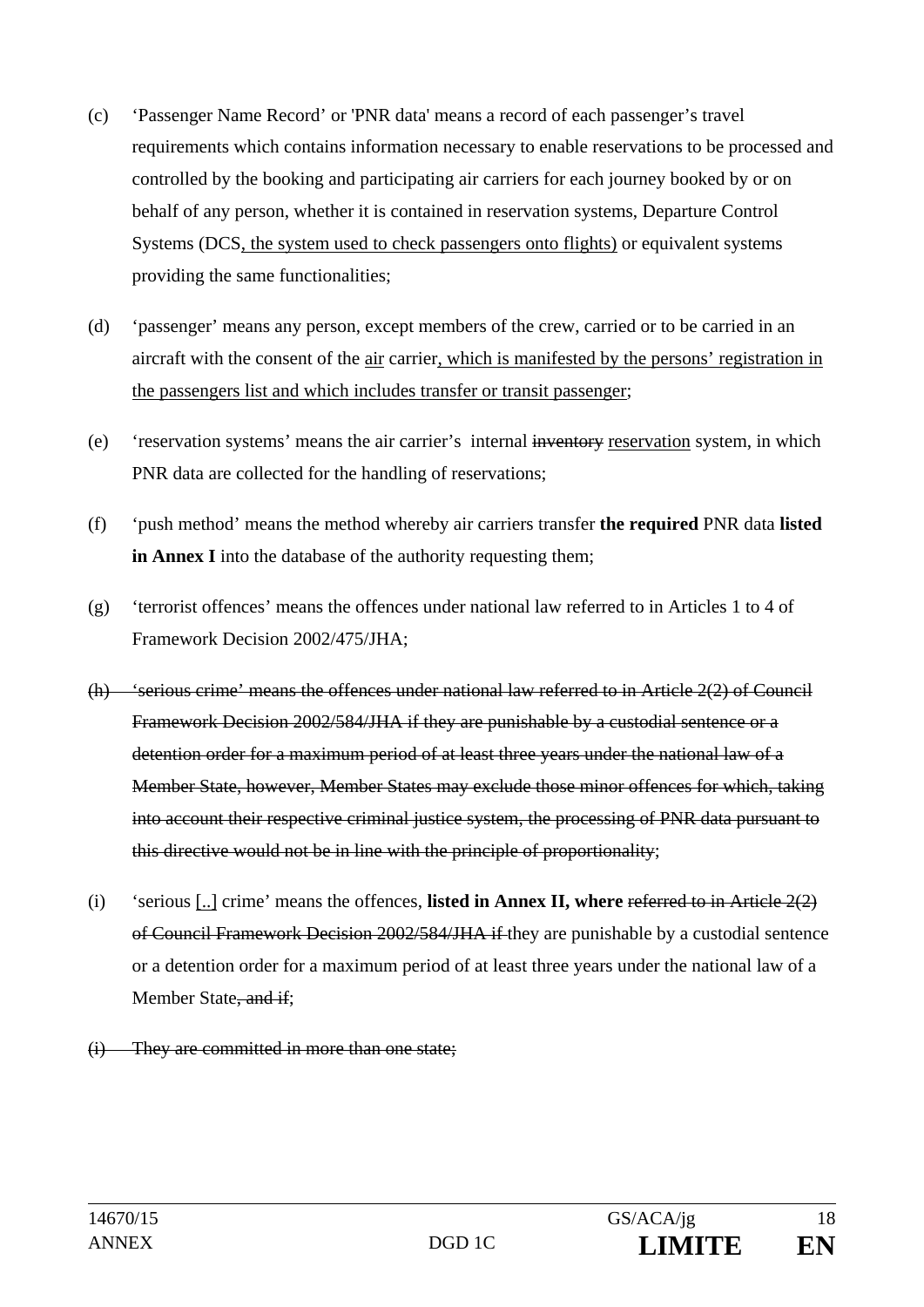- (ii) They are committed in one state but a substantial part of their preparation, planning, direction or control takes place in another state;
- (iii) They are committed in one state but involve an organised criminal group that engages in criminal activities in more than one state; or
- (iv) They are committed in one state but have substantial effects in another state.
- (j) 'depersonalising*'* through masking out of data' means rendering certain data elements of such data invisible to a user.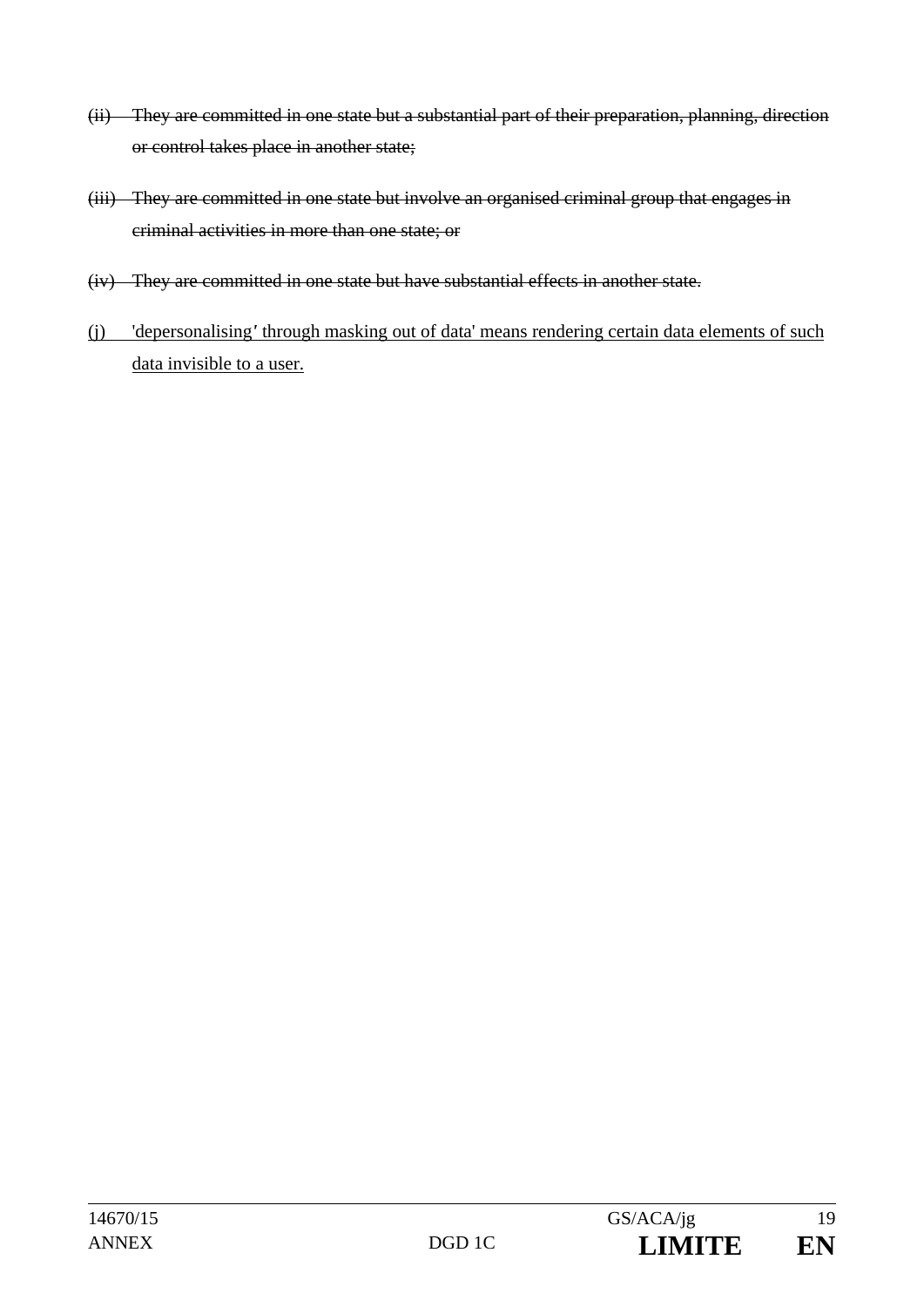## **CHAPTER II**

#### **RESPONSIBILITES OF THE MEMBER STATES**

## **Article 3**

### **Passenger Information Unit**

- 1. Each Member State shall set up or designate an authority competent for the prevention, detection, investigation or prosecution of terrorist offences and of serious crime or a branch of such an authority*,* to act as its 'Passenger Information Unit' (PIU). **The PIU shall be**  responsible for collecting PNR data from air carriers, *for* storing them, analysing them, processing and transfer of those data or the result of the analysis processing thereof to the competent authorities referred to in Article 5. **The PIU shall also be responsible for the exchange of both PNR data and of the result of the processing thereof with the PIUs of other Member States and with Europol in accordance with Articles 7 and 7a.** Its staff members may be seconded from competent public authorities. Member States shall provide the PIUs with adequate resources in order to fulfil its tasks.
- 2. Two or more Member States may establish or designate a single authority to serve as their Passenger Information Unit. Such Passenger Information Unit shall be established in one of the participating Member States and shall be considered the national Passenger Information Unit of all such participating Member States. The participating Member States shall agree jointly on the detailed rules for the operation of the Passenger Information Unit and shall respect the requirements laid down in this Directive.
- 3. Each Member State shall notify the Commission thereof within one month of the establishment of the PIU and may at any time update *modify* its declaration notification. The Commission shall publish this information notification, including any updates modifications of it, in the Official Journal of the European Union.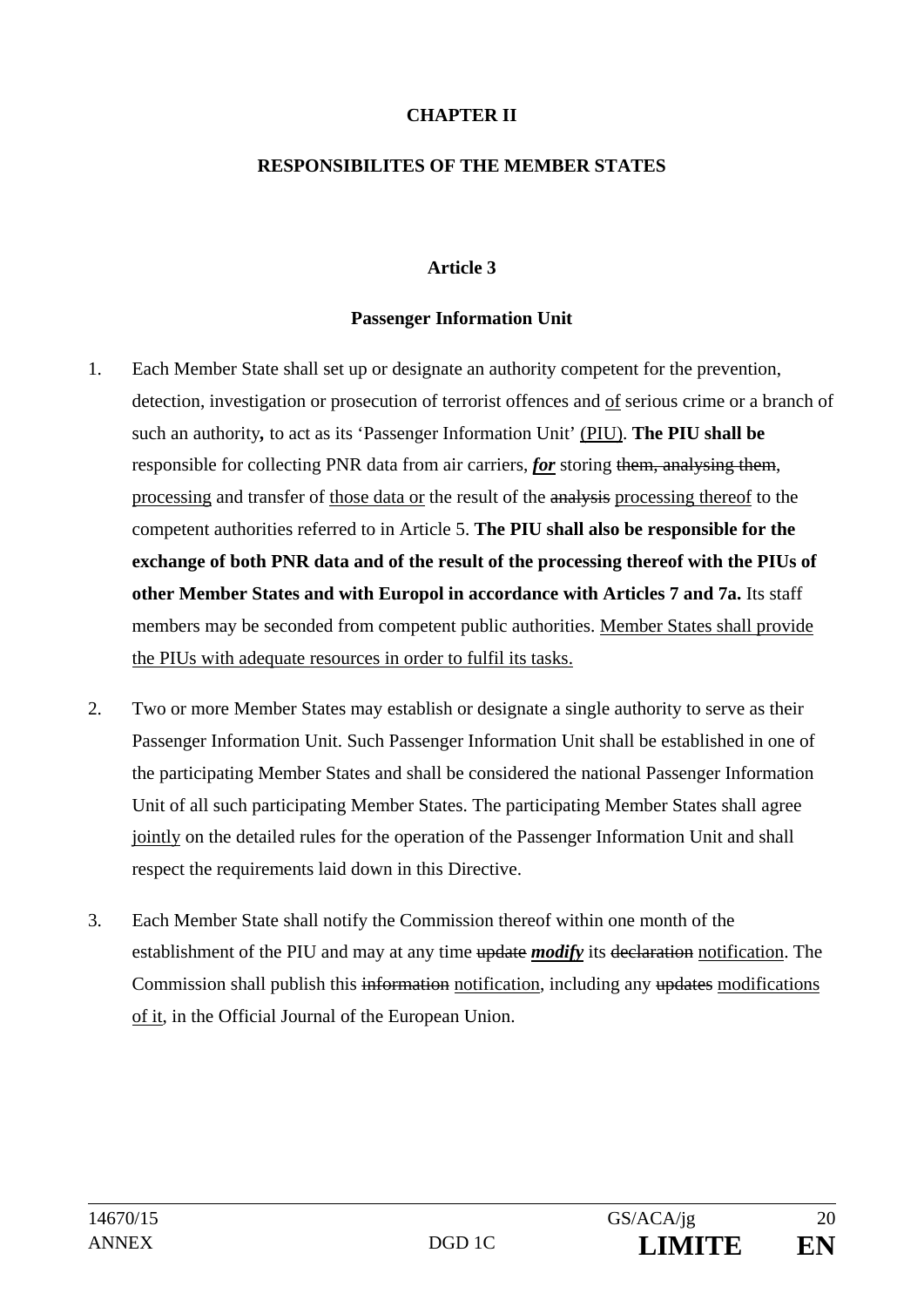## **Article 3a**

### **Data Protection Officer in the Passenger Information Unit**

- **1. The Passenger Information Unit shall appoint a data protection officer responsible for monitoring the processing of PNR data and implementing the related safeguards.**
- **2. Member States shall provide data protection officers with the means to perform their duties and tasks in accordance with this Article effectively and independently.**
- **3. Member States shall ensure that the data subject has the right to contact the data protection officer, as a single point of contact, on all issues relating to the processing of the data subject's PNR data.**

#### **Article 4**

## **Processing of PNR data**

- 1. The PNR data transferred by the air carriers, pursuant to Article 6, in relation to international flights which land on or depart from the territory of each Member State shall be collected by the Passenger Information Unit of the relevant Member State, as provided for by Article 6. Should the PNR data transferred by air carriers include data beyond those listed in the Annex I, the Passenger Information Unit shall delete such data immediately **and permanently** upon receipt.
- 2. The Passenger Information Unit shall process PNR data only for the following purposes:
	- (a) carrying out an assessment of the passengers prior to their scheduled arrival to or departure from the Member State in order to identify any persons who may be involved in a terrorist offence or serious transnational crime and who require further examination by the competent authorities referred to in Article 5, **and, where relevant, by Europol, in accordance with Article 7a, in view of the fact that such persons may be involved in a terrorist offence or serious crime**.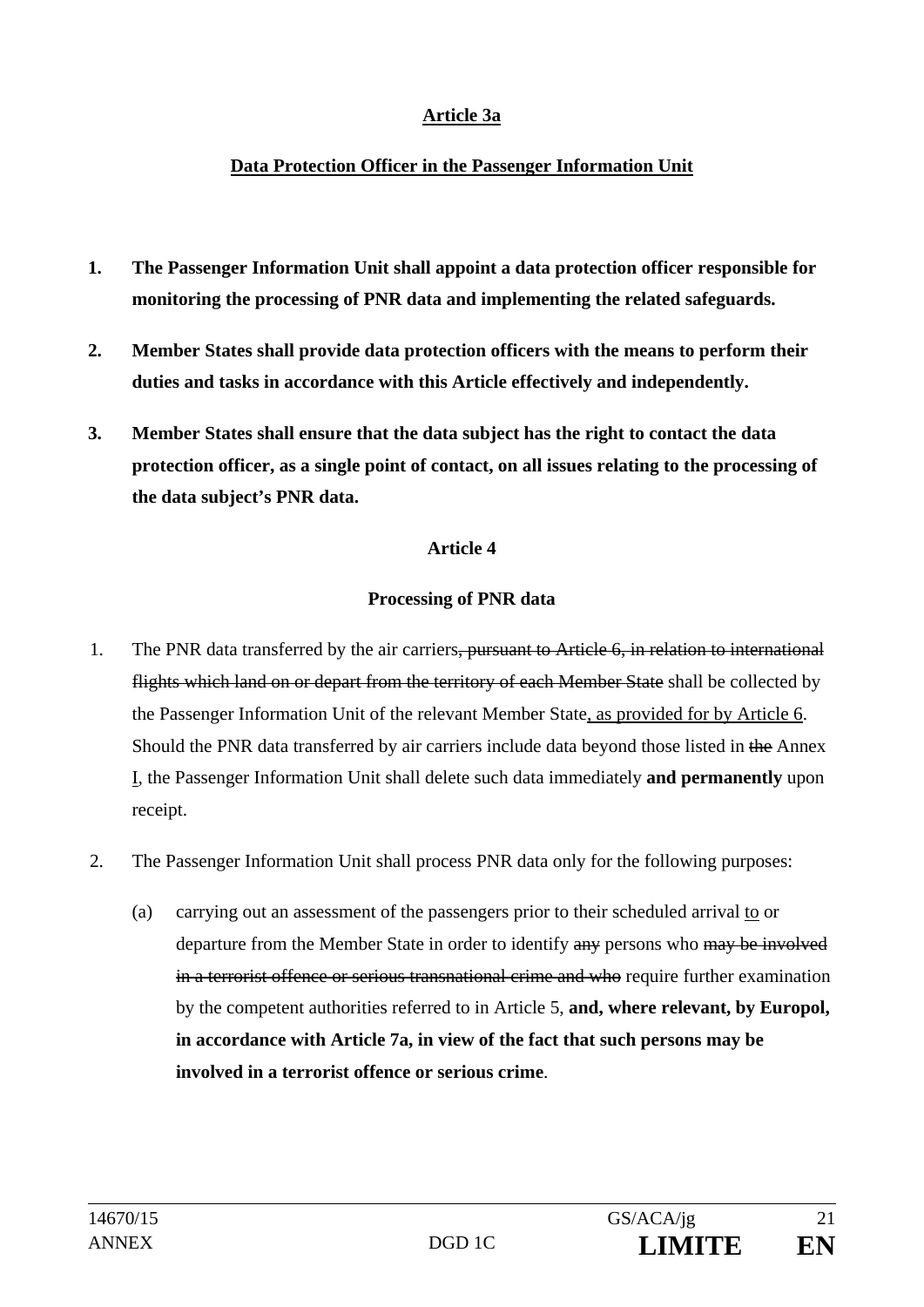- (i) In carrying out such an assessment, the Passenger Information Unit may compare PNR data against relevant databases, relevant for the purpose of prevention, detection, investigation and prosecution of terrorist offences [and [serious crime], including international or national databases or national mirrors of Union databases, where they are established on the basis of Union law, on persons or objects sought or under alert, in accordance with Union, international and national rules applicable to such files databases.
- (ii) When carrying out such an assessment listed in Annex II to this Directive, the Passenger Information Unit may also process PNR data against pre-determined criteria.

Member States shall ensure that any positive match resulting from such automated processing of PNR data conducted under point (a) of paragraph 2 is individually reviewed by nonautomated means in order to verify whether the competent authority referred to in Article 5 needs to take action in accordance with national law;

- (cb) responding, on a case-by-case basis, **subject** to a duly reasoned requests **based on sufficient indication** from competent authorities to provide PNR data and to process PNR data in specific cases for the purpose of prevention, detection, investigation and prosecution of a terrorist offence or serious crime, and to provide the competent authorities **or, where appropriate, Europol,** with the results of such processing; and
- (c) analysing PNR data for the purpose of updating or creating new criteria for carrying out assessments referred to in point (a)(ii) in order to identify any persons who may be involved in a terrorist offence or serious transnational crime pursuant to point (a) crime.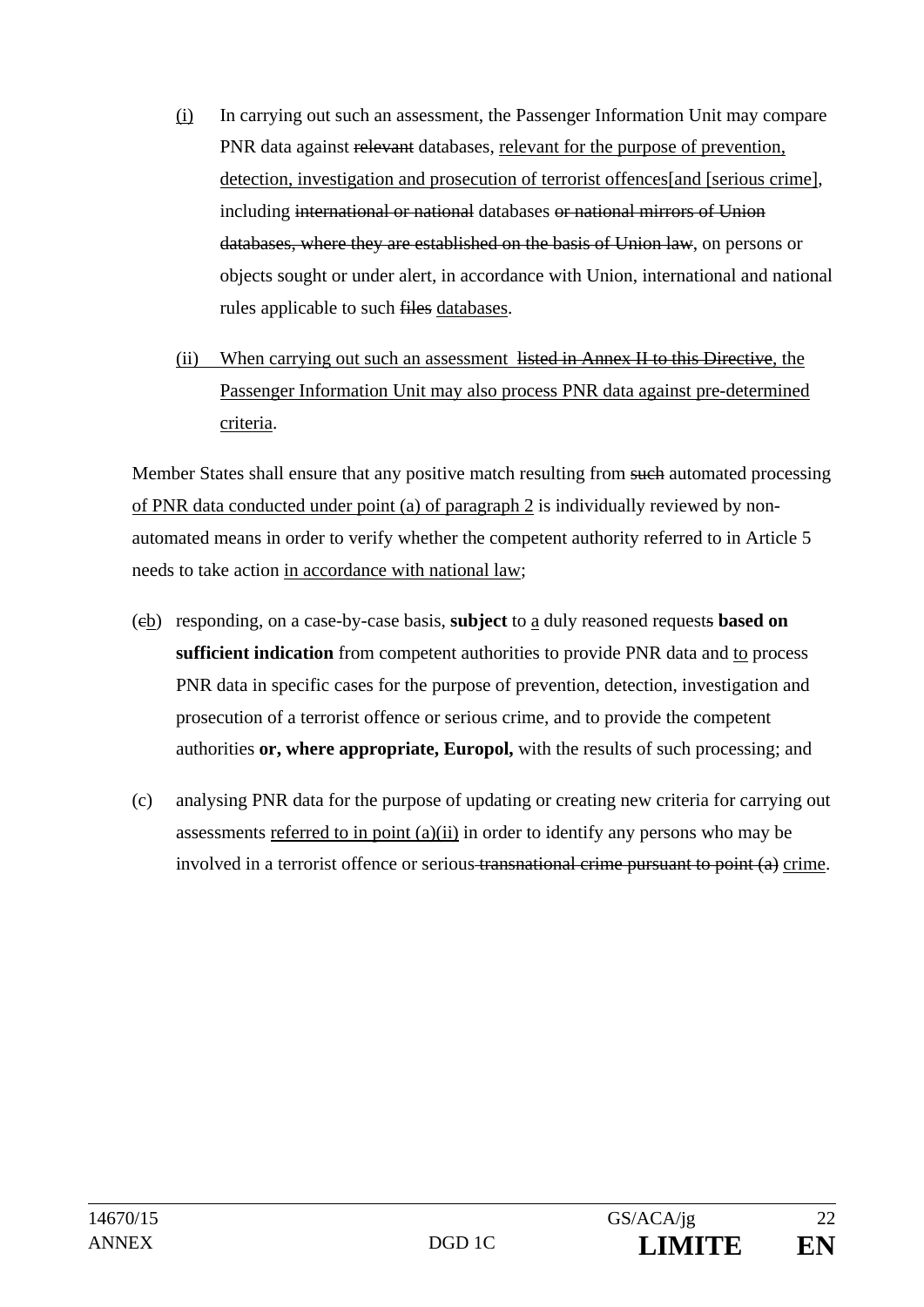- 3. The assessment of the passengers prior to their scheduled arrival to or departure from the Member State carried out against pre-determined criteria referred to in point (a)(ii) of paragraph 2 shall be carried out in a non-discriminatory manner on the basis of assessment criteria established by its Passenger Information Unit. **These assessment criteria must be targeted,** *proportionate* **and specific.** Member States shall ensure that the assessment criteria are set by the Passenger Information Units in cooperation *and regularly reviewed in cooperation* with the competent authorities referred to in Article 5. The assessment criteria shall in no circumstances be based on a person's race racial or ethnic origin, political opinions, religion or philosophical beliefs, political opinions, trade union membership, health or sexual life.
- 4. The Passenger Information Unit of a Member State shall transfer transmit the PNR data or the results of the processing of PNR data of the persons identified in accordance with points (a) and (b) of paragraph 2 for further examination to the relevant competent authorities referred to in Article 5 of the same Member State. Such transfers shall only be made on a case-by-case basis *and in case of automated processing of PNR data* **by non-automated means**.
- 4a. Member States shall ensure that the data protection officer has access to all data processed by the Passenger Information Unit. If the data protection officer considers that processing of any data was not lawful, he or she may refer the matter to the national supervisory authority.
- 4b. The storage, processing and analysis of PNR data by the PIU shall be carried out exclusively within a secure location within the territory of the Member States of the **European Union**.
- 5. The consequences of the assessments of passengers referred to in point (a) of paragraph 2 shall not jeopardise the right of entry of persons enjoying the Union right of free movement into the territory of the Member State concerned as laid down in Directive 2004/38/EC. In addition, the consequences of such assessments, where these are carried out in relation to intra-EU flights between Member States to which the Regulation (EC) No 562/2006 of the European Parliament and of the Council of 15 March 2006 establishing a Community Code on the rules governing the movement of persons across borders<sup>1</sup> applies, shall comply with that Code.

 **1** OJ L 105, 13.4.2006, p.1.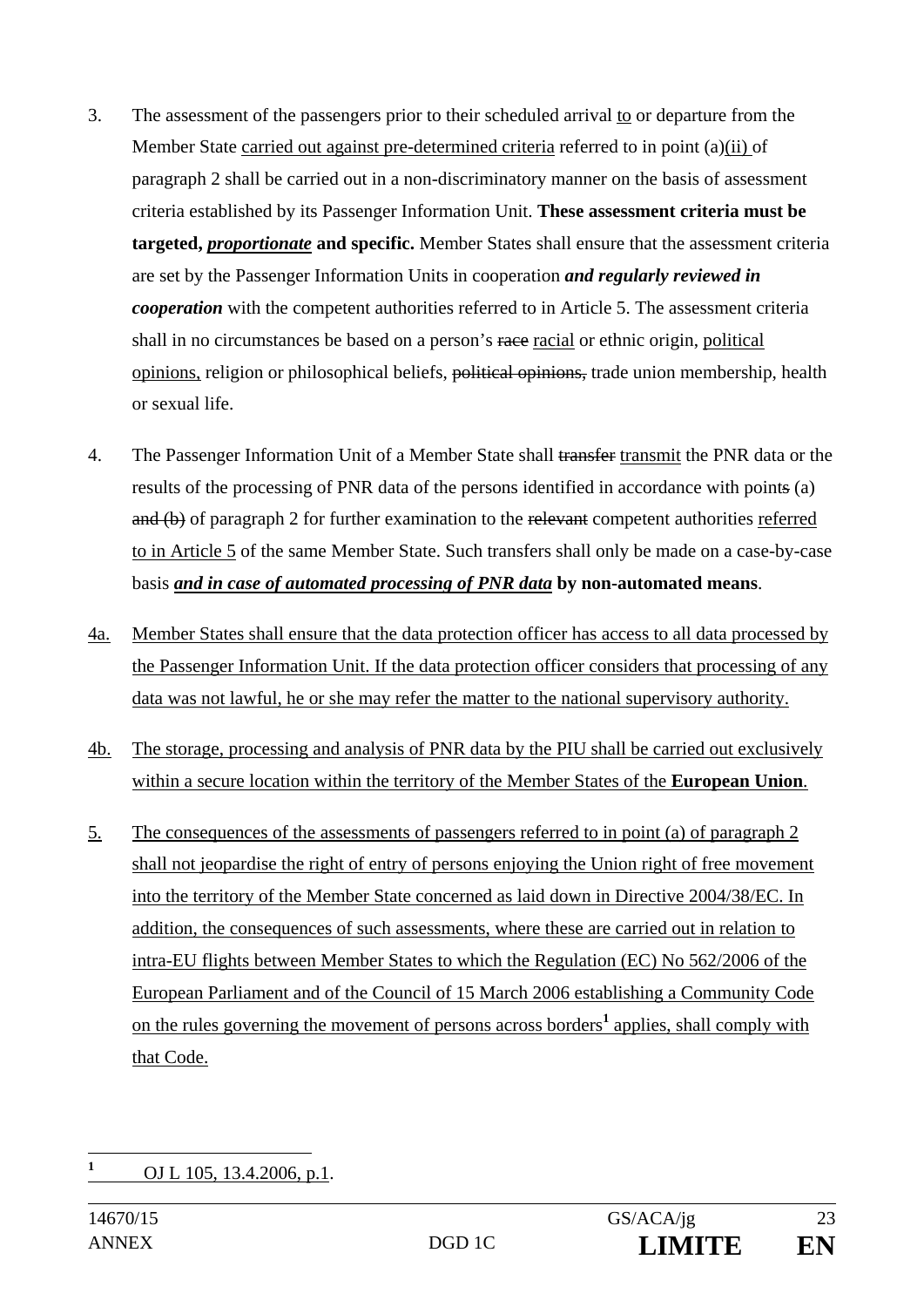## **Competent authorities**

- 1. Each Member State shall adopt a list of the competent authorities entitled to request or receive PNR data or the result of the processing of PNR data from the Passenger Information Units in order to examine that information further or to take appropriate action for the purpose of preventing, detecting, investigating and prosecuting terrorist offences and serious crime. **Europol shall be entitled to receive PNR data or the result of the processing of PNR data from the Passenger Information Units of the Member States within the limits of its competences and for the performance of its tasks.**
- 2. Competent The authorities referred to in paragraph 1 shall consist of authorities be competent for the prevention, detection, investigation or prosecution of terrorist offences and serious crime.
- 3. For the purpose of Article 7(4), eEach Member State shall notify the list of its competent authorities to the Commission twelve months after entry into force of this Directive at the latest, and may at any time update modify its declaration this notification. The Commission shall publish this information notification, as well as any updates modifications of it, in the *Official Journal of the European Union*.
- 4. The PNR data of passengers and the result of the processing of PNR data received by the Passenger Information Unit may be further processed by the competent authorities of the Member States only for the **specific** purpose of prevention, detection, investigation or prosecution of terrorist offences **or** serious crime.
- 5. Paragraph 4 shall be without prejudice to national law enforcement or judicial powers where other *offences* or indications thereof, are detected in the course of enforcement action further to such processing. *(…).*
- 6. The competent authorities shall not take any decision that produces an adverse legal effect on a person or significantly affects a person only by reason of the automated processing of PNR data. Such decisions shall not be taken on the basis of a person's raceial or ethnic origin, political opinions, religion or philosophical beliefs, trade union membership, health or sexual life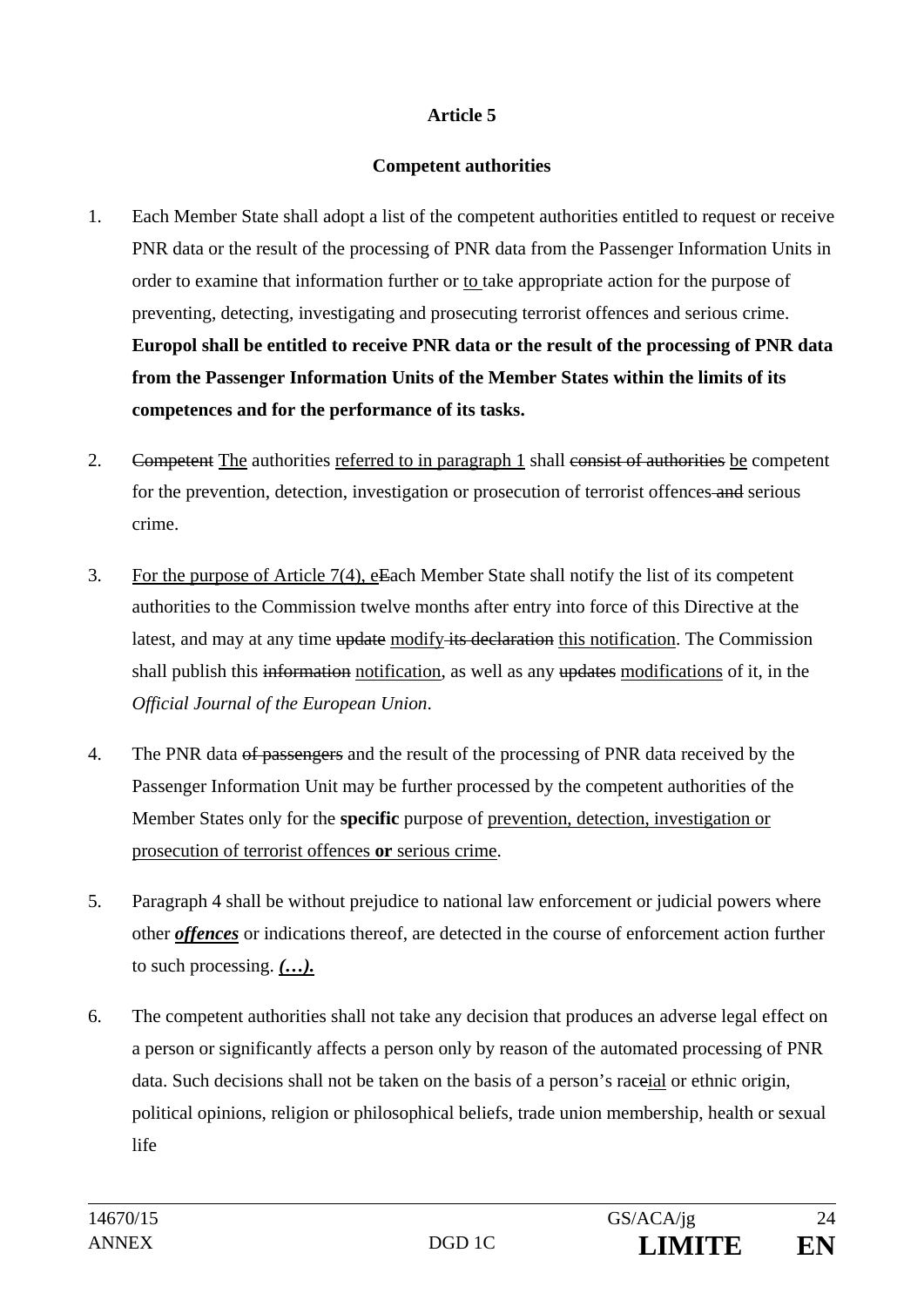## **Obligations on air carriers on transfers of data**

- 1. Member States shall adopt the necessary measures to ensure that air carriers transfer ('push') the PNR data as defined in point (c) of Article  $2(e)$  and specified in the Annex 1, to the extent that such data are already collected by them[in the normal course of their business, to the database of the national Passenger Information Unit of the Member State on the territory of which the international flight will land or from the territory of which the flight will depart. Where the flight is code-shared between one or more air carriers the obligation to transfer the PNR data of all passengers on the flight shall be on the air carrier that operates the flight. Where the an extra-EU flight has one or more stop-overs at the airports of the Member States, air carriers shall transfer the PNR data of all passengers to the Passenger Information Units of all the Member States concerned. This also applies where an intra-EU flight has one or more stopovers at the airports of different Member States, but only in relation to Member States which are collecting intra-EU flight PNR data.
- 1a. In case the air carriers have collected any advance passenger information (API) data listed under item (18) of Annex 1 to this directive but do not retain these data as part of the PNR data, Member States shall adopt the necessary measures to ensure that air carriers also transfer ('push') these data to the Passenger Information Unit of the Member State referred to in paragraph 1. In case of such transfer, all the provisions of this Directive shall apply in relation to these API data as if they were part of the PNR data.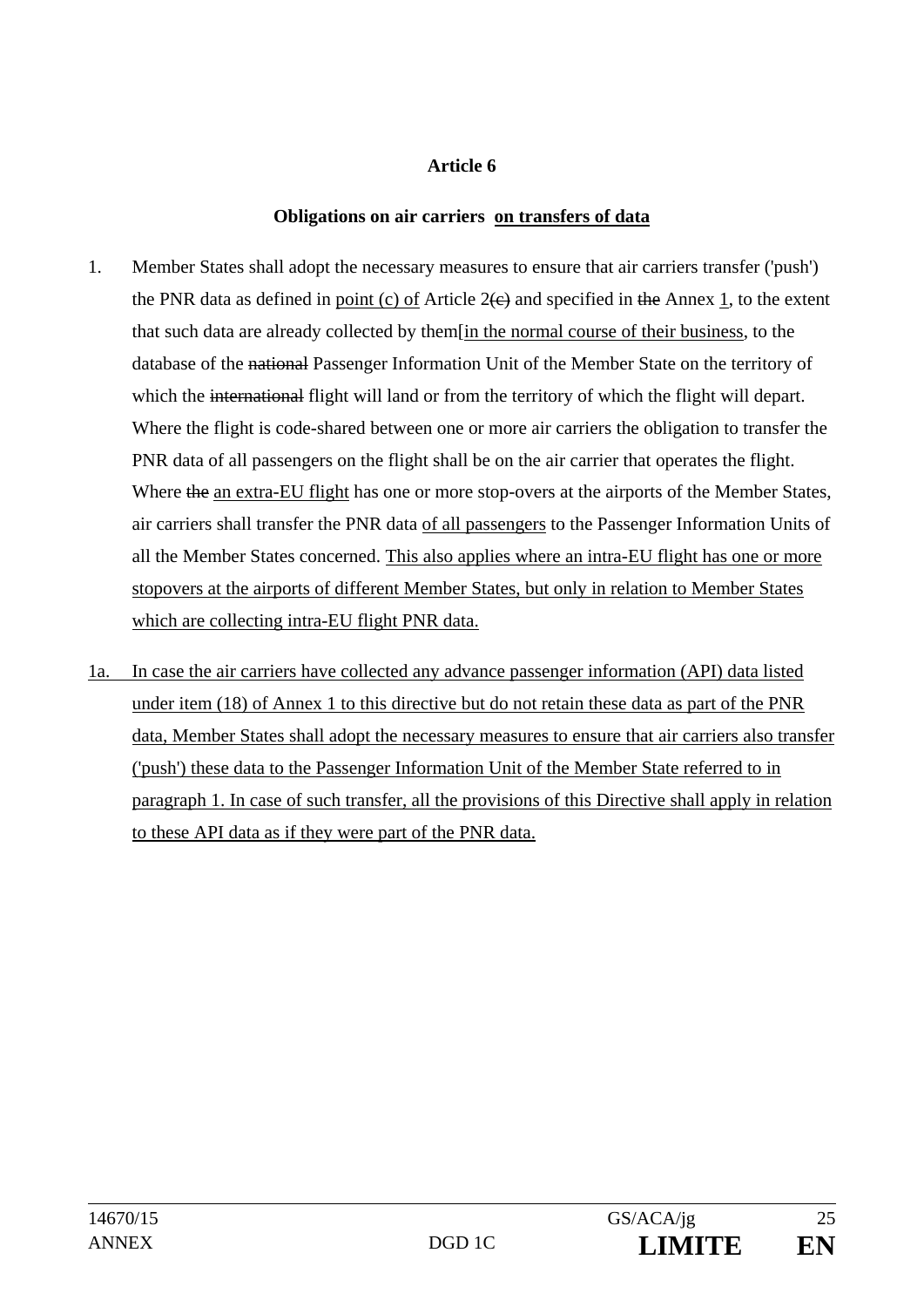- 2. Air carriers shall transfer PNR data by electronic means using the common protocols and supported data formats to be adopted in accordance with the procedure of referred to in Articles 13 and 14 or, in the event of technical failure, by any other appropriate means ensuring an appropriate level of data security:
	- (a) once 24 to 48 hours before the scheduled time for flight departure; and
	- (b) once immediately after flight closure, that is once the passengers have boarded the aircraft in preparation for departure and it is no longer possible for passengers to board or leave.
- 3. Member States may shall permit air carriers to limit the transfer referred to in point (b) of paragraph 2 to updates of the transfer referred to in point (a) of paragraph 2 that paragraph.
- 4. On a case-by-case basis and where access to PNR data is necessary to respond to a specific and actual threat related to terrorist offences or serious crime, air carriers shall upon request from a Passenger Information Unit in accordance with national law, transfer PNR data where access earlier at other points in time than that mentioned in point  $(a)$  of paragraph 2 is necessary to assist in responding to a specific and actual threat related to terrorist offences or serious crime (a) and (b).

## **Exchange of information between Member States**

1. Member States shall ensure that, with regard to persons identified by a Passenger Information Unit in accordance with Article 4(2)(a) and (b), *all relevant and necessary* PNR data or the result of the any processing thereof PNR data is transmitted by that Passenger Information Unit to the Passenger Information Units corresponding units of *the* other Member States where the former Passenger Information Unit it considers such transfer to be necessary for the prevention, detection, investigation or prosecution of terrorist offences or serious crime. The Passenger Information Units of the receiving Member States shall transmit such PNR data or the result of the processing of PNR data the received information to their relevant competent authorities in accordance with Article 4(4).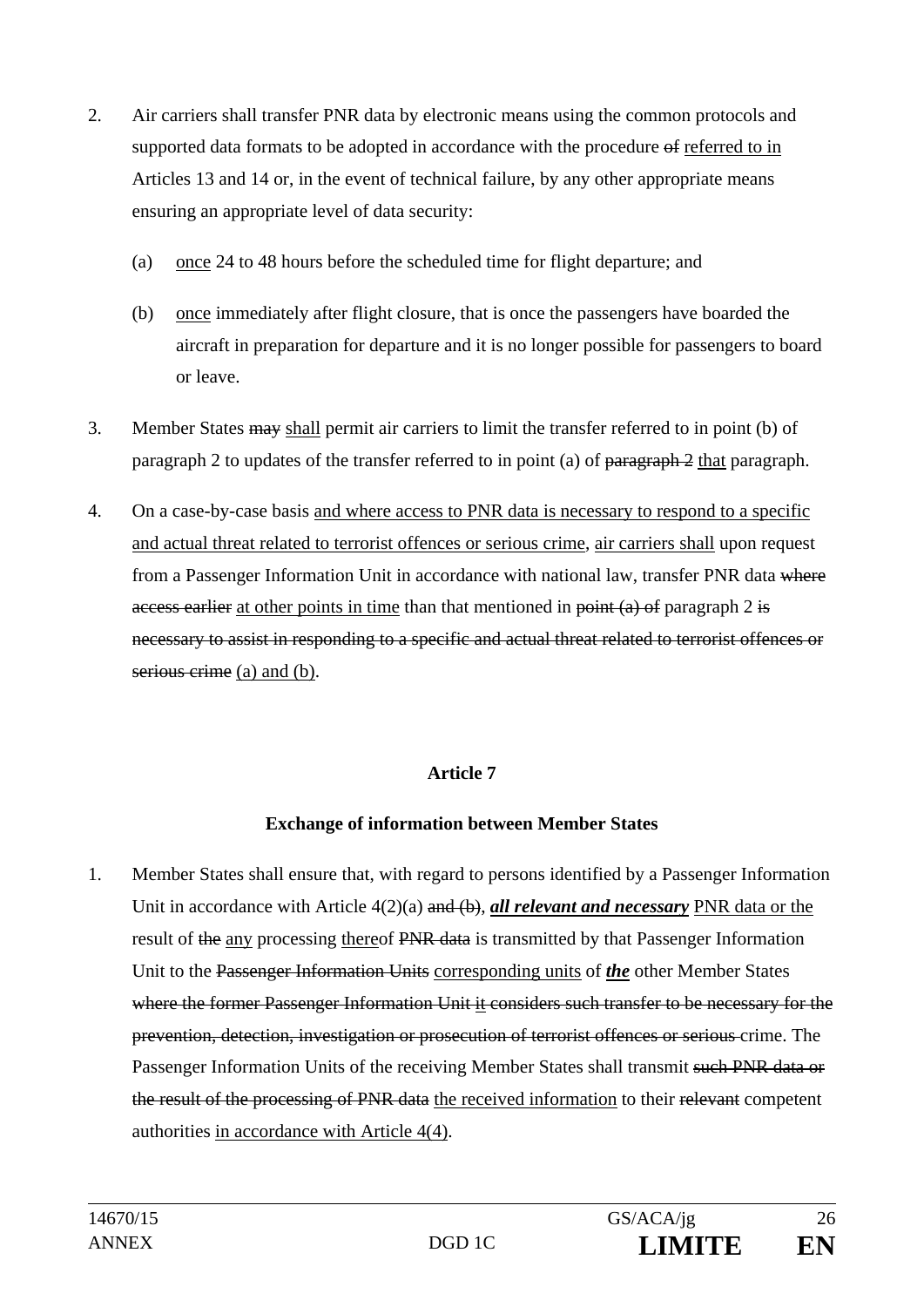- 2. The Passenger Information Unit of a Member State shall have the right to request, if necessary, the Passenger Information Unit of any other Member State to provide it with PNR data that are kept in the latter's database in accordance with and have not yet been depersonalised through masking out under Article 9(42), and, if necessary, also the result of the any processing of PNR data thereof, if it has already been prepared pursuant to Article  $4(2)(a)$ . The duly reasoned request for such data may be based on any one or a combination of data elements, as deemed necessary by the requesting Passenger Information Unit for a specific case of prevention, detection, investigation or prosecution of terrorist offences or serious crime. Passenger Information Units shall provide the requested data as soon as practicable and shall provide also the result of the processing of PNR data, if it has already been prepared pursuant to Article  $4(2)(a)$  and (b). In case the requested data have been depersonalised through masking out in accordance with Article 9(2) the Passenger Information Unit shall only provide the full PNR data where it is reasonably believed that it is necessary for the purpose of Article 4(2)(b) and only when authorised to do so by an authority competent under Article 9(3).
- 3. The Passenger Information Unit of a Member State shall have the right to request, if necessary, the Passenger Information Unit of any other Member State to provide it with PNR data that are kept in the latter's database in accordance with Article 9(2), and, if necessary, also the result of the processing of PNR data. The Passenger Information Unit may request access to specific PNR data kept by the Passenger Information Unit of another Member State in their full form without the masking out only in exceptional circumstances in response to a specific threat or a specific investigation or prosecution related to terrorist offences or serious crime.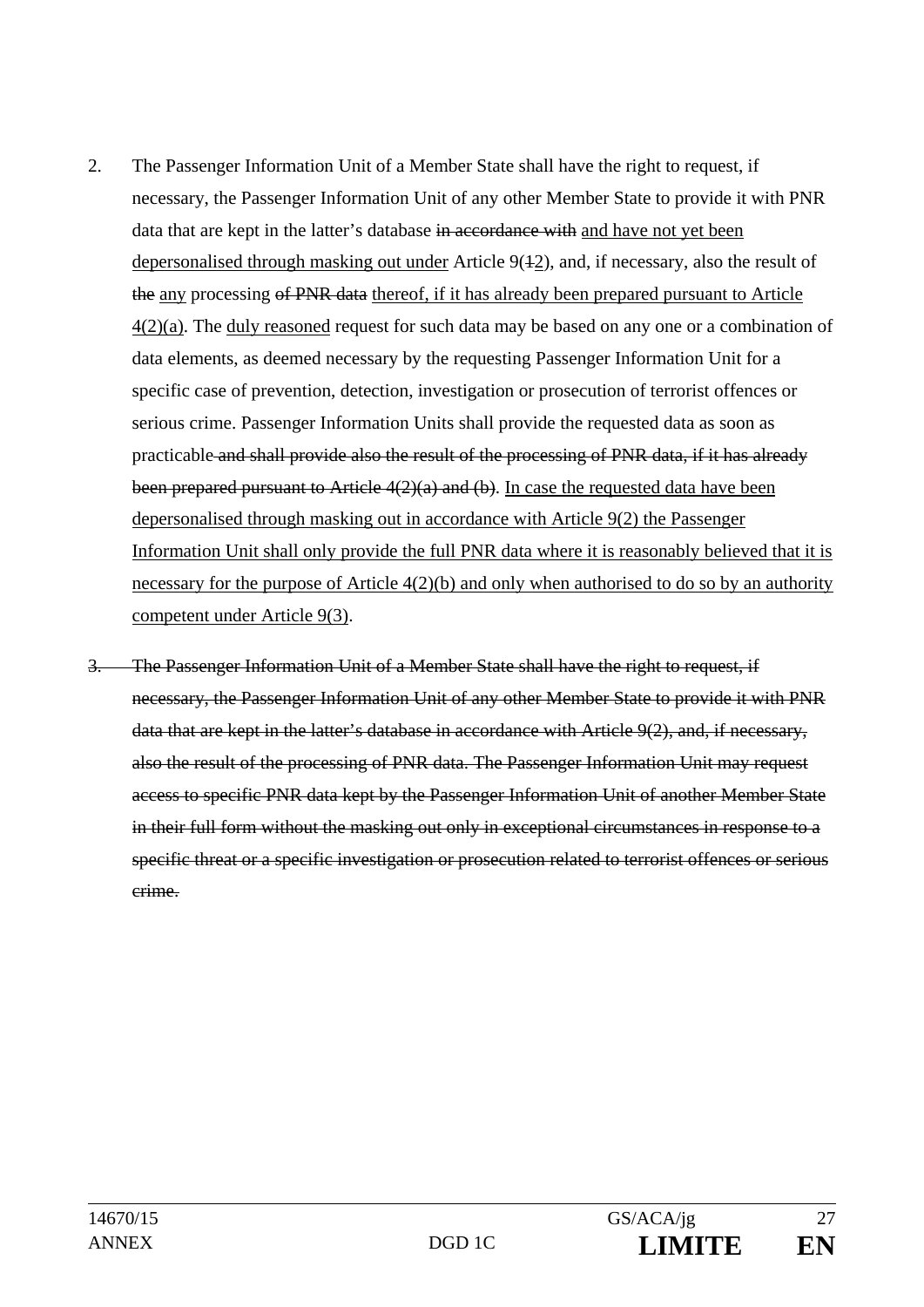- 4. Only when necessary in cases of emergency and under the conditions laid down in paragraph 2 in those cases where it is necessary for the prevention of an immediate and serious threat to public security may the competent authorities of a Member State request directly the Passenger Information Unit of any other Member State to provide it with PNR data that are kept in the latter's database in accordance with Article  $9(1)$  and  $(2)$ . The requests from the competent authorities, a copy of which shall always be sent to the Passenger Information Unit of the requesting Member State Such requests shall relate to a specific investigation or prosecution of terrorist offences or serious crime and shall be reasoned. Passenger Information Units shall respond to such requests as a matter of priority. In all other cases the competent authorities shall channel their requests through the Passenger Information Unit of their own Member State.
- 5. Exceptionally, where early access to PNR data is necessary to respond to a specific and actual threat related to terrorist offences or serious crime, the Passenger Information Unit of a Member State shall at any time have the right to request the Passenger Information Unit of another Member State to provide it with obtain PNR data of flights landing in accordance with article 6(4) and provide it to the requesting Passenger Information Unit or departing from the latter's territory at any time. *(…)*
- 6. Exchange of information under this Article may take place using any existing channels for international law enforcement cooperation between the competent authorities of the Member States**,** [in particular Europol, the Secure Information Exchange Network Application (SIENA) and national units established in accordance with Article 8 of Decision 2009/371/JHA]. The language used for the request and the exchange of information shall be the one applicable to the channel used. Member States shall, when making their notifications in accordance with Article 3(3), also inform the Commission with details of the contacts points to which requests may be sent in cases of urgency emergency. The Commission shall communicate to the Member States the notifications received.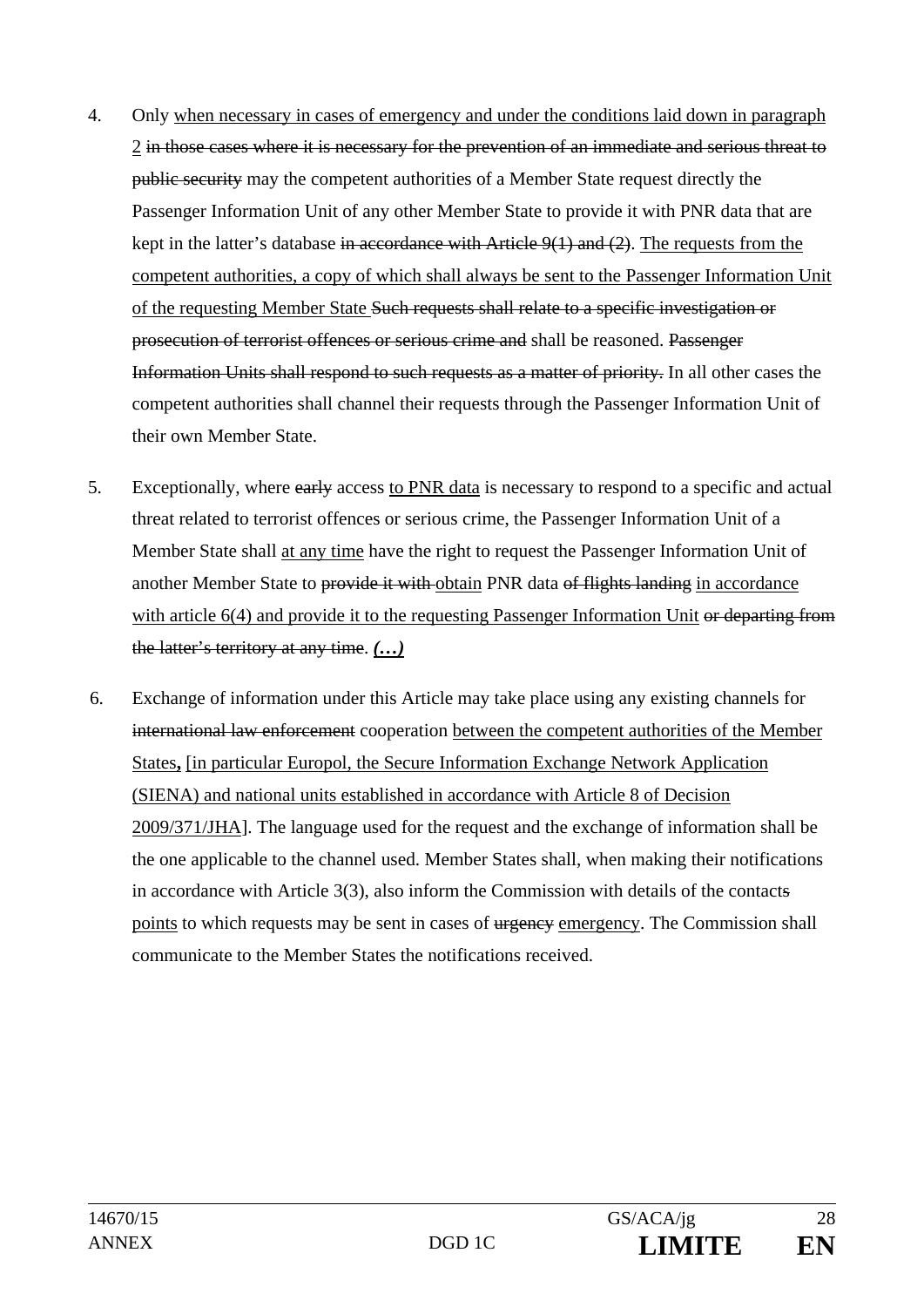## **Article 7a**

#### **Conditions for access to PNR data by Europol**

- **1. Europol may submit, on a case-by-case basis, an electronic and duly reasoned request to the Passenger Information Unit of any Member State through the Europol National Unit for the transmission of specific PNR data or the results of the processing of specific PNR data, when this is strictly necessary to support and strengthen action by Member States to prevent, detect or investigate a specific terrorist offence or serious crime in so far as such an offence or crime is within Europol's competence pursuant to Decision 2009/371/JHA. The reasoned request shall set out reasonable grounds on the basis of which Europol considers that the transmission of PNR data or the results of the processing of PNR data will substantially contribute to the prevention, detection, investigation or prosecution of the criminal offence concerned.**
- **2. Europol shall inform the data protection officer appointed in accordance with Article 28 of Decision 2009/371/JHA of each exchange of information under this Article.**
- **3. Exchange of information under this Article shall take place through SIENA and in accordance with Decision 2009/371/JHA. The language used for the request and the exchange of information shall be that applicable to SIENA.**

## **Article 8**

## **Transfer of data to third States**

- 1. A Member State may transfer PNR data and as well as the results of the processing of PNR such data stored by the Passenger Information Unit in accordance with Article 9 to a third country, only on a case-by-case basis and if:
	- (a) the conditions laid down in Article 13 of Council Framework Decision 2008/977/JHA are fulfilled;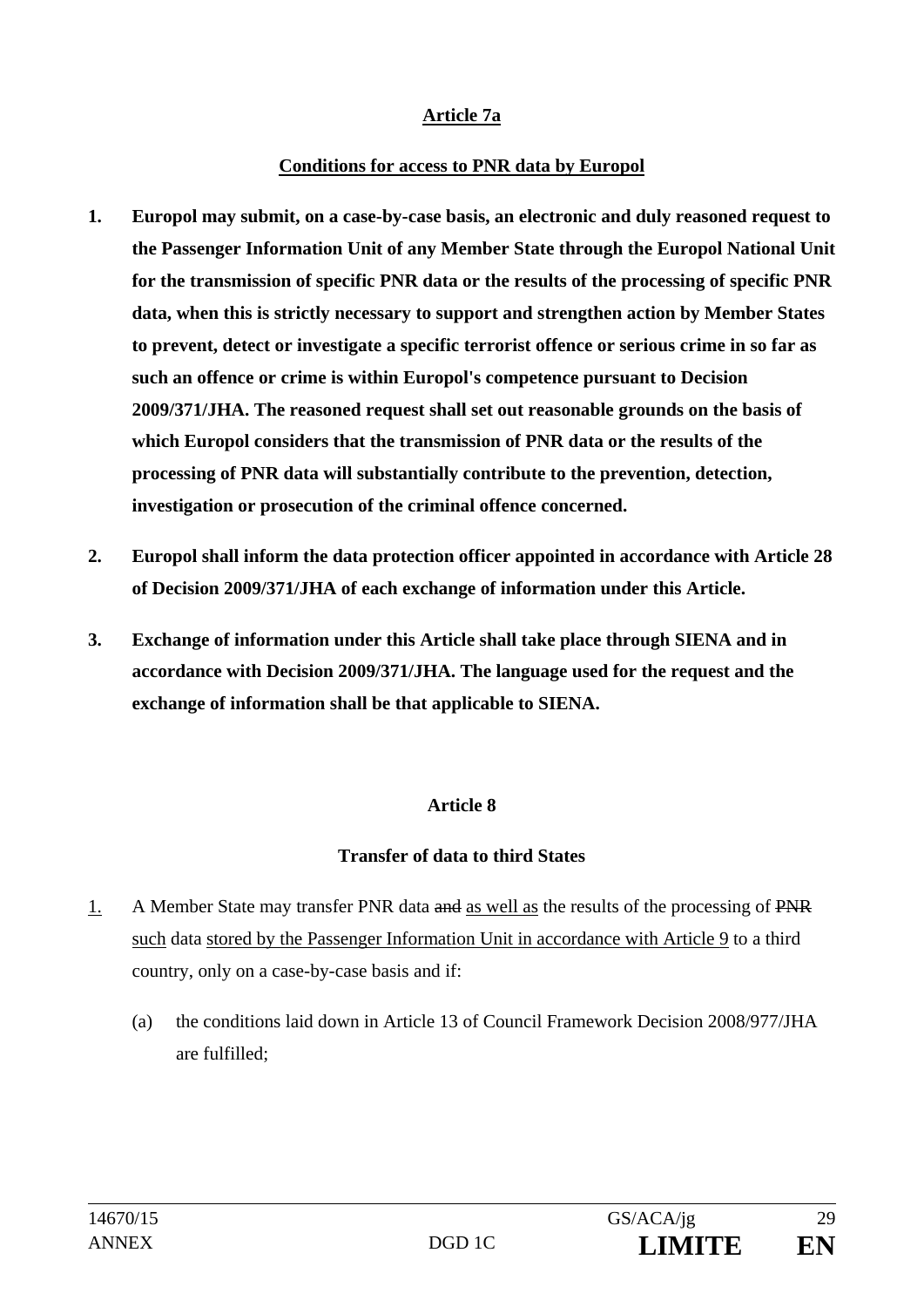- (b) the transfer is necessary for the purposes of this Directive specified in Article 1(2); and
- (c) the third country agrees to transfer the data to another third country only where it is *strictly* necessary for the purposes of this Directive specified in Article 1(2) and only with the express authorisation of the Member State.;
- (d) similar *same* conditions as those laid down in Article 7(2) are fulfilled.

**In exceptional circumstances, transfers of PNR data without prior consent shall be permitted only if such transfers are essential** to respond to a specific and actual threat related to terrorist offences or serious crime of a Member State or a third country *(…)* and prior consent cannot be obtained in good time. The authority responsible for giving consent shall be informed without delay and the transfer shall be duly recorded and subject to an expost verification.

2. Member States shall transfer PNR data to competent authorities of third countries only under terms consistent with this Directive and only upon ascertaining that the use the recipients intend to make of the PNR is consistent with those terms and safeguards.

*(…)* 

3. The data protection officer *of the Member State that has transferred the data* shall be informed each time *the* Member State transfers PNR data pursuant to this Article.

## **Article 9**

## **Period of data retention**

1. Member States shall ensure that the PNR data provided by the air carriers to the Passenger Information Unit are retained in a database at the Passenger Information Unit for a period of 30 days five years after their transfer to the Passenger Information Unit of the first Member State on whose territory the international flight is landing or departing.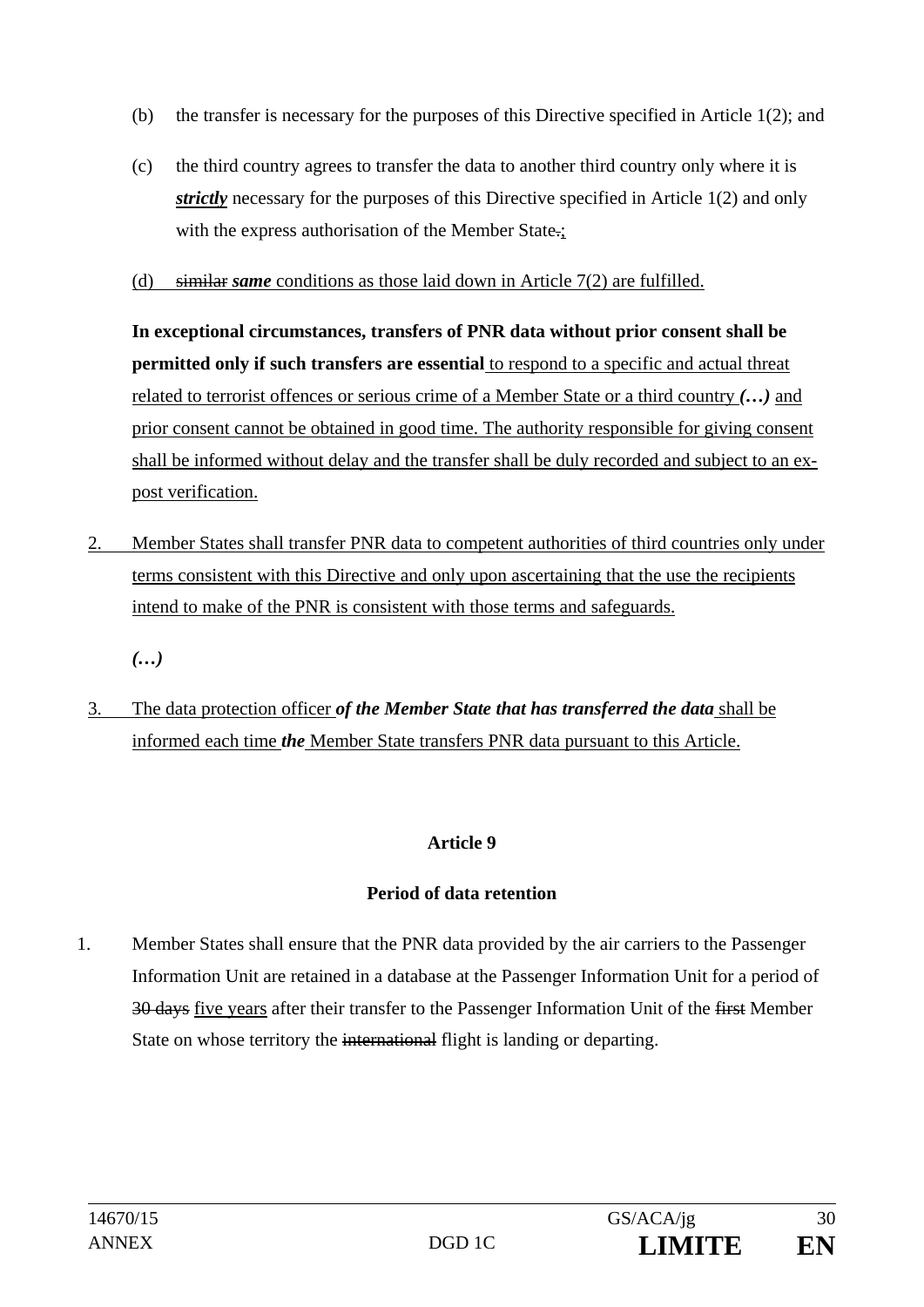2. Upon expiry of thea period of 30 days *[6] months* after the transfer of the PNR data to the Passenger Information Unitas referred to in paragraph 1, *(…)* all PNR data shall be depersonalised through masking out the following data elements which could serve to directly identify the passenger to whom the PNR data relate-shall be masked out. Such anonymised PNR data shall be accessible only to a limited number of personnel of the Passenger Information Unit specifically authorised to carry out analysis of PNR data and develop assessment criteria according to Article 4(2)(d). Access to the full PNR data shall be permitted only by the Head of the Passenger Information Unit for the purposes of Article 4(2)(c) and where it could be reasonably believed that it is necessary to carry out an investigation and in response to a specific and actual threat or risk or a specific investigation or prosecution.

For the purposes of this Directive, the data elements which could serve to identify the passenger to whom PNR data relate and which should be filtered and masked out are:

- 1. Name(s), including the names of other passengers on PNR and number of travellers on PNR travelling together;
- 2. Address and contact information;
- 3. All forms of payment information, including billing address, to the extent that it contains any information which could serve to directly identify the passenger to whom PNR relate or any other persons;
- 4. Frequent flyer information;
- 5. General remarks to the extent that it contains any information which could serve to directly identify the passenger to whom the PNR relate; and
- 6. Any collected Aadvance Ppassenger Iinformation.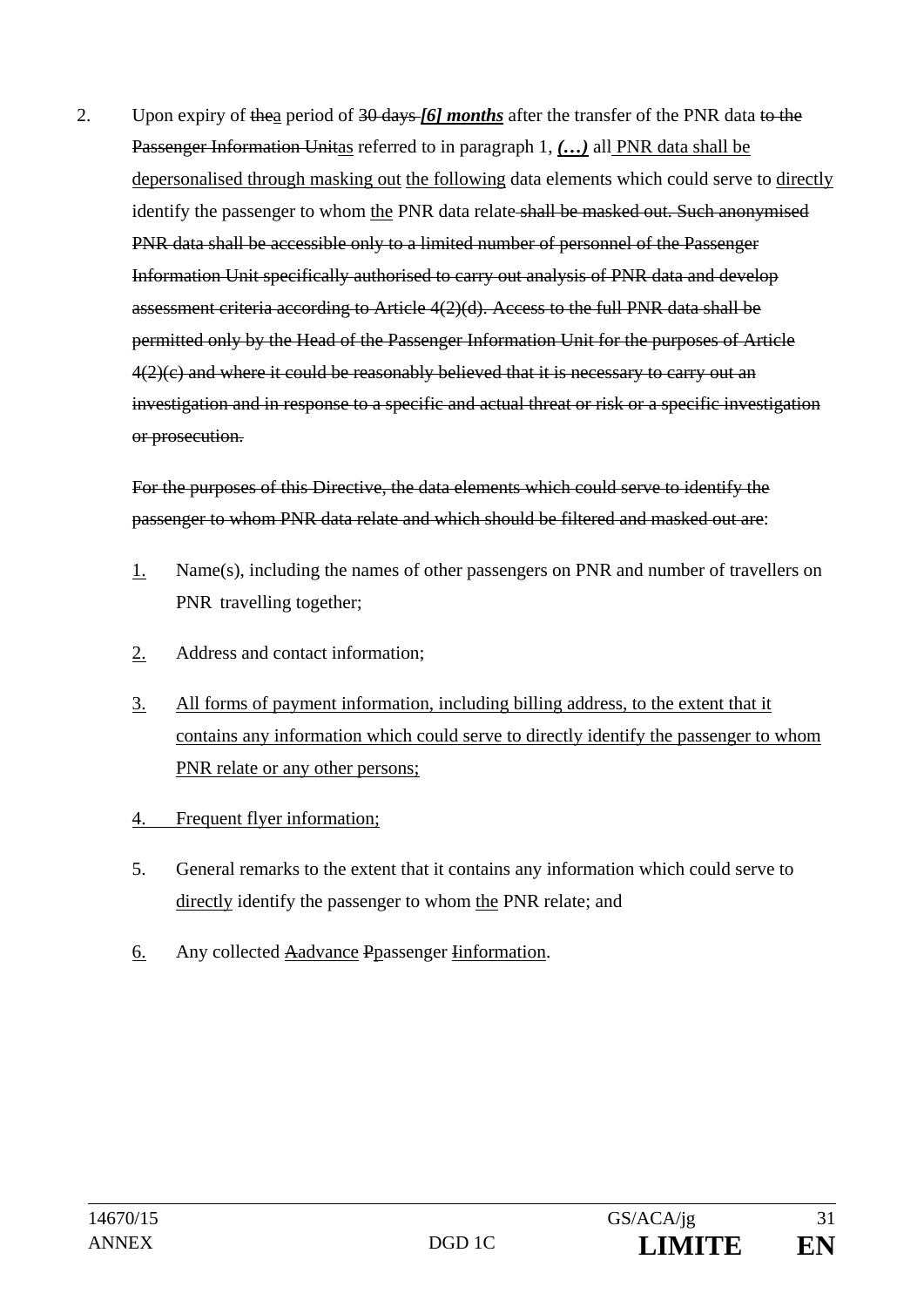3. Upon expiry of the *[6] months* period referred to in paragraph 2, disclosure of the full PNR data shall be permitted only where it is reasonably believed that it is necessary for the purpose of Article 4(2)(b).

Disclosure of the full PNR data can be permitted only when approved :

- by a judicial authority or,

 - by another national authority competent under national law to verify whether the conditions for disclosure are fulfilled, *subject to information and ex post review by the data protection officer of the Passenger Information Unit*,

- 34. Member States shall ensure that the PNR data are deleted **permanently** upon expiry of the period specified in paragraph 2. This obligation shall be without prejudice to cases where specific PNR data have been transferred to a competent authority and are used in the context of specific criminal investigations case for the purpose of prevention, detection, investigation or prosecutions, in which case the retention of such data by the competent authority shall be regulated by the national law of the Member State.
- 45. The result of matching the processing referred to in Article  $4(2)(a)$  and  $(b)$  shall be kept by the Passenger Information Unit only as long as necessary to inform the competent authorities and, according to Article 7(1) the Passenger Information Units of other Member States of a positive match. Where the result of an automated matching operation processing has, further to individual review by non-automated means as referred to in Article 4(2)(a) last subparagraph, proven to be negative, it shallmay, however, be stored so as to avoid future 'false' positive matches for a maximum period of three years unlesses long as the underlying data have not yet been deleted in accordance with *Article 4* at the expiry of the five years, in which case the log shall be kept until the underlying data are deleted.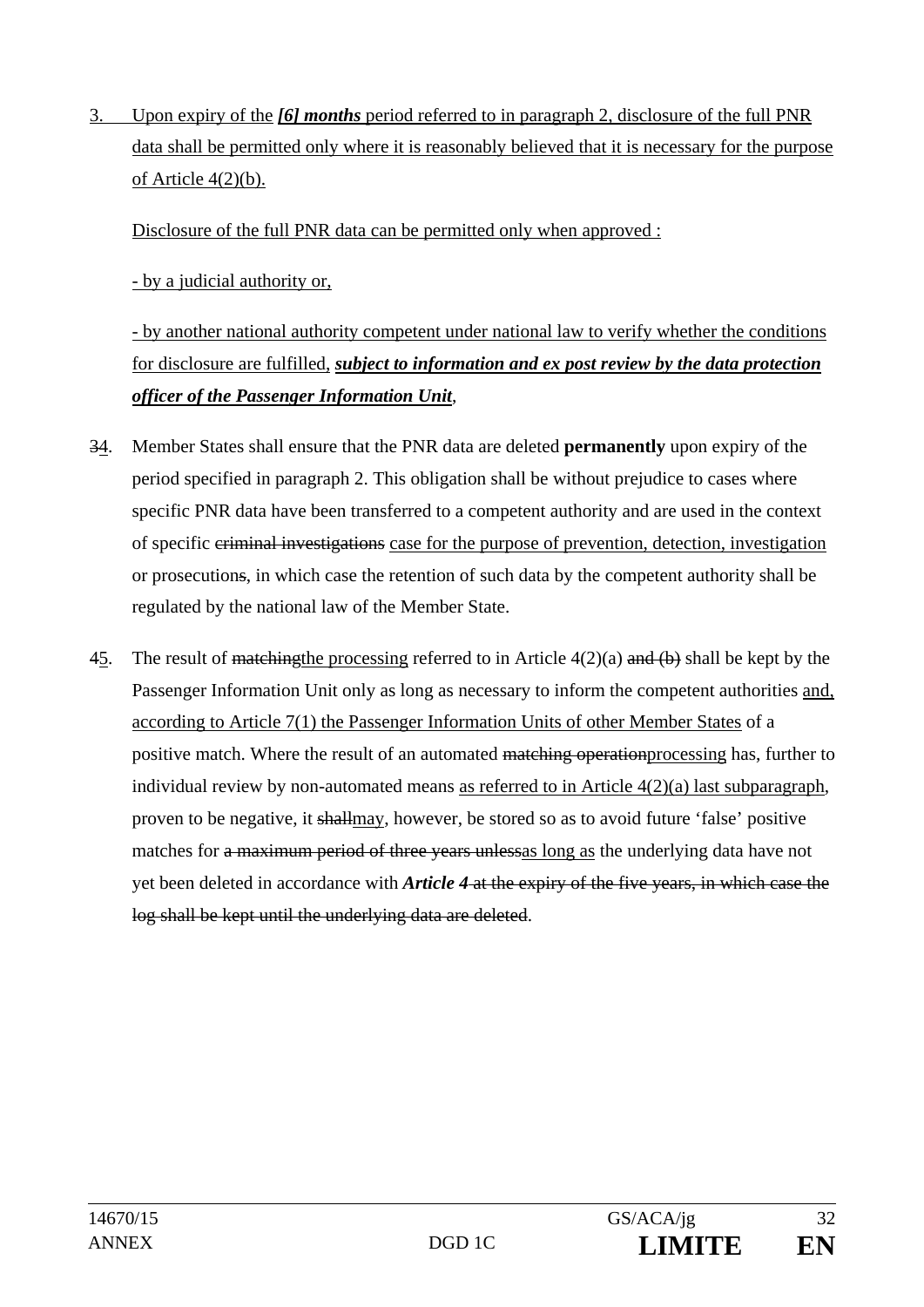#### **Penalties against air carriers**

Member States shall ensure, in conformity with their national law, that dissuasive, effective and proportionate penalties, including financial penalties, are provided for against air carriers which, do not transmit the data required under this Directive, to the extent that they are already collected by the them, as provided for in Article 6, or do not do so in the required format or otherwise infringe the national provisions adopted pursuant to this Directive.

## **Article 11**

#### **Protection of personal data**

- 1. Each Member State shall provide that, in respect of all processing of personal data pursuant to this Directive, every passenger shall have the same right to protection of their personal data**,** right to access, the right to rectification, erasure and blocking, the right to compensation and the right to judicial redress as those adopted under laid out in national and Union law**,** and in the implementingation of Articles 17, 18, 19 and 20 of the Framework Decision 2008/977/JHA. Those Articles shall therefore be applicable.
- 2. Each Member State shall provide that the provisions adopted under national law in implementingation of Articles 21 and 22 of the Framework Decision 2008/977/JHA regarding confidentiality of processing and data security shall also apply to all processing of personal data pursuant to this Directive.
- 2a. This Directive is without prejudice to the applicability of Directive 95/46 to the processing of personal data by air carriers, in particular their obligations to take appropriate technical and organizational measures to protect the security and confidentialty of personal data.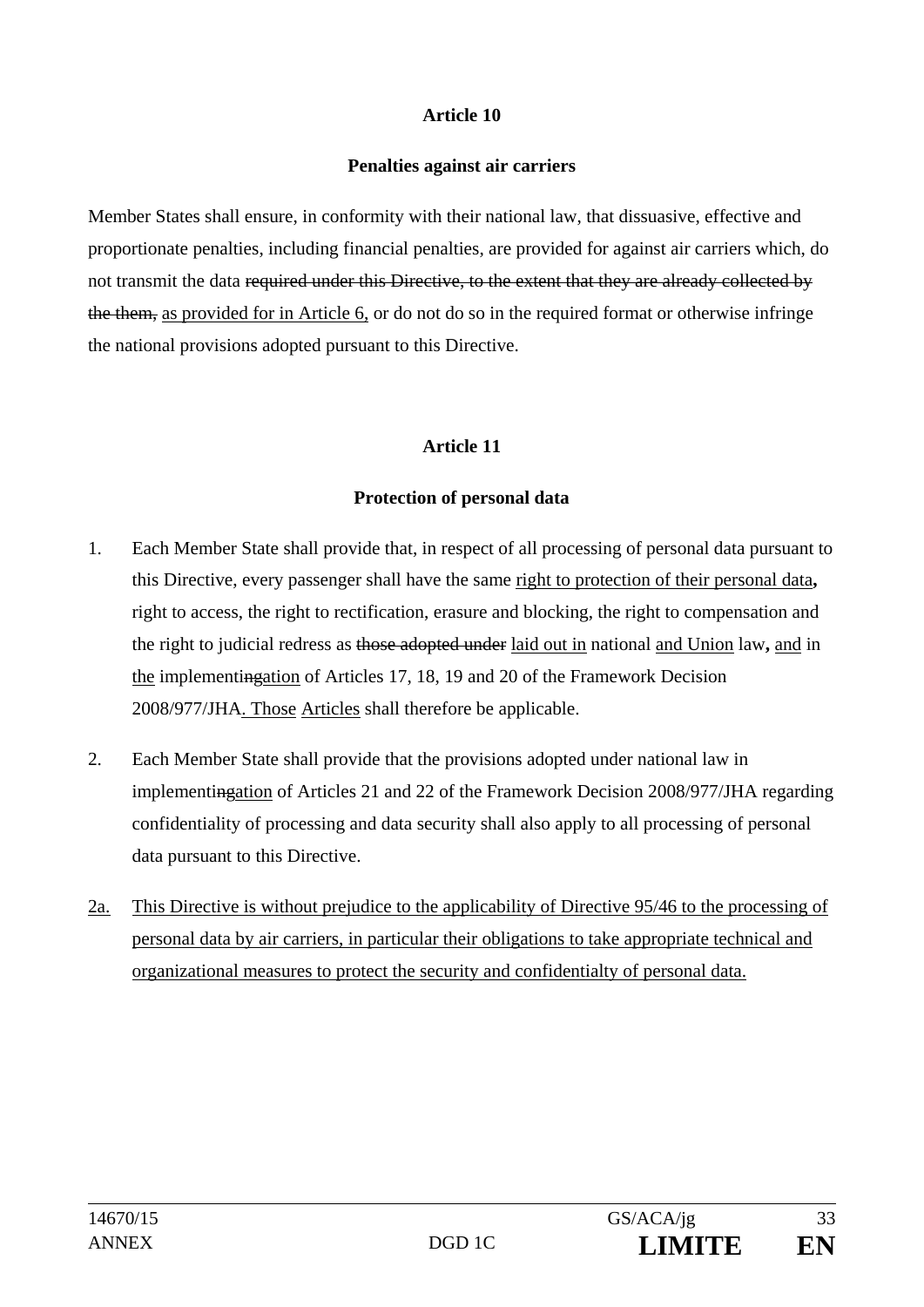- 3. Member States shall prohibit Any the processing of PNR data revealing a person's race or ethnic origin, political opinions, religion or philosophical beliefs, trade-union membership, *(…)* health or sexual life *or sexual orientation*. In the event that PNR data revealing such information are received by the Passenger Information Unit they shall be deleted immediately.
- 3a. Member States shall ensure that the Passenger Information Unit maintains documentation of all processing systems and procedures under their responsibility. That documentation shall contain at least:
	- (a) the name and contact details of the organisation and personnel in the Passenger Information Unit entrusted with the processing of the PNR data, the different levels of access authorisation and the personnel concerned;
	- (b) the requests by competent authorities and Passenger Information Units of other Member States;
	- (c) all requests and transfers of data to a third country.

The Passenger Information Unit shall make all documentation available, on request, to the national supervisory authority.

3b. Member States shall ensure that the Passenger Information Unit keeps records of at least the following processing operations: collection, consultation, disclosure or erasure. The records of consultation and disclosure shall show, in particular, the purpose, date and time of such operations and, as far as possible, the identification of the person who consulted or disclosed the PNR data, and the identity and recipients of that data. The records shall be used solely for the purposes of verification, self-monitoring and for ensuring data integrity and data security or for purposes of auditing. The Passenger Information Unit shall make the records available, on request, to the national supervisory authority.

The records shall be kept for a period of five years**.**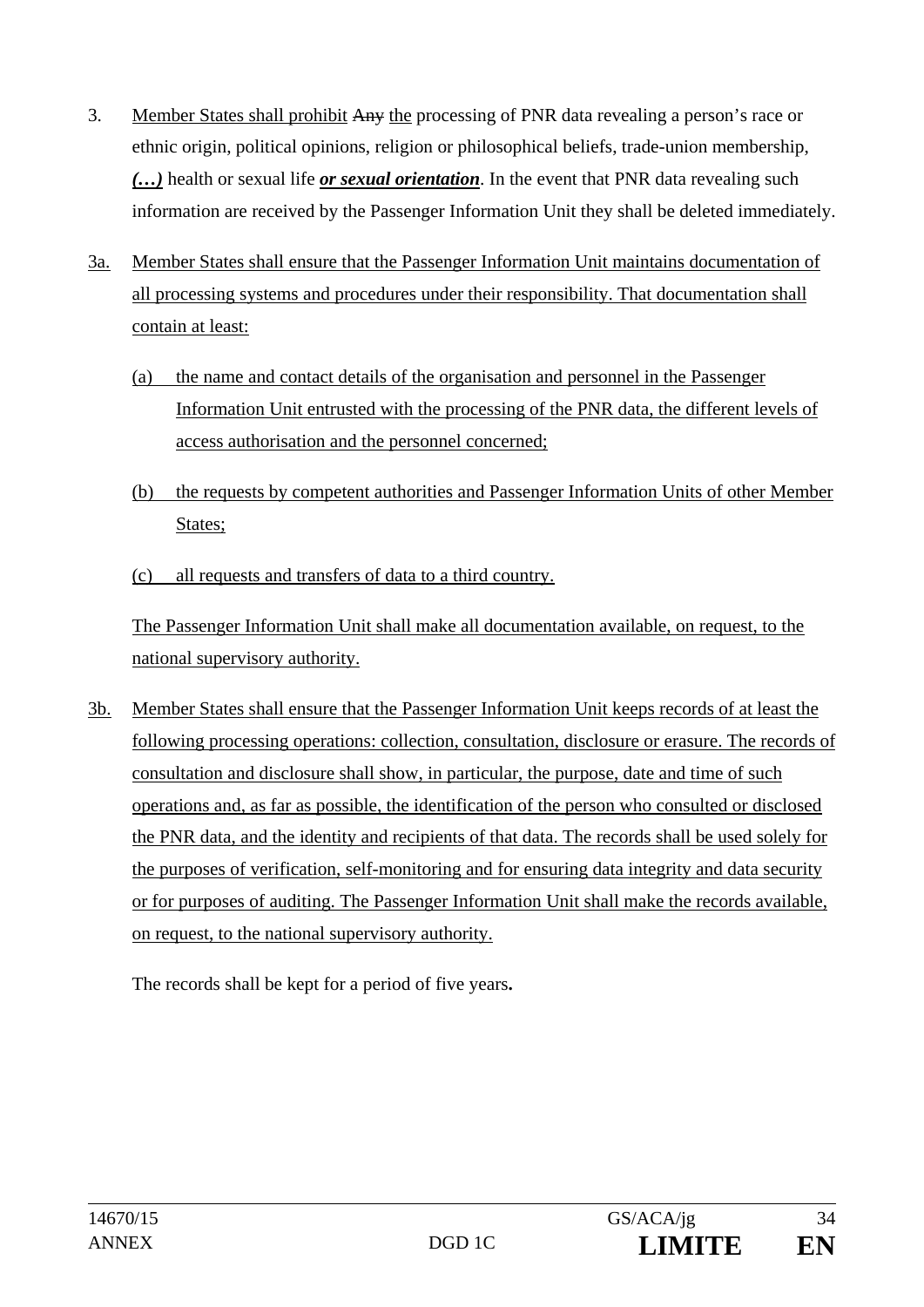- 3c. Member States shall ensure that their Passenger Information Unit implements appropriate technical and organisational measures and procedures to ensure a high level of security appropriate to the risks represented by the processing and the nature of the PNR data to be protected.
- 3d. Member States shall ensure that where a personal data breach is likely to result in a high risk the protection of the personal data or the privacy of the data subject adversely, the Passenger Information Unit shall communicate that breach to the data subject and to the national data protection supervisor without undue delay.

[…]

7. Without prejudice to Article 10, Member States shall in particular lay down effective, proportionate and dissuasive penalties to be imposed in case of infringements of the provisions adopted pursuant to this Directive.

## **Article 12**

## **National supervisory authority**

Each Member State shall provide that the national supervisory authority *(…)* established in to implementation of Article 25 of Framework Decision 2008/977/JHA is responsible for advising on and monitoring the application within its territory of the provisions adopted by the Member States pursuant to **this** Directive. The further provisions of Article 25 Framework Decision 2008/977/JHA shall be applicable.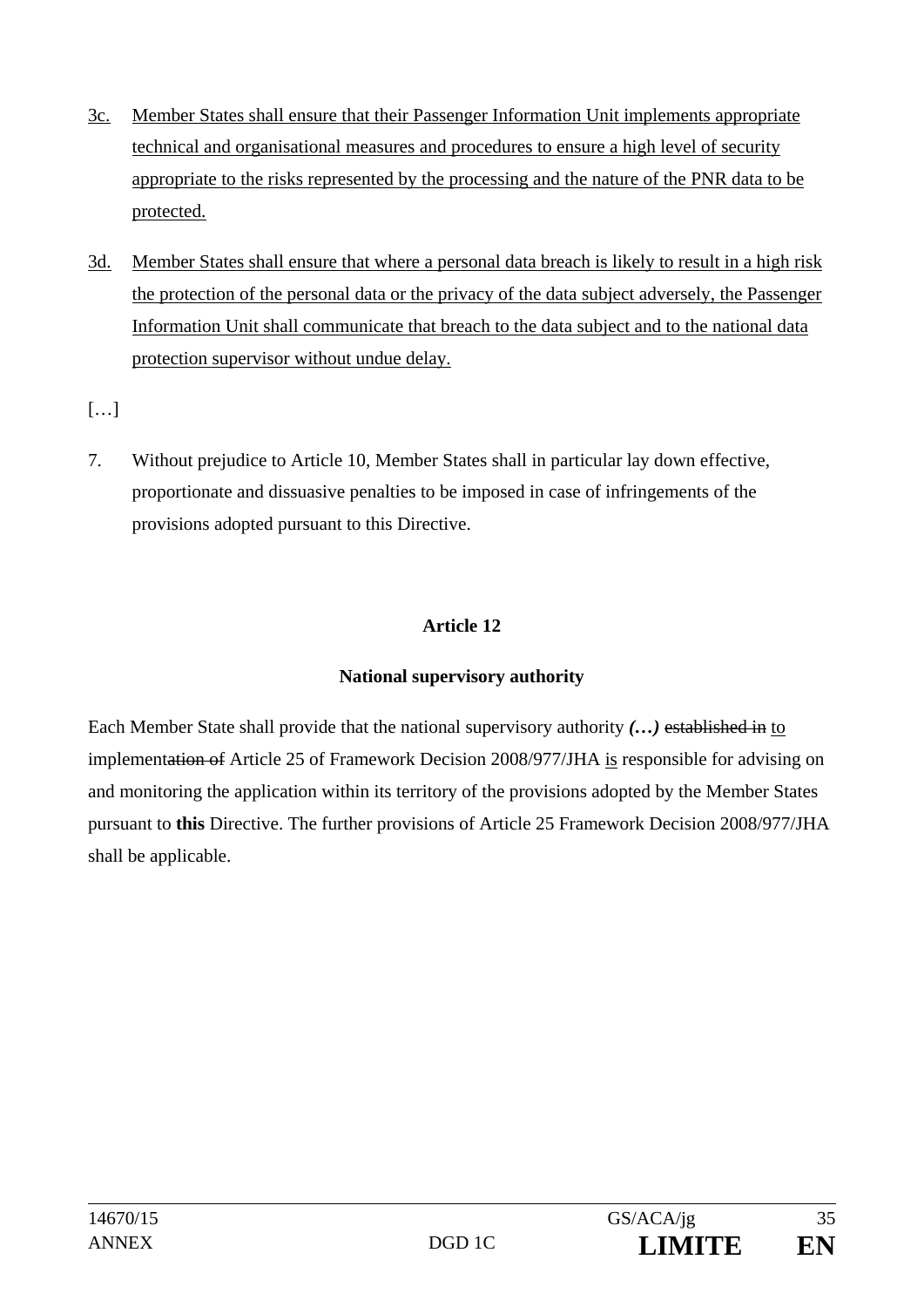## **Article 12a**

## **Duties and powers of the national supervisory authority**

- **1. The national supervisory authority of each Member State shall be responsible for monitoring the application of the provisions adopted pursuant to this Directive with a view to protect fundamental rights in relation to the processing of personal data. Each national supervisory authority shall:** 
	- **(a) hear complaints lodged by any data subject, investigate the matter and inform the data subjects of the progress and the outcome of their complaints within a reasonable time period***;*
	- *(b)* **check the lawfulness of the data processing, conduct investigations, inspection and audits in accordance with national law, either on its own initiative or on the basis of a complaint, and inform the data subject concerned, if the data subject has addressed a complaint, of the outcome of the investigations within a reasonable time period;**
- **2. Each national supervisory authority shall, upon request, advise any data subject in exercising the rights laid down in provisions adopted pursuant to this Directive.**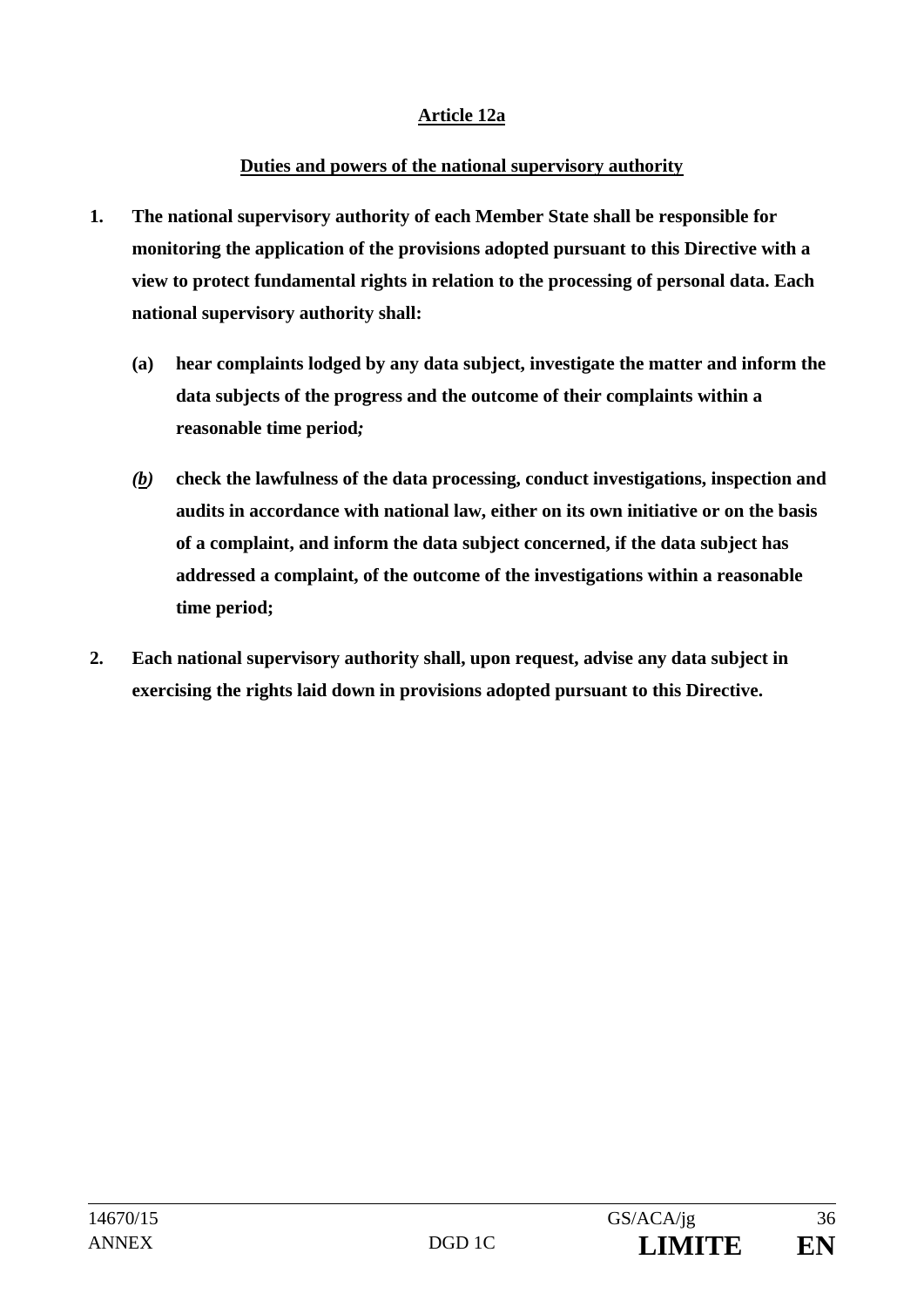## **CHAPTER III +V**

### **IMPLEMENTING MEASURES**

## **Article 13**

#### **Common protocols and supported data formats**

- 1. All transfers of PNR data by air carriers to the Passenger Information Units for the purposes of this Directive shall be made by electronic means or, which provide sufficient guarantees in respect of the technical security measures and organisational measures governing the processing to be carried out. Iin the event of technical failure, the PNR data shall be transferred by any other appropriate means, for a period of one year following the adoption of the common protocols and supported data formats in accordance with Article 14 whilst maintaining the same level of security and in full compliance with Union data protection law.
- 2. Once the period of one year from the date of adoption, for the first time, of the common protocols and supported data formats by the Commission in accordance with paragraph 3, has elapsed, all transfers of PNR data by air carriers to the Passenger Information Units for the purposes of this Directive shall be made electronically using secure methods in the form of those accepted common protocols which shall be common to all transfers to ensure the security of the data during transfer, and in a supported data format to ensure their readability by all parties involved. All air carriers shall be required to select and identify to the Passenger Information Unit the common protocol and data format that they intend to use for their transfers.
- 3. The list of accepted common protocols and supported data formats shall be drawn up and, if need be, adjusted, by the Commission in accordance with the by means of implementing acts. Those implementing acts shall be adopted in accordance with the examination procedure referred to in Article 14(2).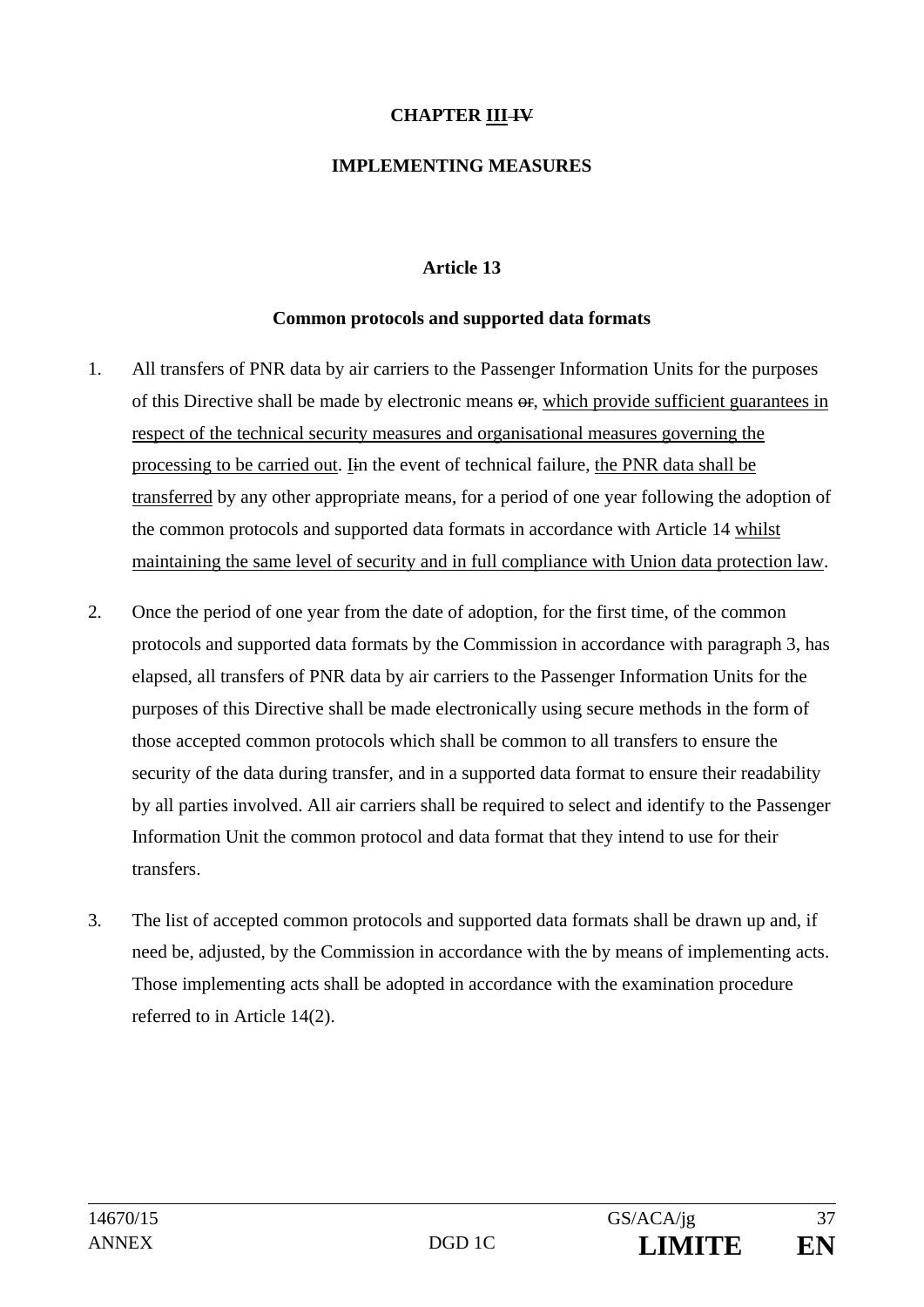- 4. As long as the accepted common protocols and supported data formats referred to in paragraphs 2 and 3 are not available, paragraph 1 shall remain applicable.
- 5. Each Member State shall ensure that the necessary technical measures are adopted to be able to use the common protocols and data formats within one year from the date the common protocols and supported data formats are adopted referred to in paragraph 2.

## **Committee procedure**

- 1. The Commission shall be assisted by a committee ('the Committee'). That Committee shall be a committee within the meaning of Regulation  $[... (EU)$  No. 82/2011/EU of 16 February 2011of the European Parliament and of the Council of 16 February 2011 laying down the rules and general principles concerning mechanisms for control by Member States of the Commission's exercise of implementing powers. The Commission shall not adopt the draft implementing act when no opinion is delivered by the Committee and the third subparagraph of Article 5(4) of Regulation (EU) No 182/2011 shall apply.
- 2. Where reference is made to this paragraph, Article *4* of Regulation […/2011/EU] of 16 FebruaryNo. 182/2011 shall apply.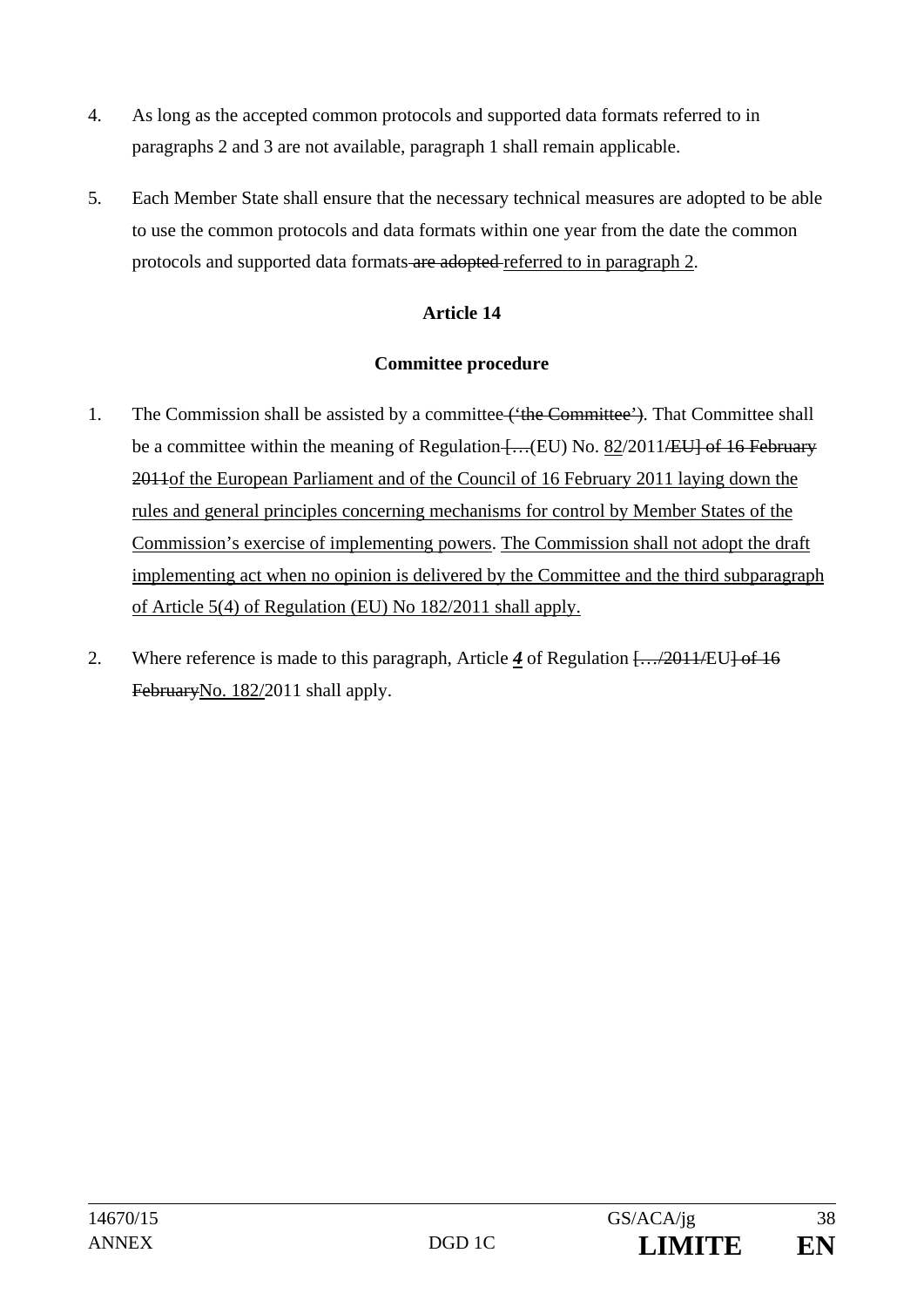## **CHAPTER IV**

## **FINAL PROVISIONS**

## **Article 15**

#### **Transposition**

1. Member States shall bring into force the laws, regulations and administrative provisions necessary to comply with this Directive at the latest two years after the entry into force of this Directive. They shall forthwith communicate to the Commission the text of those provisions.

When Member States adopt those provisions, they shall contain a reference to this Directive or be accompanied by such a reference on the occasion of their official publication. Member States shall determine how such reference is to be made.

2. Member States shall communicate to the Commission the text of the main provisions of national law which they adopt in the field covered by this Directive.

#### **Article 16**

#### **Transitional provisions**

Upon the date referred to in Article 15(1), i.e. two years after the entry into force of this Directive, Member States shall ensure that the PNR data of at least 30% of all flights referred to in Article 6(1) are collected. Until two years after the date referred to in Article 15, Member States shall ensure that the PNR data from at least 60 % of all flights referred to in Article 6(1) are collected. Member States shall ensure that from four years after the date referred to in Article 15, the PNR data from all flights referred to in Article 6(1) are collected.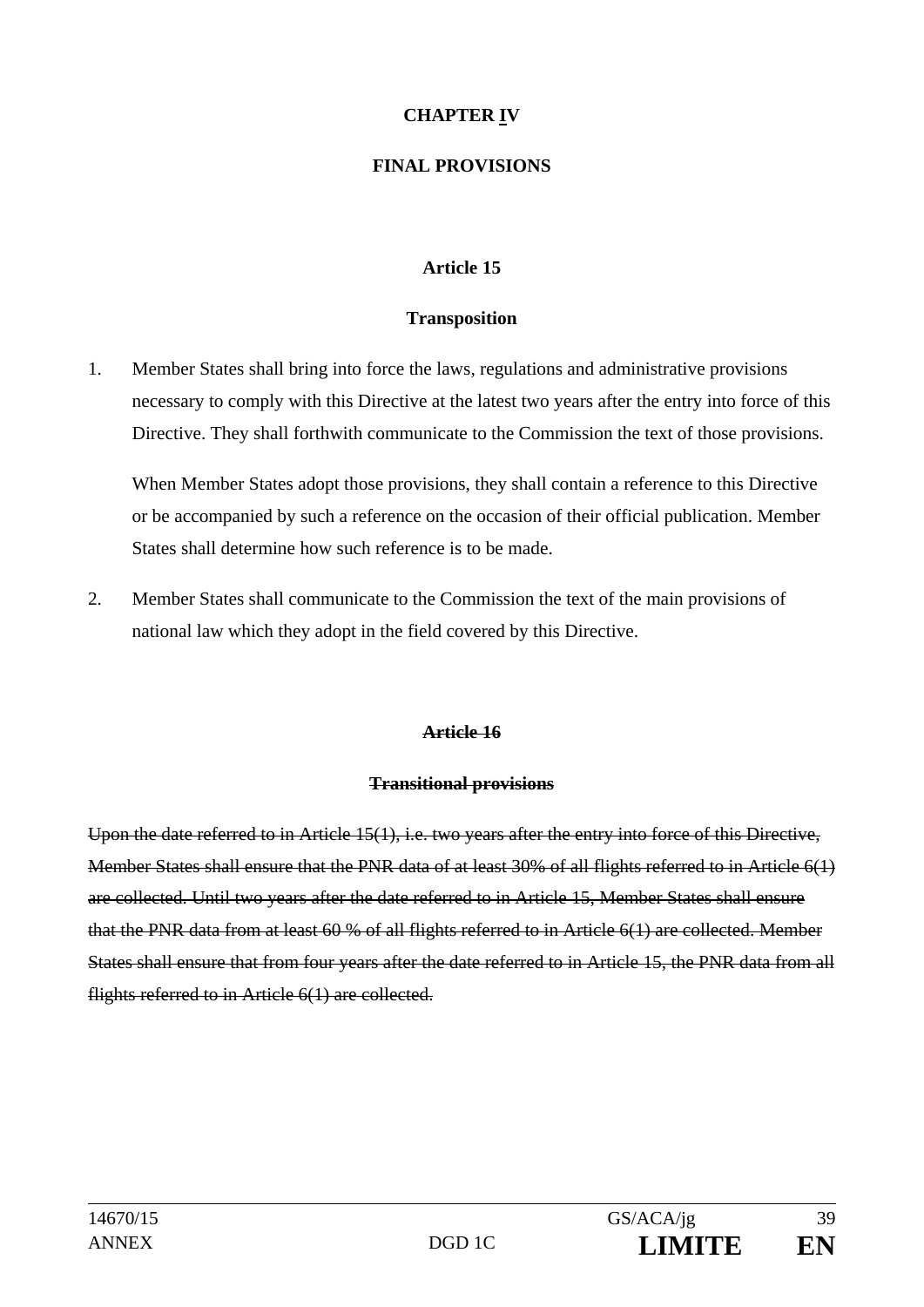#### **Review**

- 1. On the basis of these discussions as well as other information provided by the Member States, **including the statistical information referred to in Article 18(2),** the Commission shall
	- (a) review the feasibility and necessity of including internal flights in the scope of this Directive, in the light of the experience gained by those Member States that collect PNR data with regard to internal flights. Tthe Commission shall by …\*[two years after the date of transposition referred to in Article 15(1)], conduct a review of the operation of this Directive and submit a report to the European Parliament and to the Council*.*within two years after the date mentioned in Article 15(1);
	- (b) undertake a review of the operation of this Directive and submit a report to the European Parliament and the Council within four years after the date mentioned in Article 15(1). Such review shall cover all the elements of this Directive, with special attention to the compliance with standard of protection of personal data, In conducting its review, the Commission shall pay special attention to compliance with the standards of protection of personal data, the necessity and proportionality of the collection and processing of PNR data for each of the stated purposes, the length of the data retention period and the quality of the assessments and the effectiveness of the sharing of data between the Member States, and the quality of the assessment including with regard to the statistical information gathered pursuant to Article 18.

The report submitted shall also include a review on the feasibility and necessity of including all or selected intra-EU flights in the scope of this Directive on a mandatory basis, taking into account the experience gained by Member States, especially those Member States that in accordance with Article 1a collect PNR with regard to intra-EU flights. *The report shall also look at the necessity of introducing non carrier economic operators within the scope of this Directive.* 

*(…)*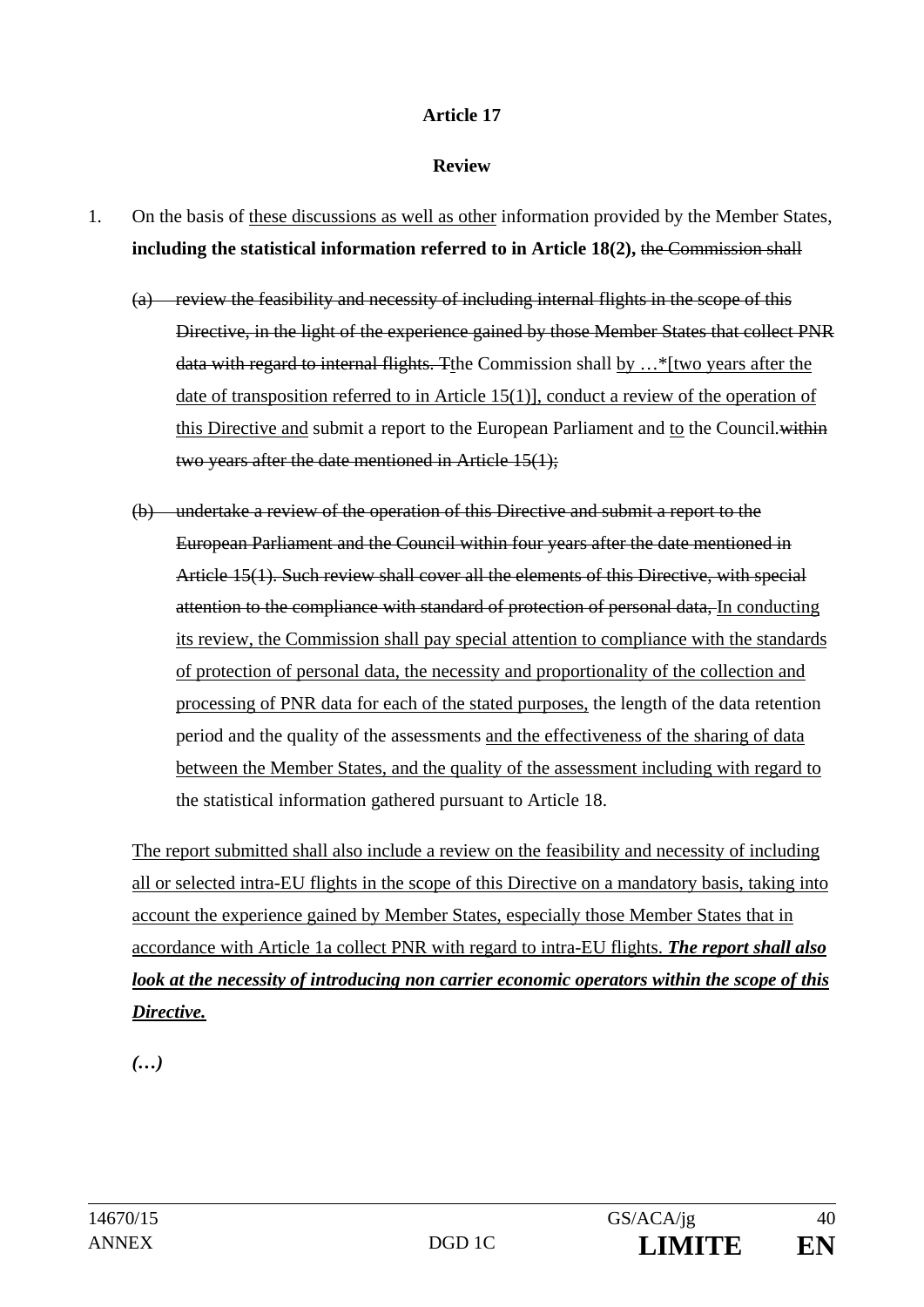2. If appropriate, in light of the review referred to in paragraph 2, the Commission shall make a legislative proposal to the European Parliament and the Council with a view to amending this Directive.

## **Article 18**

## **Statistical data**

- 1. Member States shall prepare provide on a yearly basis the Commission with a set of statistical information on PNR data provided to the Passenger Information Units. Such These statistics shall not contain any personal data.
- 2. The statistics shall as a minimum cover the
	- (a) total number of identifications of any persons who may be involved in a terrorist offence or serious crime according to Article 4(2) passengers whose PNR data were collected and exchanged;
	- (b) number of passengers identified for further scrutiny;
	- (c) and the number of subsequent law enforcement actions that were taken involving the use of PNR data-per air carrier and destination.

## **Article 19**

## **Relationship to other instruments**

- 1. Member States may continue to apply bilateral or multilateral agreements or arrangements between themselves on exchange of information between competent authorities, in force when this Directive is adopted, in so far as such agreements or arrangements are compatible with this Directive.
- 1a. This Directive is without prejudice to the applicability of Directive 95/46 to the processing of personal data by air carriers.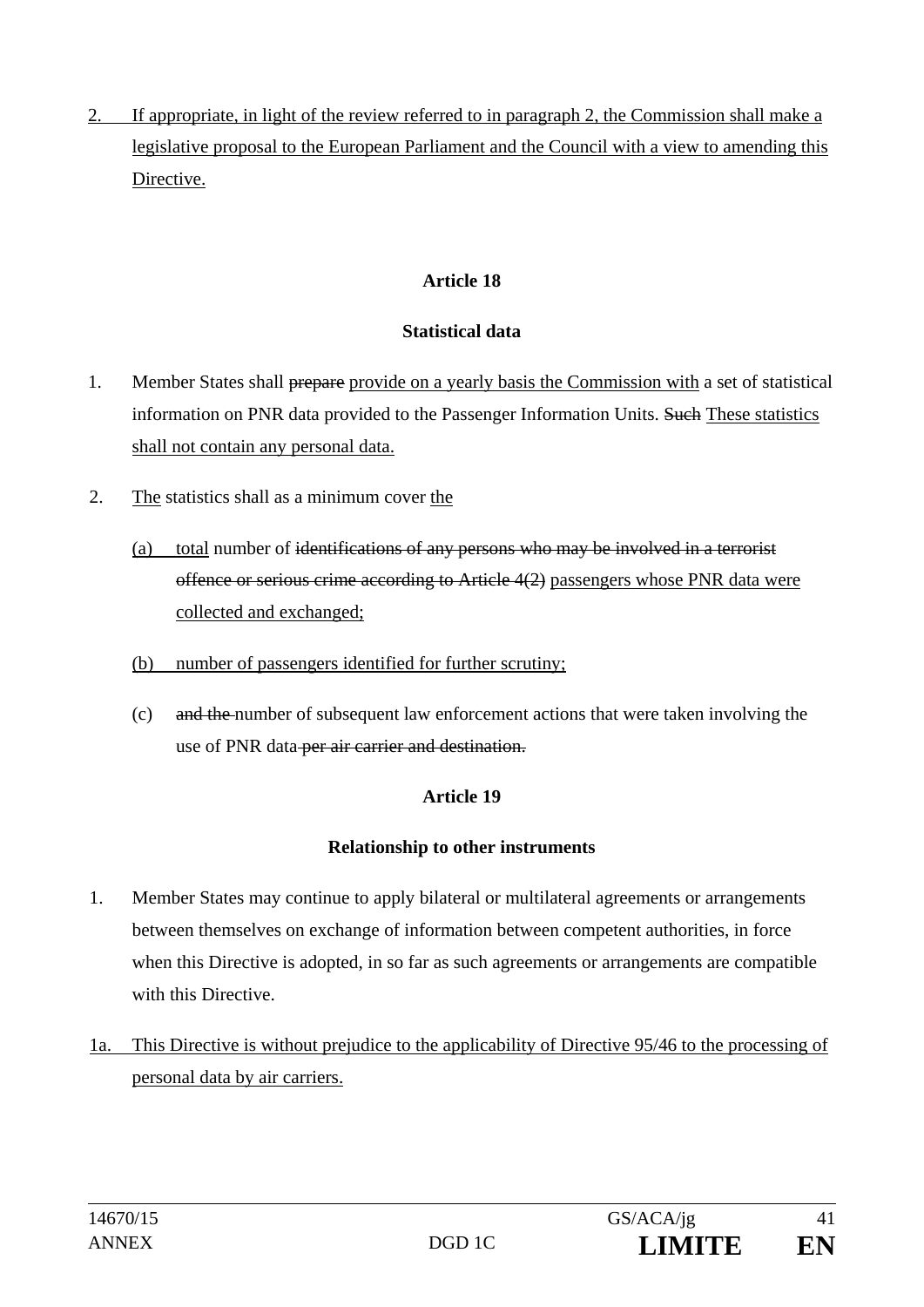2. This Directive is without prejudice to any obligations and commitments of Member States or of the Union by virtue of bilateral and/or multilateral agreements with third countries.

## **Article 20**

## **Entry into force**

This Directive shall enter into force the twentieth day following that of its publication in the *Official Journal of the European Union.*

This Directive is addressed to the Member States in accordance with the Treaties.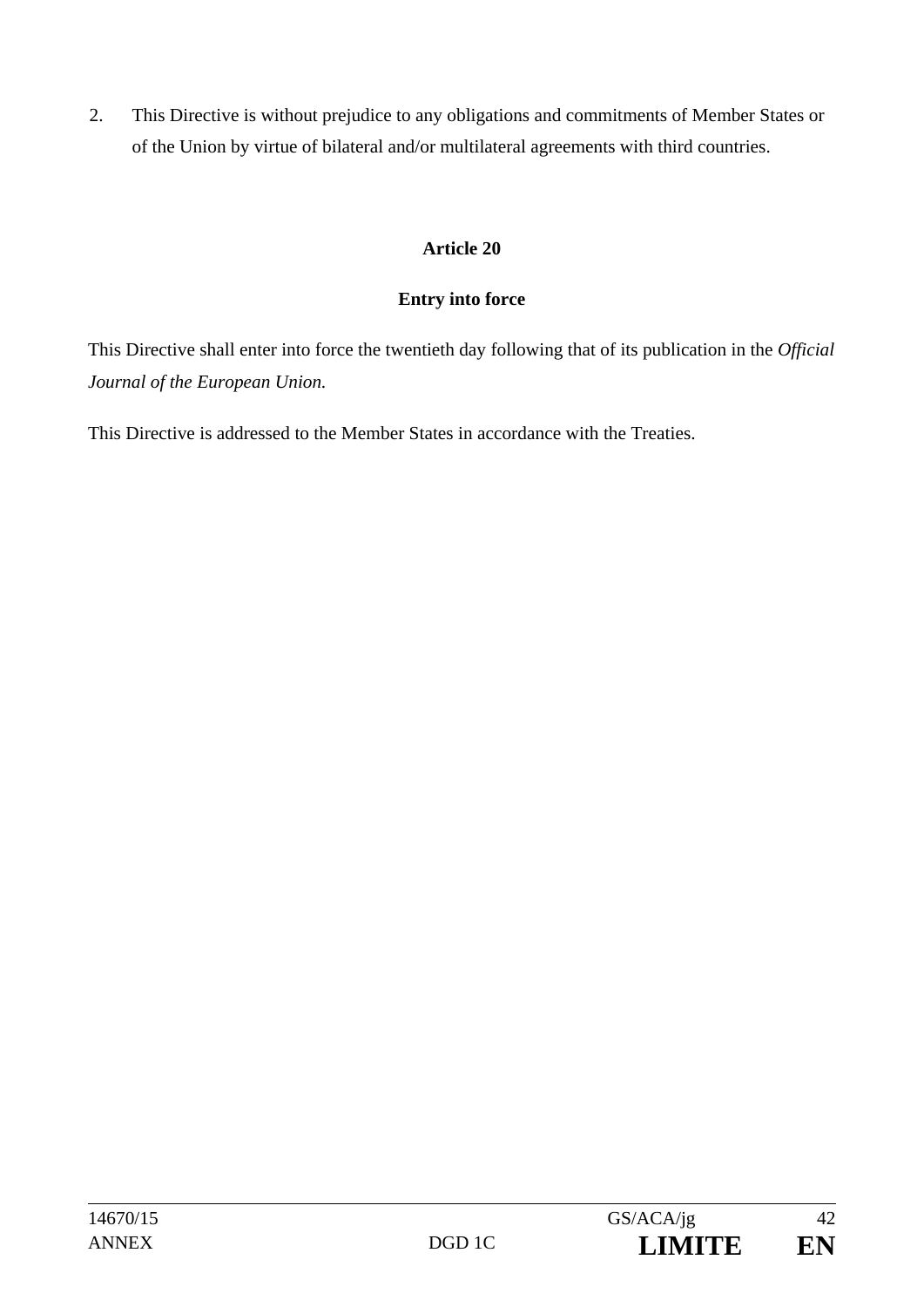### **ANNEX I**

#### **Passenger Name Record data as far as collected by air carriers**

- (1) PNR record locator
- (2) Date of reservation/issue of ticket
- (3) Date(s) of intended travel
- $(4)$  Name $(s)$
- (5) Address and contact information (telephone number, e-mail address)
- (6) All forms of payment information, including billing address
- (7) Complete travel itinerary for specific PNR
- (8) Frequent flyer information
- (9) Travel agency/travel agent
- (10) Travel status of passenger, including confirmations, check-in status, no show or go show information
- (11) Split/divided PNR information
- (12) General remarks (including all available information on unaccompanied minors under 18 years, such as name and gender of the minor, age, language(s) spoken, name and contact details of guardian on departure and relationship to the minor, name and contact details of guardian on arrival and relationship to the minor, departure and arrival agent)
- (13) Ticketing field information, including ticket number, date of ticket issuance and one-way tickets, Automated Ticket Fare Quote fields
- (14) Seat number and other seat information
- (15) Code share information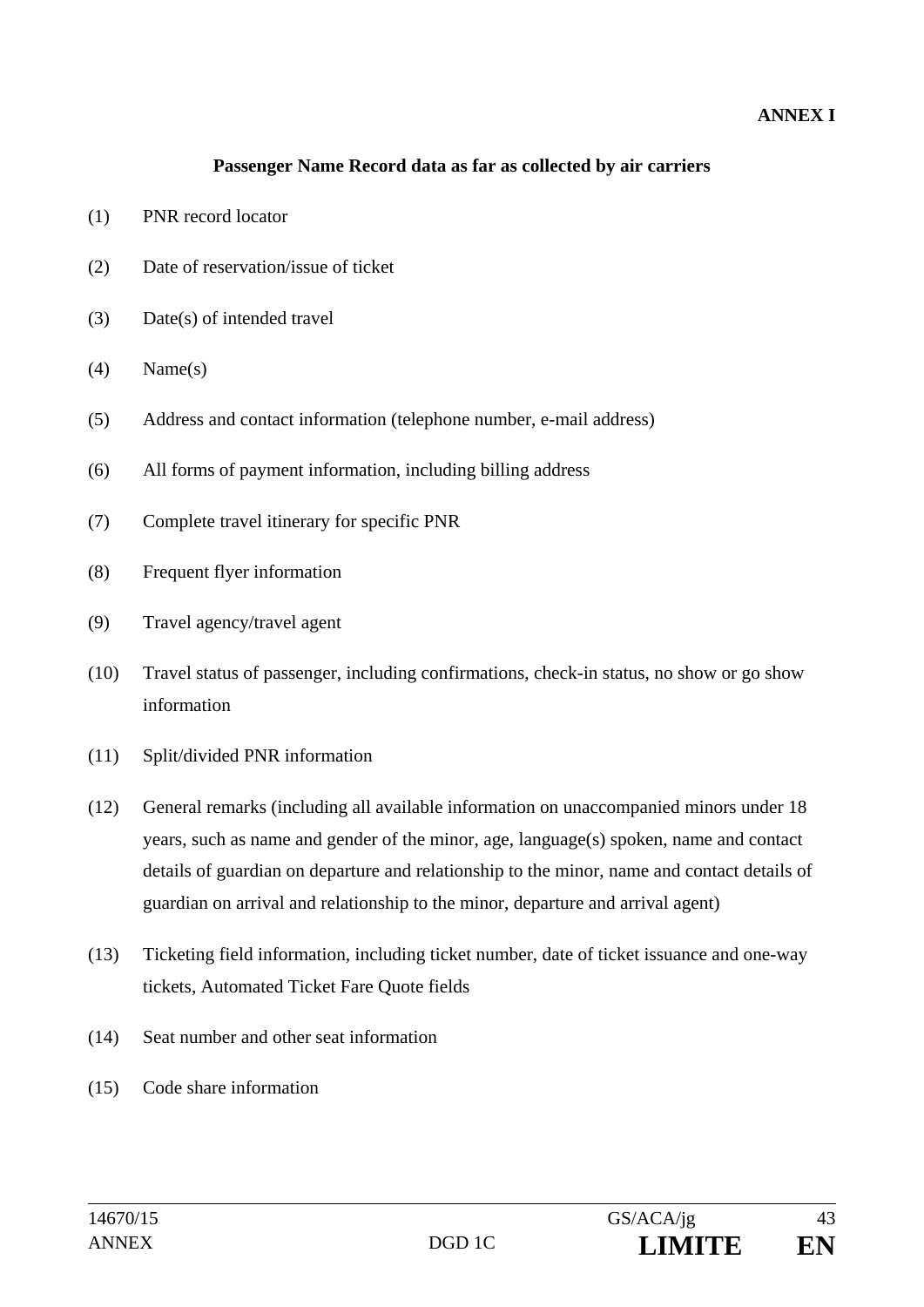- (16) All baggage information
- (17) Number and other names of travellers on PNR
- (18) Any Advance Passenger Information (API) data collected (inter alia document type, document number, nationality, country of issuance, date of document expiration, family name, given name, gender, date of birth, airline, flight number, departure date, arrival date, departure port, arrival port, departure time, arrival time)
- (19) All historical changes to the PNR listed in numbers 1 to 18.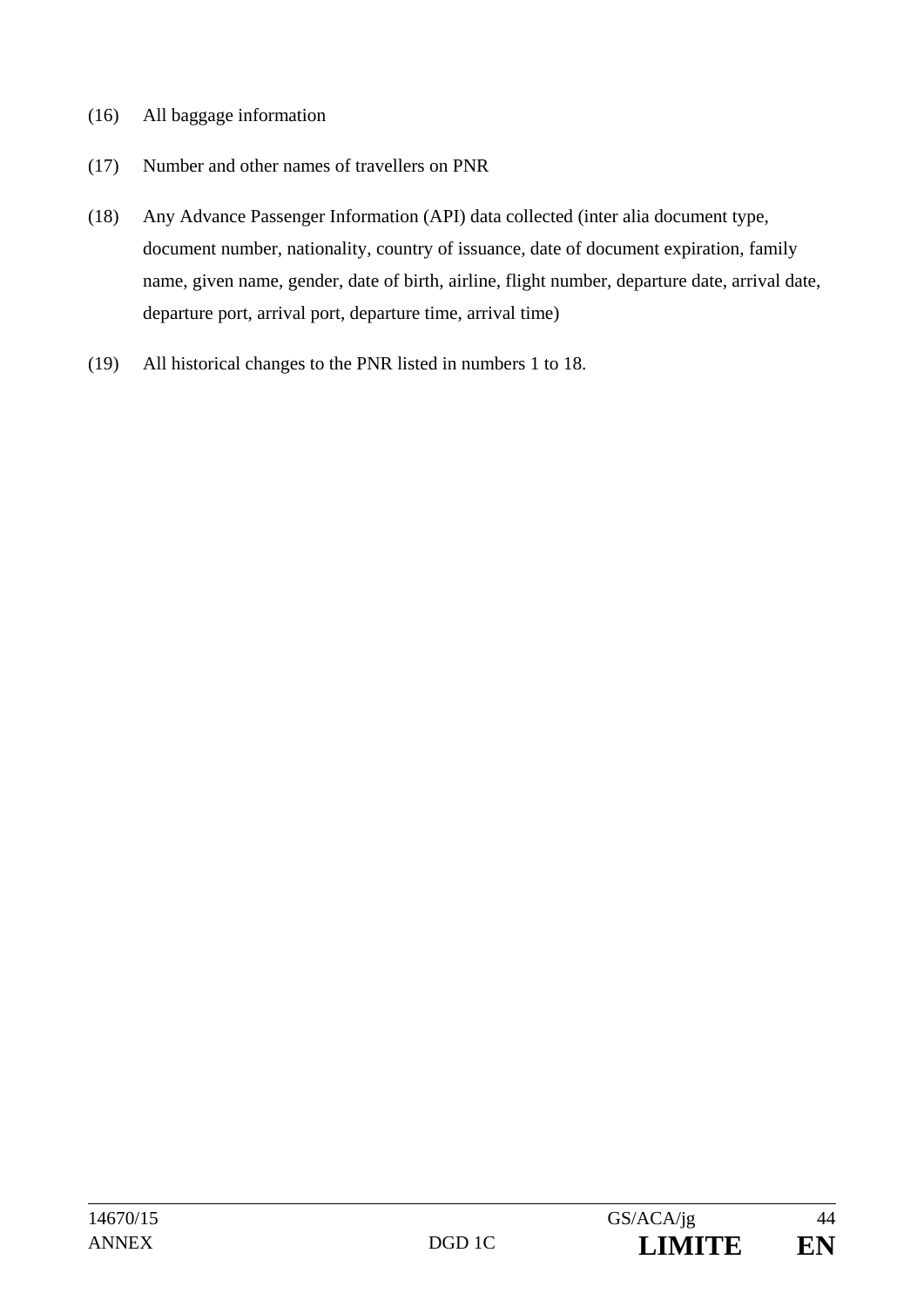### **ANNEX II**

- 1. participation in a criminal organisation,
- 2. trafficking in human beings,
- 3. sexual exploitation of children and child pornography,
- 4. illicit trafficking in narcotic drugs and psychotropic substances,
- 5. illicit trafficking in weapons, munitions and explosives,

#### *6. corruption*

- 7. fraud, including that against the financial interests of the EU,
- 8. laundering of the proceeds of crime and counterfeiting of currency, including the euro
- 9. computer-related crime / cybercrime
- 10. environmental crime, including illicit trafficking in endangered animal species and in endangered plant species and varieties,
- 11. facilitation of unauthorised entry and residence,
- 12. murder, grievous bodily injury,
- 13. illicit trade in human organs and tissue,
- 14. kidnapping, illegal restraint and hostage-taking,
- 15. organised and armed robbery,
- 16. illicit trafficking in cultural goods, including antiques and works of art,
- 17. counterfeiting and piracy of products,
- 18. forgery of administrative documents and trafficking therein,
- 19. illicit trafficking in hormonal substances and other growth promoters,
- 20. illicit trafficking in nuclear or radioactive materials,
- 21. rape
- 22. crimes within the jurisdiction of the International Criminal Court,